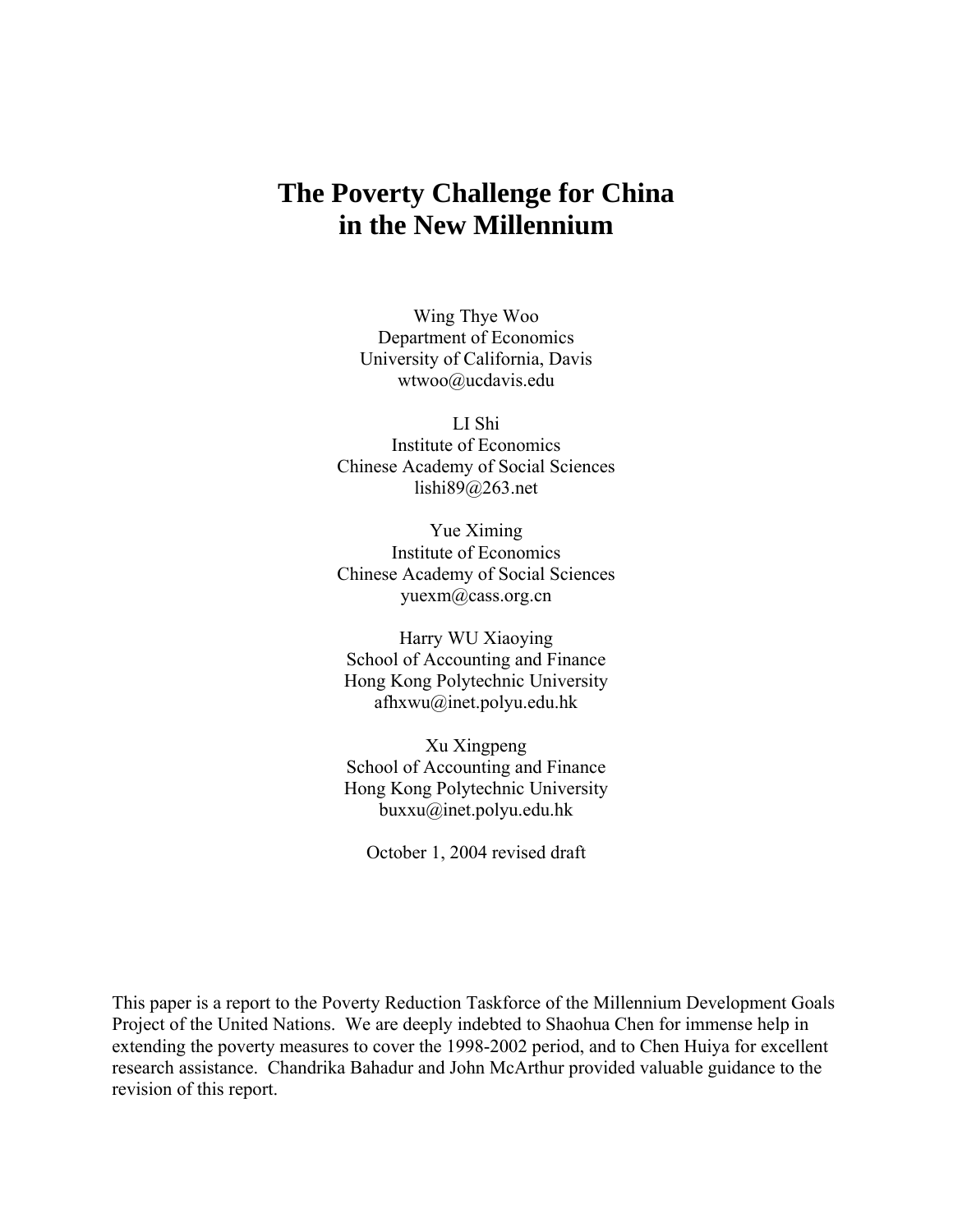# **The Poverty Challenge for China in the New Millennium**

Wing Thye Woo, LI Shi, YUE Ximing, Harry Wu and XU Xinpeng

#### Abstract

 We present estimates for different indicators of rural poverty in the 1990-2002 period under different assumptions about the appropriate income level for the poverty line. We found:

- a recent rise in the cases of extreme poverty. The proportion of rural residents with daily income below 50 cents has risen from 1.8 percent in 1996 to 2.9 percent in 2002.
- there has been stagnation of income for most of the poor. The proportion of rural residents with daily income below US\$1 has stayed around 11 percent in the 1998-2002 period.
- the average income of China's rural poor is likely to have fallen over the 1998-2002 period. The fall appeared earliest in those with daily income below \$0.50, the average shortfall from the poverty line of this poorest group had fallen pretty steadily from 25 percent in 1991 to 66 percent in 2002.
- the squared poverty gap measure of poverty shows that the distribution of income for folks below the poverty line has become more unequal since 1996. When we examine the change in the composition of the 11 percent that was below the \$1 poverty line in 1999 and 2002, the "50 cent to \$1 range" contains 9.4 percent of rural residents in 1999, and 8.1 percent in 2002. Greater inequality has come along with the increase in extreme poverty.

 One major reason for the flagging dynamism in the rural economy is that, after almost a quarter of a century, China has largely exhausted the easy economic gains from the catching-up mechanism. The mere restoration of previous high growth rates is unlikely to be accompanied by the same fast rates of poverty reduction of the past because a much larger proportion of today's rural poor lives in more geographically isolated places, works on land whose soil is much poorer in nutrients and which receives lower rainfall, and has received less years of education. We propose a package of anti-poverty programs that strengthen the three mechanisms of income convergence, provide infrastructure, focus on rural poverty, and mobilise the universities for growth.

 It is important that human capital formation be given higher priority than physical capital formation. The fact is that, once a market economy is in place, technological advancement is the fundamental engine of sustainable development, and education lies at the heart of the ability to acquire and innovate new technologies. The ultimate prize of development efforts is the successful incubation of four or five centers of endogenous growth in the now backward provinces. Failing that, the next objective is to create sufficient local scientific capacity to hasten the diffusion of new technologies from the coastal provinces and foreign countries to the poor provinces. Even in the worst case scenario, in which neither technological innovation centers nor technological diffusion centers could be successfully established in the poor provinces, good education and good health would enable individuals who migrate to the coastal provinces to get higher-paying jobs and contribute to the technological progress there. Compared to physical capital formation, human capital formation has a much lower wastage rate because humans can move and bridges and tunnels cannot.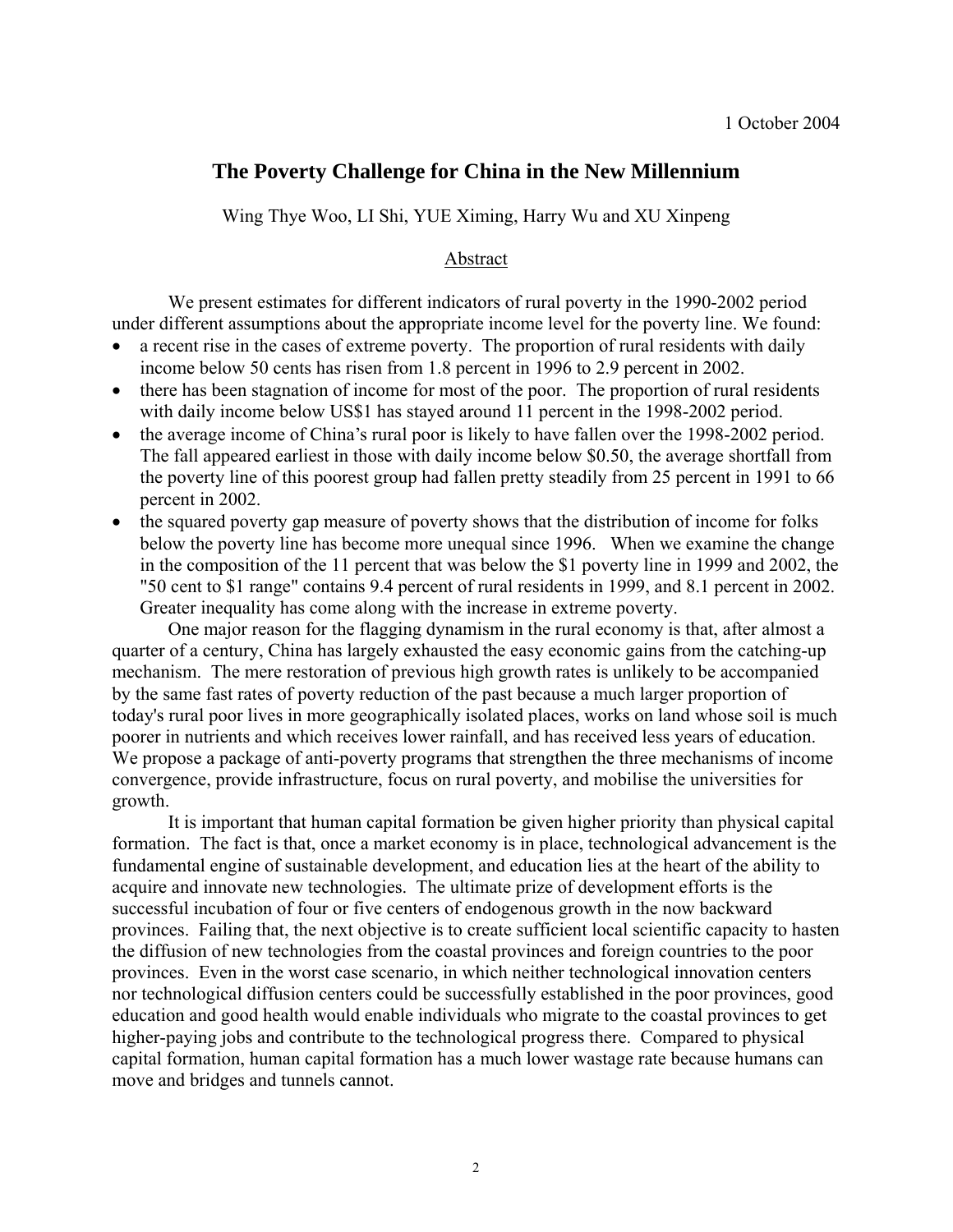## **The Poverty Challenge for China in the New Millennium**

Wing Thye Woo, LI Shi, YUE Ximing, Harry Wu and XU Xinpeng

#### **Section 1: China's Progress toward the Achievement of the Millennium Development Goals**

 China's high rate of economic growth in the last two decades has quadrupled its volume of output and lowered the incident of poverty significantly. Table 1 shows that the popular impression that China's welfare has improved impressively in the era of market-oriented reform is borne out by its notable progress toward most of the targets of the Millennium Development Goals (MDG) established by the United Nations. Of the 15 targets identified in Table  $1^1$ , China has already achieved 1.5 of them, made above-average progress in 6 targets, and attained satisfactory progress in 1 target, i.e. China is on-track for 8.5 targets. China is off-track on 4 targets, and has made unknown progress on 2.5 targets.

 China's greatest triumph on the MDG scoreboard is in poverty reduction. The decline in its rural poverty rate from 31.3 percent in 1990 to 10.9 percent in 2002 greatly exceeded Target 1 which only requires that the poverty rate be halved in the 1990-2015 period. However, it should be remembered that since China started from a low income base, it remains a low-income developing country with a substantial number of impoverished citizens. The number of rural residents below the poverty line of (1985 P-P-P) US\$1 a day in 2002 was still 102 million, which

<u>.</u>

 $1$  Table 1 discusses only 15 of the 18 MDG targets because three of them are not applicable to China, see Table 1 for what the three omitted targets are. The numbers from UNDP (2004) and ADB (2004) are in conflict in substantial disagreement for a number of cases, but, fortunately, in no cases, did the discrepancy affect our conclusion on the pace of the progress made.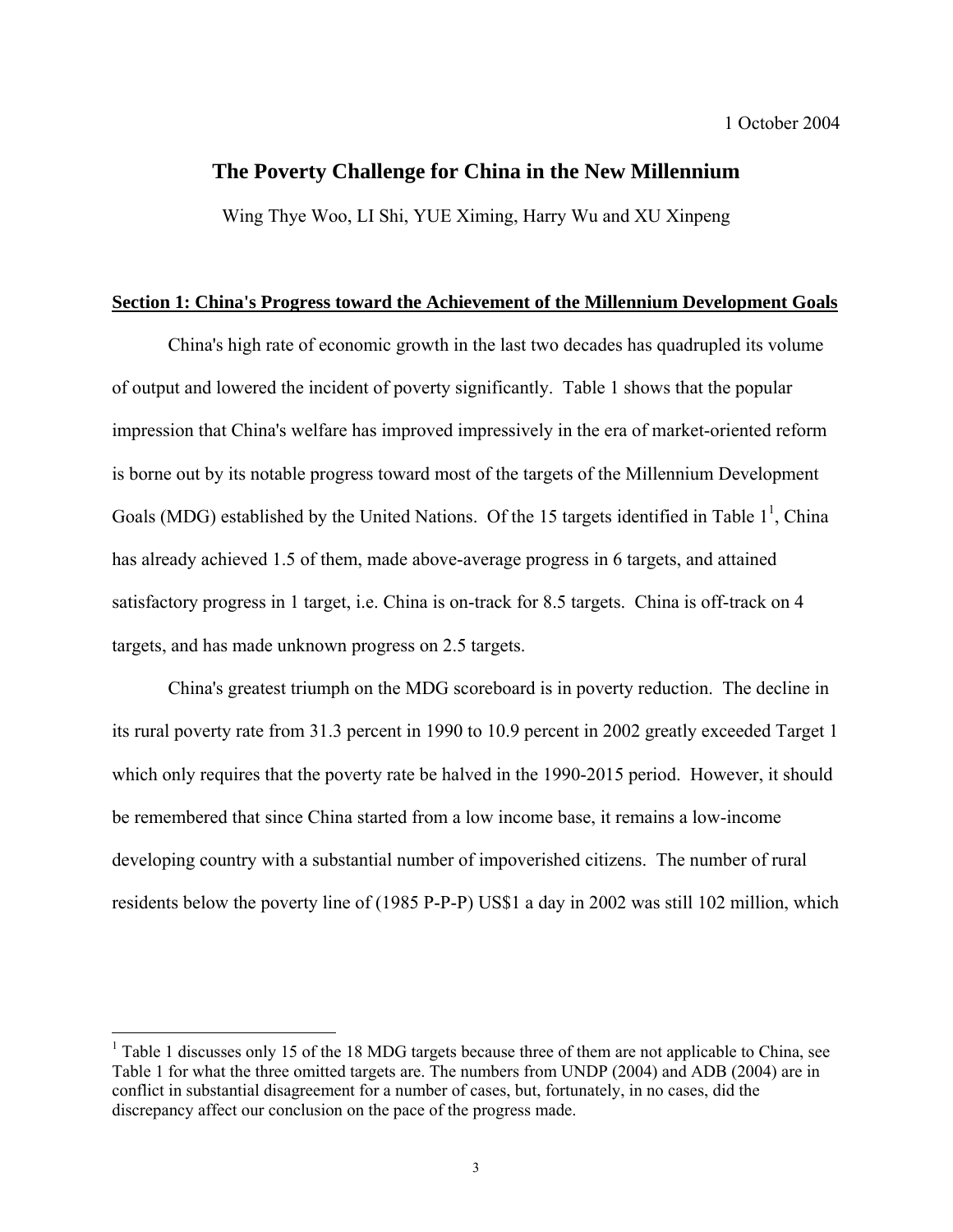# **Table 1**

# **China's Progress Toward 15 of the 18 Targets of the Millennium Development Goals (MDG)**

Target 1: Halve, between 1990 and 2015, the proportion of people whose income is less than one dollar a day.

• *Rural population below \$1 per day: 31.3% in 1990; 10.9% in 2002.*  **[progress has exceeded MDG target]** 

Target 2: Halve, between 1990 and 2015, the proportion of people who suffer from hunger.

- *Undernourished people: 16.0% in 1990; 9.0% in 2000 (ADB)*
- *Below minimum dietary energy consumption: 17% in1990; 11% in 2000 (UNDP)*
- *Underweight children (less than 15 years in age): 21% 1990; 10% in 1998 (UNDP)*  **[progress appears well on track to achieve MDG target]**

Target 3: by 2015, children everywhere, boys and girls alike, will be able to complete a full course of primary schooling.

- *Net primary enrolment ratio: 97% in 1990; 93% in 2001 (ADB)*
- *Net primary enrolment ratio: 96% in 1190; 99% in 2002 (UNDP)*
- *Gross junior secondary enrolment ratio: 67% in 1990; 90% in 2002 (UNDP)*  **[progress appears well on track to achieve MDG target]**

Target 4: Eliminate gender disparity in primary and secondary education preferably by 2005 and to all levels of education no later than 2015.

- *Ratio of girls to boys in primary education: 86% in 1990; 92% in 2001(ADB)*
- *Ratio of girls to boys in primary education: 86% in 1990; 90% in 2002 (UNDP)*
- *Ratio of girls to boys in secondary education: 83% in 2001 (ADB)*  **[progress appears off track to achieve MDG target]**

Target 5: Reduce by two-thirds, between 1990 and 2015, the under-five mortality rate.

- *Under-5 mortality rate (per 100,000 live births): 88.9 in 1990; 39 in 2001 (ADB)*
- *Under-5 mortality rate (per 100,000 live births): 61 in 1990; 30 in 2001 (UNDP)*
- *Infant mortality rate (per 1,000 live births): 38 in 1990; 31 in 2001 (ADB)*
- *Infant mortality rate (per 1,000 live births): 50 in 1990; 30 in 2001(UNDP)*  **[progress appears well on track to achieve MDG target]**

Target 6: Reduce the maternal mortality ratio by three-quarters between 1990 and 2015.

- *Maternal mortality (per 100,000 live births): 88.9 in 1990; 39 in 2001 (ADB)*
- *Maternal mortality (per 100,000 live births): 89 in 1990; 50 in 2001(UNDP)*
- *Proportion of births attended by skilled health workers in hospital births 50.6% in 1990; 89.0% in 2001 (ADB)*
- *Proportion of births attended by skilled health workers in hospital births 51% in 1990; 76% in 2001 (UNDP)*

**[progress appears well on track to achieve MDG target]**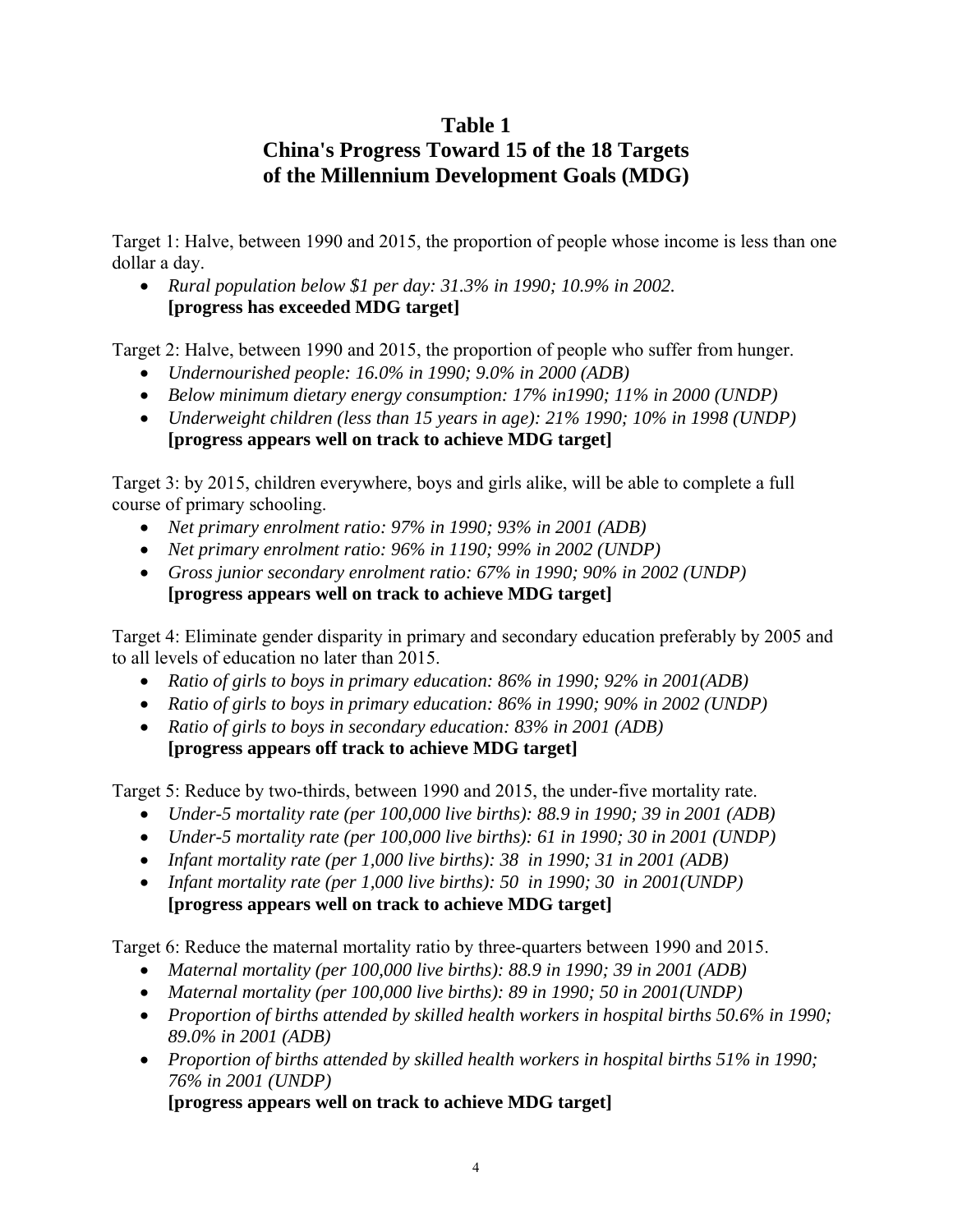# *Table 1: China's Progress on MDG Goals (continued), page 2 of 3*

Target 7: Have halted by 2015, and begun to reverse, the spread of HIV/AIDS.

- *HIV/AIDS incidence rate (age 15-49) as of 2001 is 0.11%, around 790,000 cases (ADB)*
- *1,000 children orphaned by AIDS in 1995; 76,000 in 2001 (UNDP)*  **[progress appears off track to achieve MDG target]**

Target 8: Have halted by 2015, and begun to reverse, the incidence of malaria and other major diseases.

- *Malaria (per 100,00 people): 1 in 2000 (ADB)*
- *Tuberculosis (per 100,000 people): 107 in 2001 (ADB)*
- *Smear-positive TB per 100,00 persons: 134 in 1990; 122 in 2000 (UNDP)*  **[progress on malaria is unknown, and progress on TB has achieved MDG target]**

Target 9: Integrate the principles of sustainable development into country policies and programs and reverse the loss of environmental resources.

- *Land covered by forest: 15.6% in 1990; 17.5% in 2001 (ADB)*
- *Carbon dioxide emissions (per capita): 2.1 tons in 1990; 2.3 tons in 1999 (ADB)*  **[progress appears off track to achieve MDG target]**

Target 10: Halve, by 2015, the proportion of people without sustainable access to safe drinking water.

- *Total population with clean water source: 60% in 1990; 66% in 2000 (ADB)*
- *Urban population with clean water source: 99% in 1990; 94% in 2000 (ADB)*
- *Total population with sustainable access to an improved water source: 71% in 1990; 75% in 2000 (UNDP)*

**[progress appears off track to achieve MDG target]** 

Target 11: Have achieved, by 2020, a significant improvement in the lives of at least 100 million slum dwellers.

• *Urban population with access to improved sanitation: 56% in 1990; 69% in 2000 (ADB)*  **[progress might be on track to achieve MDG target]** 

Target 12: Develop further an open, rule-based, predictable, non-discriminatory trading and financial system.

## **[progress is unknown, especially in the financial system]**

Target 15: Deal comprehensively with the debt problems of developing countries through national and international measures.

• *Total debt service (as % of exports of goods and services): 10.6% in 1990; 4.2% in 2001 (ADB)* 

**[progress appears well on track to achieve MDG target]**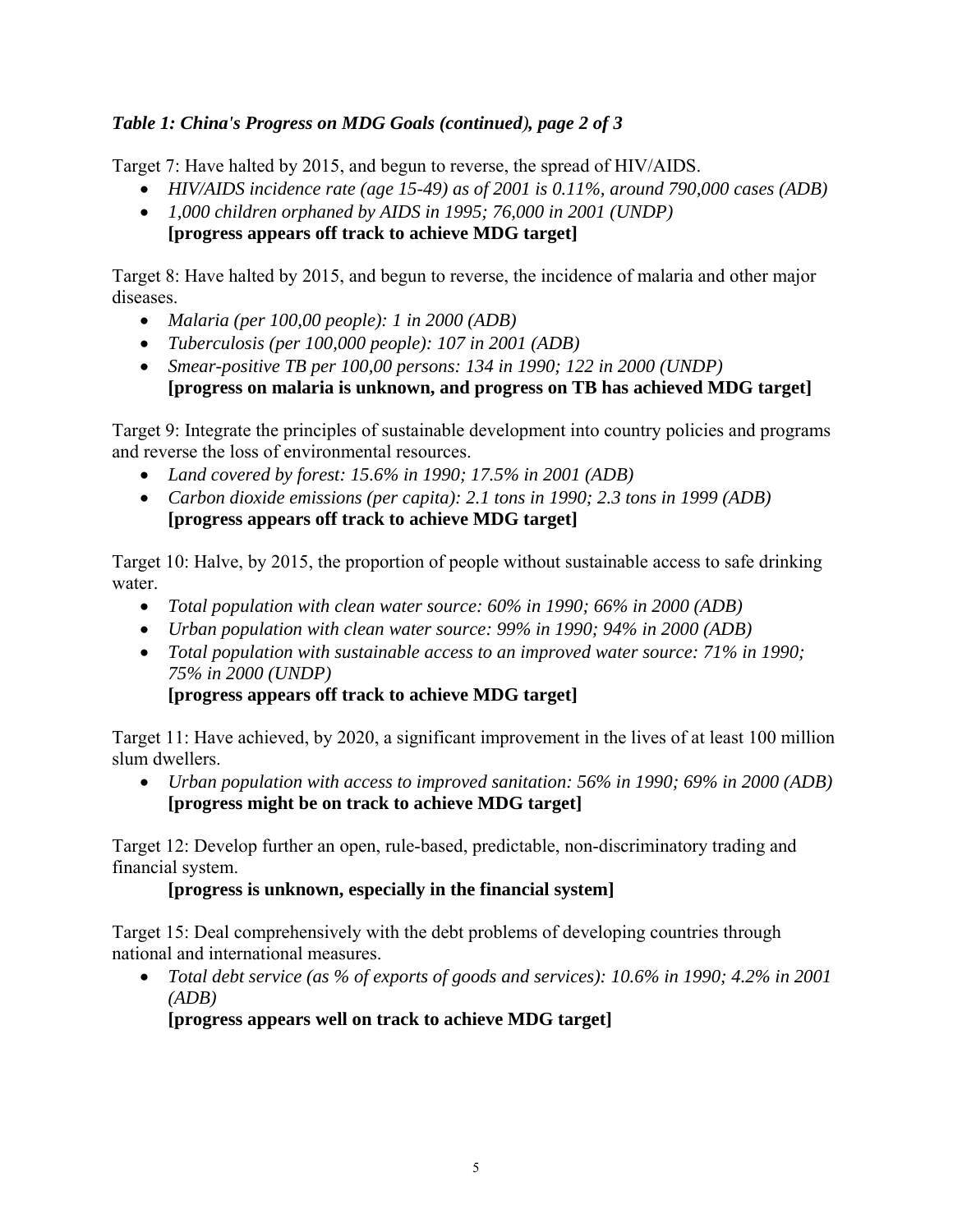# *Table 1: China's Progress on MDG Goals (continued), page 3 of 3*

Target 17: In cooperation with pharmaceutical companies, provide access to affordable essential drugs in developing countries.

• *Population with sustainable access to affordable essential drugs: 80-94% in 1999.*  **[progress is unknown]** 

Target 18: In cooperation with the private sector, make available the benefits of new technologies, especially information and communications.

- *Telephone mainlines and cellular subscribers (per 100 people): 0.6 in 1990; 24.8 in 2001 (ADB)*
- *Fixed lines per 100 persons: 8 in 1997; 26 in 2001 (UNDP)*
- *Mobile phones per 100 persons: 1 in 1997; 11 in 2001 (UNDP)*
- *Units of internet-ready computers: 290,000 in 1997; 16 million in 2002 (UNDP)*
- *Internet users: 620,000 in 1997; almost 46 million in 2002 (UNDP)*  **[progress appears well on track to achieve MDG target]**

Targets not discussed

- Target 13: Address the special needs of the least developed countries ( ... enhanced program of debt relief for and cancellation of official bilateral debt ... )
- Target 14: Address the special needs of landlocked countries and small island developing states ...
- Target 16: In cooperation with developing countries. develop and implement strategies for decent and productive work for youth.

--------------------------------------------------------------------------------------------------------------------- Source: Constructed from information in United Nations Development Program (UNDP, 2003), in UNDP (2004), and in Table S1 of Asian Development Bank (ADB, 2004); and from poverty indicators calculated by authors. The numbers in UNDP (2004) and ADB (2004) are in conflict in quite a number of cases, but this discrepancy luckily does not affect our conclusion on the pace of the progress made.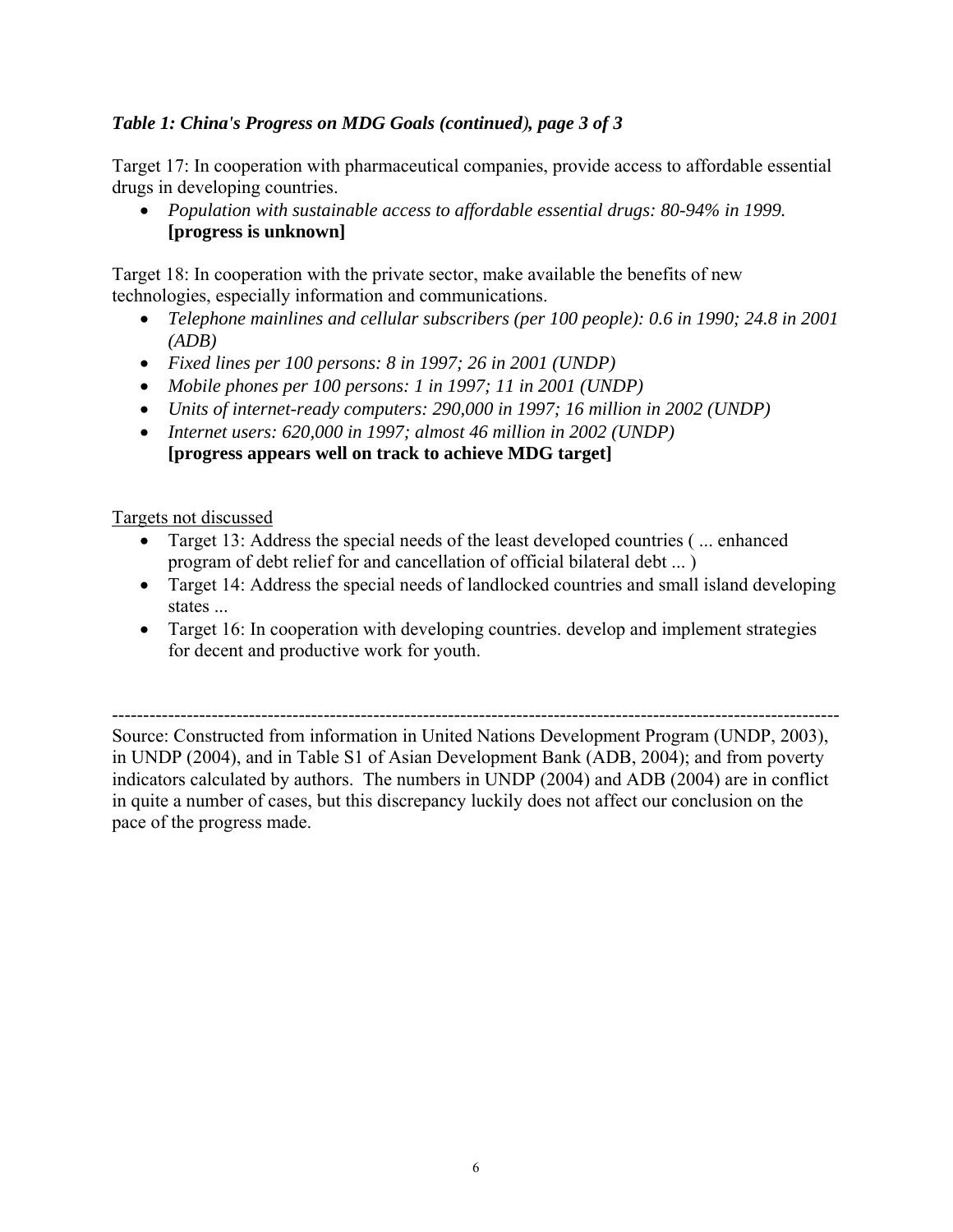is more than one-third of the U.S. population – making "Impoverished China" the 10th largest country in the world. $2^2$ 

 China is close to achieving Target 2, which dictates the halving of the proportion of people suffering from hunger in the same period: the proportion of people with below minimum dietary energy consumption dropped from 17 percent in 1990 to 9 percent in 2002, and the proportion of children (under 15 years of age) who are underweight dropped from 21 percent to 10 percent. Accelerated progress has also been made on Target 5 (under 5 mortality rate)<sup>3</sup>, Target 6 (maternal mortality rate), part of Target 8 (TB rate), Target 15 (external debt management), and Target 18 (improvements in access to information and communications technologies).

 There is, unfortunately, also a less-than-rosy picture of China as well. This is captured in the limited, or no progress, made in achieving the following 4 MDG targets:

- Target 4 gender equality in lower education; the ratio of girls to boys in primary and junior secondary education is improving too slowly. The girl-boy ratio in primary education went from 86 percent in 1990 to 90 percent in 2002 (UNDP, 2004), and was 83 percent in secondary education in 2001.
- Target 7 containment and reversal of the spread of AIDS. The rise in the incidence of AIDS seems to have accelerated rather than to have slowed. The number of children

<sup>&</sup>lt;sup>2</sup> Excluding "Non-impoverished China", only Bangladesh, Brazil, India, Indonesia, Japan, Nigeria, Pakistan, Russia, and U.S.A. have populations that exceeded 102 million in 2002.

<sup>&</sup>lt;sup>3</sup> The ADB and UNDP figures on infant mortality rates are actually at odds with the data from the 1989 and 2000 Population Censuses. The two censuses show that the national infant (under one year old) mortality rate increased over the period from 22.5 to 24.7 per thousand live births. In 1989, the infant mortality rate in rural areas was 22.9 for males and 26.3 for females, compared with 14.6 and 14.4 in cities, respectively. In the 2000 Census, the infant mortality rate in cities declined substantially to 5.9 for males and 5.2 for females, and in rural areas it remained almost the same males (22.6), but rose sharply to 33.4 for females. The disturbing possibility of female infanticide comes to mind. (The cited official census data are from various volumes of *China Population Statistics Yearbook*, published by National Bureau of Statistics. Figures for urban China refer to cities only, excluding towns.)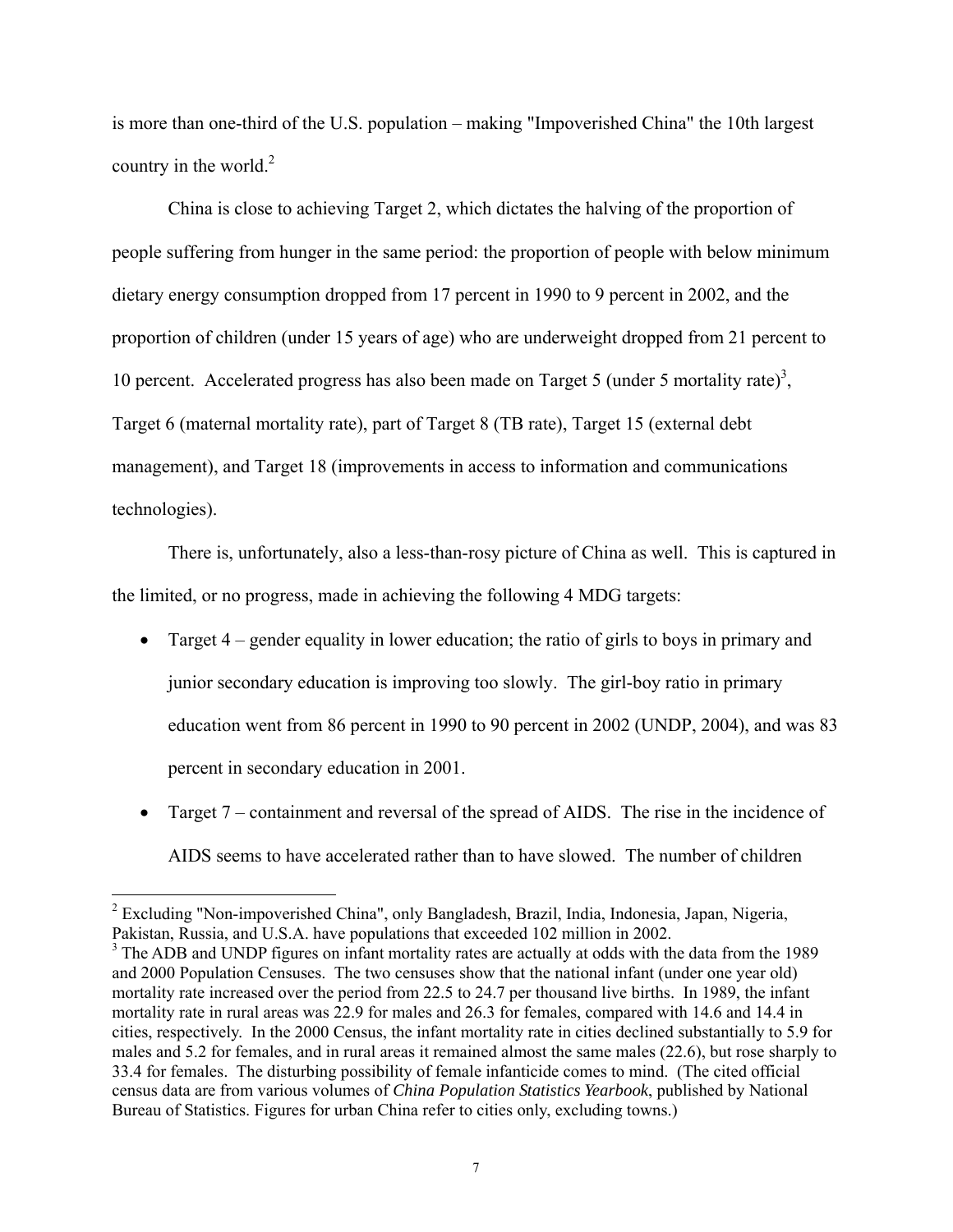orphaned by AIDS rose from 1,000 in 1995 to 76,000 in 2001.<sup>4</sup> The number of HIV carriers is estimated to be about 1 million at present, but the World Health Organisation (WHO) has warned that the number could climb to 10 million by  $2010$ .<sup>5</sup>

- Target 9 Initiate sustainable development and reverse the deterioration of the environment. Carbon dioxide emission per capita has actually gone up from 2.1 tons in 1990 to 2.3 tons in 1999. UNDP (2004, pp. 29) has concluded that the worsening of the "various forms of land degradation including grassland destruction, soil erosion, and soil and water pollution" has heightened the threat to China's rich biodiversity.
- Target 10 Increasing sustainable access to safe drinking water. Access to safe drinking water has risen only marginally from 60 percent of the population in1990 to 66 percent in  $2000^6$ ; and anecdotal evidence suggest that there is growing scarcity of water and increasing pollution of it.

The gender equality problem extends well beyond the limited progress on reaching the narrowly-defined MDG Target 4. The broader gender issue that has received the greatest recent media attention is that the Chinese cultural preference for boys in an administrative setting where there are strict quotas on the number of children permitted for each family is likely to have caused an increase in female infanticide.<sup>7</sup> But what is at least equally horrifying about the

 4 UNDP (2004) page 26.

<sup>&</sup>lt;sup>5</sup> "Where are the patients?" The Economist, August 21, 2004.

 $6$  These figures are from ADB (2004) figures. UNDP (2004) put the estimates at 71 percent in 1990 and 75 percent in 2002. In either case, the progress is unsatisfactory according to a straight line projection of the required pace required to achieve the MDG target.

 $<sup>7</sup>$  Because it is not possible to find reliable statistics on the actual number of female infant deaths, most</sup> scholars derive their estimates based on the increasing gender imbalance from the census. Compared with the normal gender ratio of 105-106 males per 100 females at birth, China's ratio for the nation as a whole increased from 111 in 1989 to 118 in 2000. The 2000 Census also shows that the gender ratio varied significantly across regions, ranging from 110-115 in metropolises (like Beijing, Shanghai and Tianjin) and in richer provinces (like Shandong, Liaoning and Zhejiang) to about 130 in poorer provinces (like Anhui, Hunan and Hubei). It is even more striking when one looks at the gender ratio for infant deaths.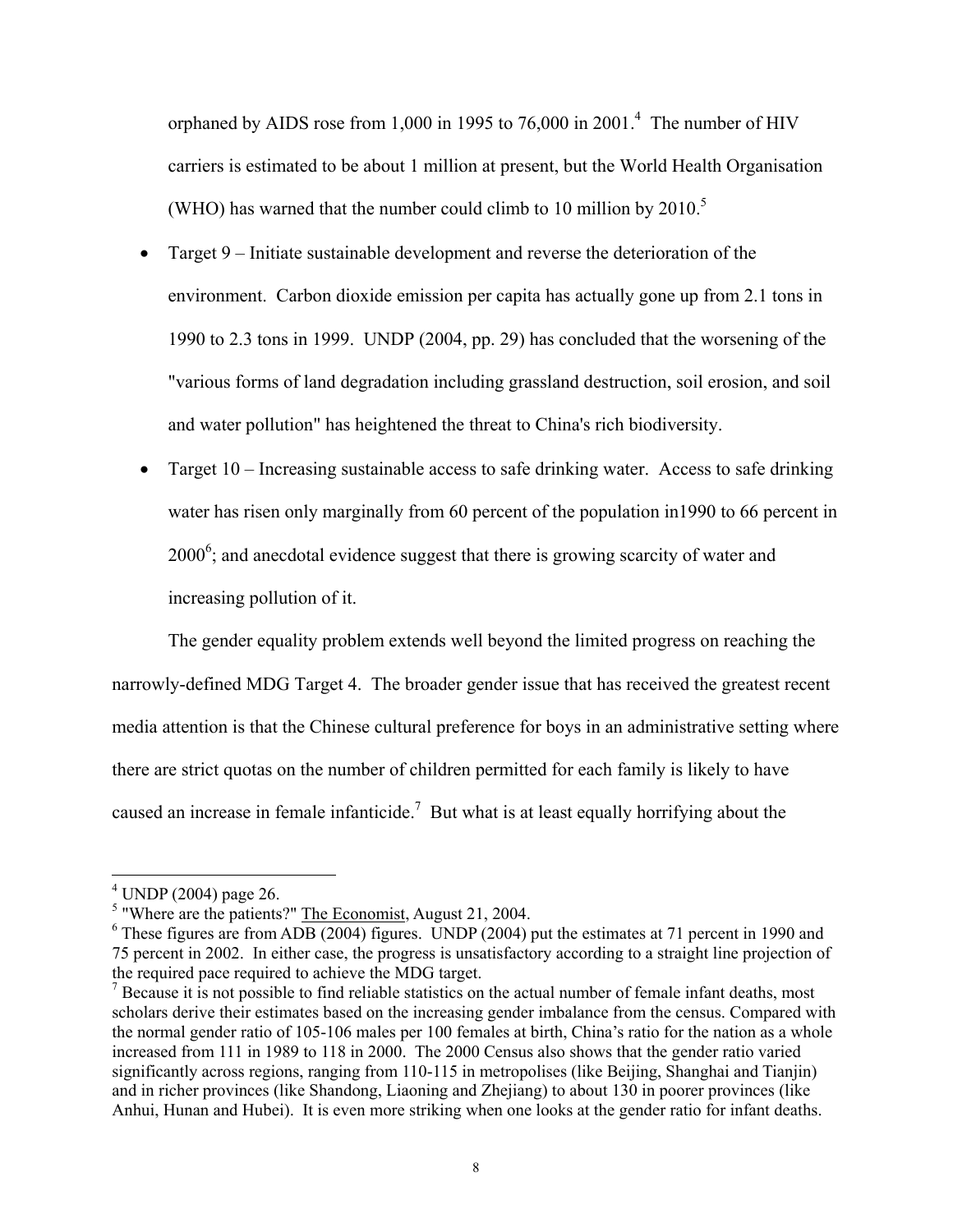women situation in China is the lesser-known trend of rising suicide rate among women, a manifestation that a disproportionate burden of China's growing pains is being borne by its women folks. A recent study by the United Nations Development Program (UNDP, 2004, pp. 17) reported that:

"Recent statistics ... indicate that Chinese women now have one of the world's highest suicide rates. About 25 percent more women commit suicide in China than do men; in Western societies, by comparison, 3.6 times more men kill themselves than women ... [An] estimated 156,841 women commit suicide each year in China, constituting roughly half of all female suicides in the world. Family violence, one of the contributors to suicide, occurs in 30% of Chinese families."

The inability of the Chinese government to rapidly control the spread of SARS in early 2003 is manifestation of a grossly inadequate public health system. While it is hard to judge effectiveness, the coverage of China's healthcare system has certainly declined tremendously since the market-oriented economic reform program was started in December 1978. The decollectivization of agriculture has lowered healthcare in the rural area coverage from 90 percent to 10 percent. The reform of the state-owned enterprises (SOEs) has brought urban healthcare coverage down from 100 percent to 60 percent. A recent survey by *The Economist*  ("Where are the patients?" 21 August 2004) had this to say of the present healthcare conditions: "When the World Heath Organisation (WHO) ranked the public-health systems of

191 countries four years ago, China was placed at 144, behind some of Africa's poorest. India, which has half China's GDP per head, came in at 112 ... A

In 2000, the numbers of infant deaths of the two genders in rich regions were fairly close (95 to 105 female deaths per 100 male deaths) but the ratio ranged from 135 to above 200 in poor regions! One could argue that these official figures might have still underestimated the reality.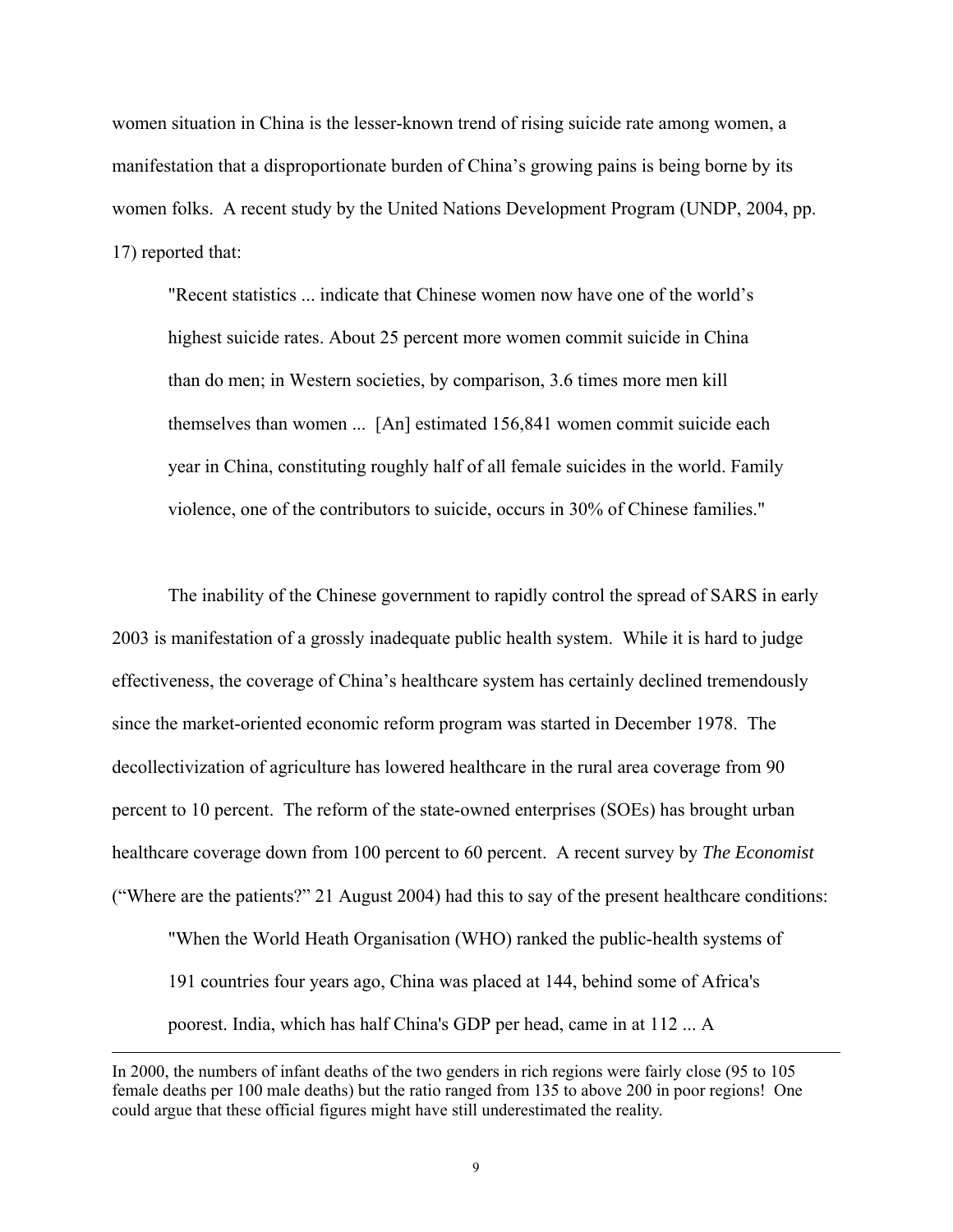government survey three years ago found that some 60% of rural residents avoid hospitals altogether because of the expense. Diseases once declared tamed, such as tuberculosis, measles and snail fever, have been making a comeback. And amid the disarray of the system, a new infection, HIV, is rapidly taking hold ... The WHO says that China is the only country in the western Pacific region which relies on patients to finance childhood immunisations."

China's fast growth in the last two decades has done substantial damage to the environmental. Elizabeth Economy (2004, pp. 18-19) summarized the economic toll as follows:

"China has become home to six of the ten most polluted cities in the world. $8$ Acid rain now affects about one-third of China's territory, including approximately one-third of its farmland. More than 75 percent of the water in rivers flowing through China's urban areas is [unsuitable for human contact<sup>9</sup>] ... deforestation and grassland degradation continue largely unabated $10$  ... The [annual] economic cost of environmental degradation and pollution … are the equivalent of 8-12 percent of China's annual gross domestic product."

The uncomfortable reality for China is that unless ecological balance is restored within the medium-term, environmental limits could choke off further economic growth. And the uncomfortable reality for the rest of the world is that the negative consequences of large-scale

<sup>&</sup>lt;sup>8</sup> "300,000 people die prematurely from air pollution annually, which is twice the number for South Asia, which has a roughly comparable population" Economy, (2004, pp.85)  $^9$  Economy (2004, pp.69)

<sup>&</sup>lt;sup>10</sup> " ... degradation has reduced China's grassland by 30-50 percent since 1950; of the 400 million or so hectares of grassland remaining, more than 90 percent are degraded and more than 50 percent suffer moderate to severe degradation." Economy (2004, pp. 65)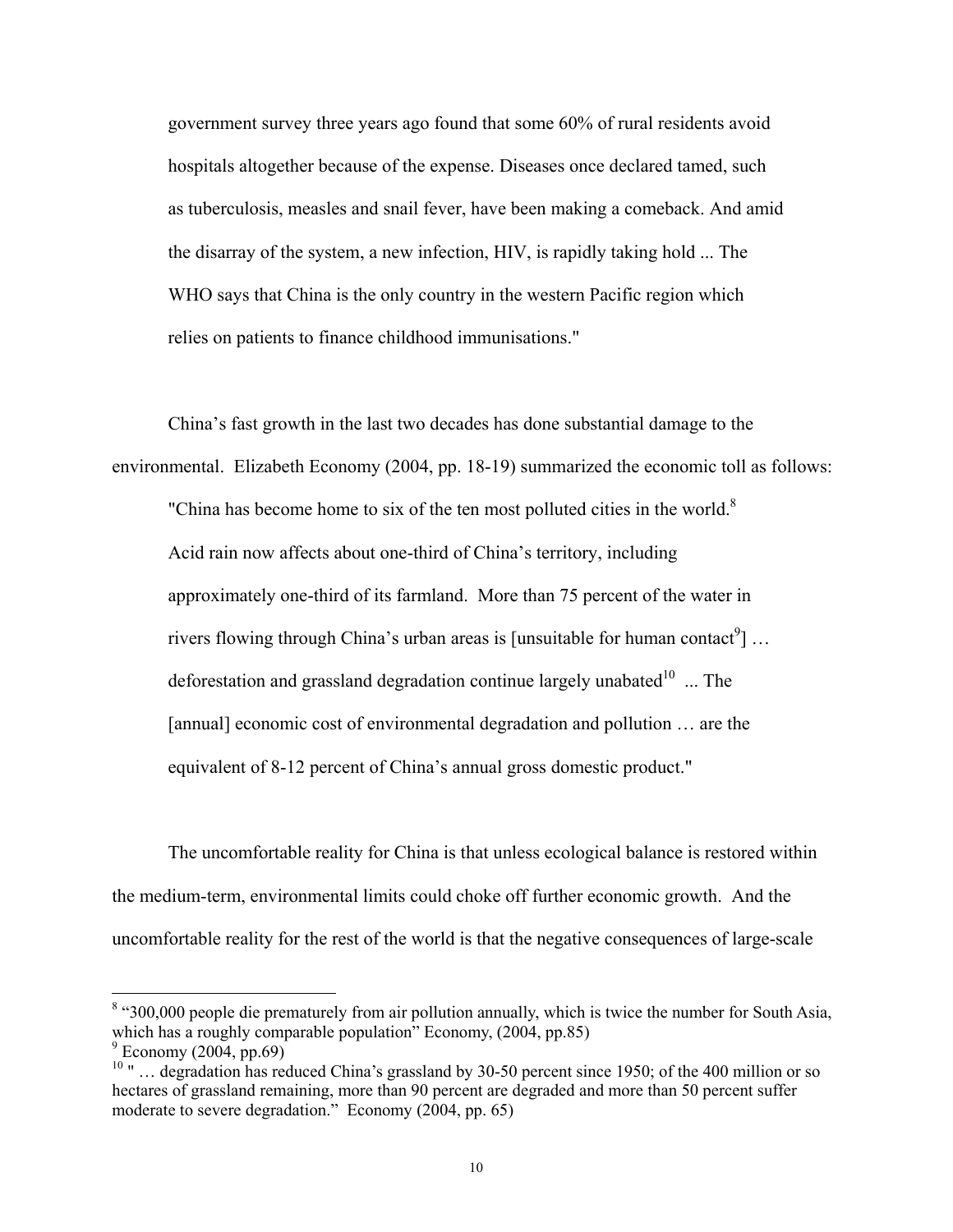environmental damage within a geographically large country are seldom confined within that country's borders. The continued march of China's desertification first brought more frequent sand storms to Beijing and then, beginning in April 2001, sent yellow dust clouds not only across the sea to Japan and Korea but also across the ocean to the United States. China's environmental management is a concern not only for China's poverty level but also for poverty levels globally.

 However, as we shall see later in this paper that gender equality, environmental protection and public health are not the only serious economic issues facing China. The surprising fact is that despite the early achievement of the MDG poverty reduction target, poverty reduction is one of these other serious economic challenges facing China. As we shall document, the welfare of the poorest group in Chinese society appears to have deteriorated in the last seven years. The two aims of this paper are to present a diagnosis of China's poverty, and to outline an approach from Woo (2004) on how to ameliorate the situation.

 We organize our discussion as follows: Section 2 briefly describes three new economic problems that China is facing beside gender, ecological, and public health issues. Section 3 analyses the nature of rural poverty over time, and section 4 discusses the spatial aspects nature of rural poverty. Section 5 assesses the government programs that have been implemented to fight rural poverty. Section 6 studies the new phenomenon of urban poverty, and discusses the effectiveness of current policies to alleviate urban poverty. Section 7 presents our conclusions and recommendations.

#### **Section 2: China's New Challenges**

 There have been increasingly strong signals in recent years which suggest that output growth and poverty reduction in the new millennium might no longer proceed at the high rates of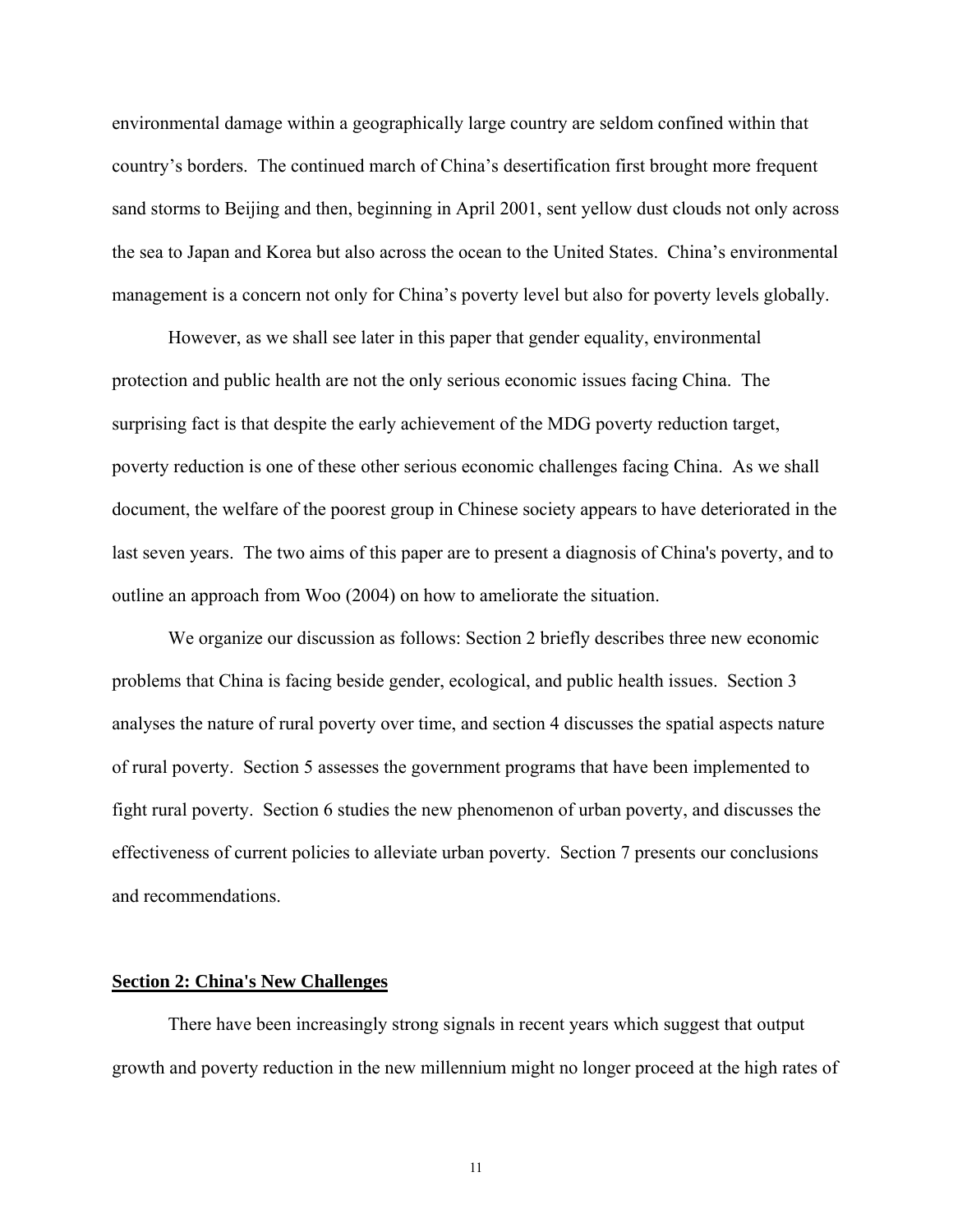the past. The first such signal is that there has been a noticeable slowdown in overall economic growth. The average annual GDP growth rate is 9.4 percent in the 1979-2003 period, but GDP growth in every year beginning in 1997 has been below 9.4 percent, see Table 2. The fact is that the length of time in which growth has been below the average growth rate of the 1979-2003 period is unprecedented suggests the troubling possibility that the post-1996 growth slowdown is not merely a transitory phenomenon. A formal statistical test of the difference in the means of the growth rates in the 1979-1996 sub-period and the 1997-2003 sub-period yields a t-statistic of 2.28 which supports the hypothesis of a downward shift in the growth regime.

 The second signal that past patterns no longer hold comes from the marked rise of the urban poverty rate from less than 1 percent in  $1984$ <sup>11</sup>. The National Bureau of Statistics has put the urban poverty rate at 4.1 percent in 1998, 3.1 percent in 1999, and 3.4 percent in 2000; Hussain (2001) put the 1998 rate at 4.7 percent; Li (2000) put the 1999 rate at 5.9 percent; and the Asian Development Bank (2001) found the poverty rate in 1999 to be 10.3 percent for permanent residents, and 15.2 percent for the illegal migrants.<sup>12</sup> There are two major reasons for the rise in urban poverty in the 1990s:

- 1. the acceleration of reforms in the state enterprise sector since 1995 has resulted in large job losses. For example, Table 1 shows that employment in the manufacturing sector fell from 98 million in 1996 to 83 million in 2002, a drop of 15 percent; and
- 2. the rate of rural-to-urban migration has picked up the 1990s.

 The third disturbing signal is that the proportion of rural residents below the official poverty line of 71 cents per day (measured in 1985 PPP US\$) has been stagnant at about 5.4 percent since 1997, after having declined steadily from 13.7 percent in 1990. In fact, the

<sup>&</sup>lt;sup>11</sup> This estimate is given in pp. x in World Bank (1992).

 $12$  The estimates of the National Bureau of Statistics, Hussain (2001), and Asian Development Bank (2001) are found in Tables 37, 38, and 41 respectively in Asian Development Bank (2004).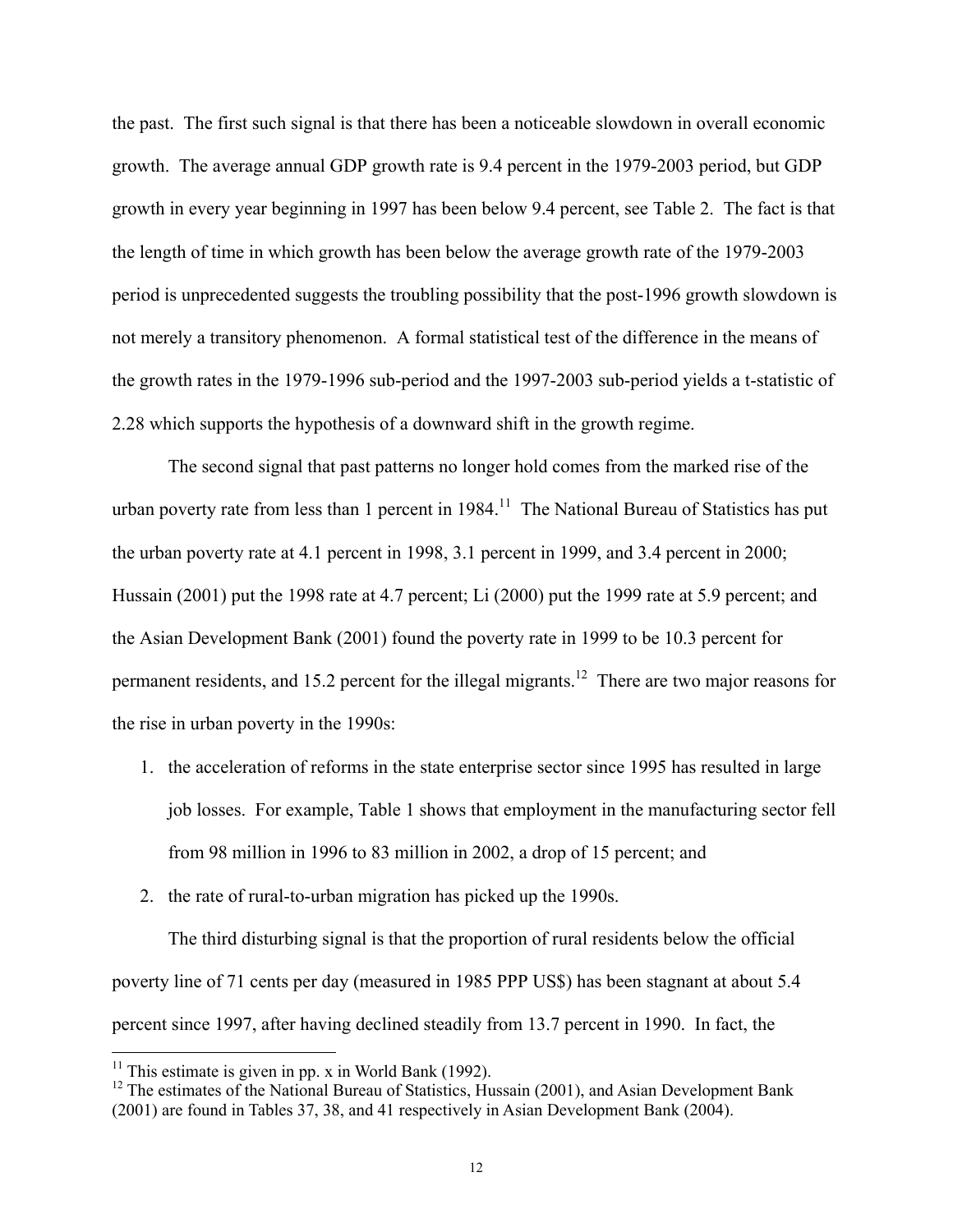#### **Table 2: Growth, Inflation and Employment Slowdown Since 1997**

(The two 1992 employment growth rates are the compound growth rates for the 1978-1992 period)

|                | Gross                        | Retail | Consumer |           | <b>Employment Level</b> | Growth in Employment |               |
|----------------|------------------------------|--------|----------|-----------|-------------------------|----------------------|---------------|
|                | Domestic                     | Price  | Price    | Secondary | Manufacturing           | Secondary            | Manufacturing |
|                | Product                      | Index  | Index    | Industry  | Sector                  | Industry             | Sector        |
|                | (GDP)                        | (RPI)  | (CPI)    |           | (in millions)           | (percent per year)   |               |
|                | (Rate of change, in percent) |        |          |           |                         |                      |               |
| 1992           | 14.2                         | 5.4    | 6.4      | 143.5     | 91.1                    | 5.3                  | 3.9           |
| 1993           | 13.5                         | 13.2   | 14.7     | 149.6     | 93.0                    | 4.2                  | 2.1           |
| 1994           | 12.6                         | 21.7   | 24.1     | 153.1     | 96.1                    | 2.3                  | 3.4           |
| 1995           | 10.5                         | 14.8   | 17.1     | 156.5     | 98.0                    | 2.2                  | 2.0           |
| 1996           | 9.6                          | 6.1    | 8.3      | 162.0     | 97.6                    | 3.5                  | $-0.4$        |
| 1997           | 8.8                          | 0.8    | 2.8      | 165.5     | 96.1                    | 2.1                  | $-1.5$        |
| 1998           | 7.8                          | $-2.6$ | $-0.8$   | 166.0     | 83.2                    | 0.3                  | $-13.5$       |
| 1999           | 7.1                          | $-3.0$ | $-1.4$   | 164.2     | 81.1                    | $-1.1$               | $-2.5$        |
| 2000           | 8.0                          | $-1.5$ | 0.4      | 162.2     | 80.4                    | $-1.2$               | $-0.8$        |
| 2001           | 7.3                          | $-0.8$ | 0.7      | 162.8     | 80.8                    | 0.4                  | 0.5           |
| 2002           | 8.0                          | $-1.3$ | $-0.8$   | 157.8     | 83.1                    | $-3.1$               | 2.8           |
| 2003           | 9.1                          | $-0.2$ | 1.2      |           |                         |                      |               |
| Period average |                              |        |          |           |                         |                      |               |
| 1979-2003      | 9.38                         | 5.31   | NA.      |           |                         |                      |               |
| 1979-1996      | 9.92                         | 7.84   | NA.      |           |                         |                      |               |
| 1997-2003      | 8.01                         | -1.22  | 0.30     |           |                         |                      |               |

t-statistic for difference in the means of 1979-1996 and 1997-2002 2.276 5.618

*Memo: average of 1992-1996 period 12.1 12.2 14.1*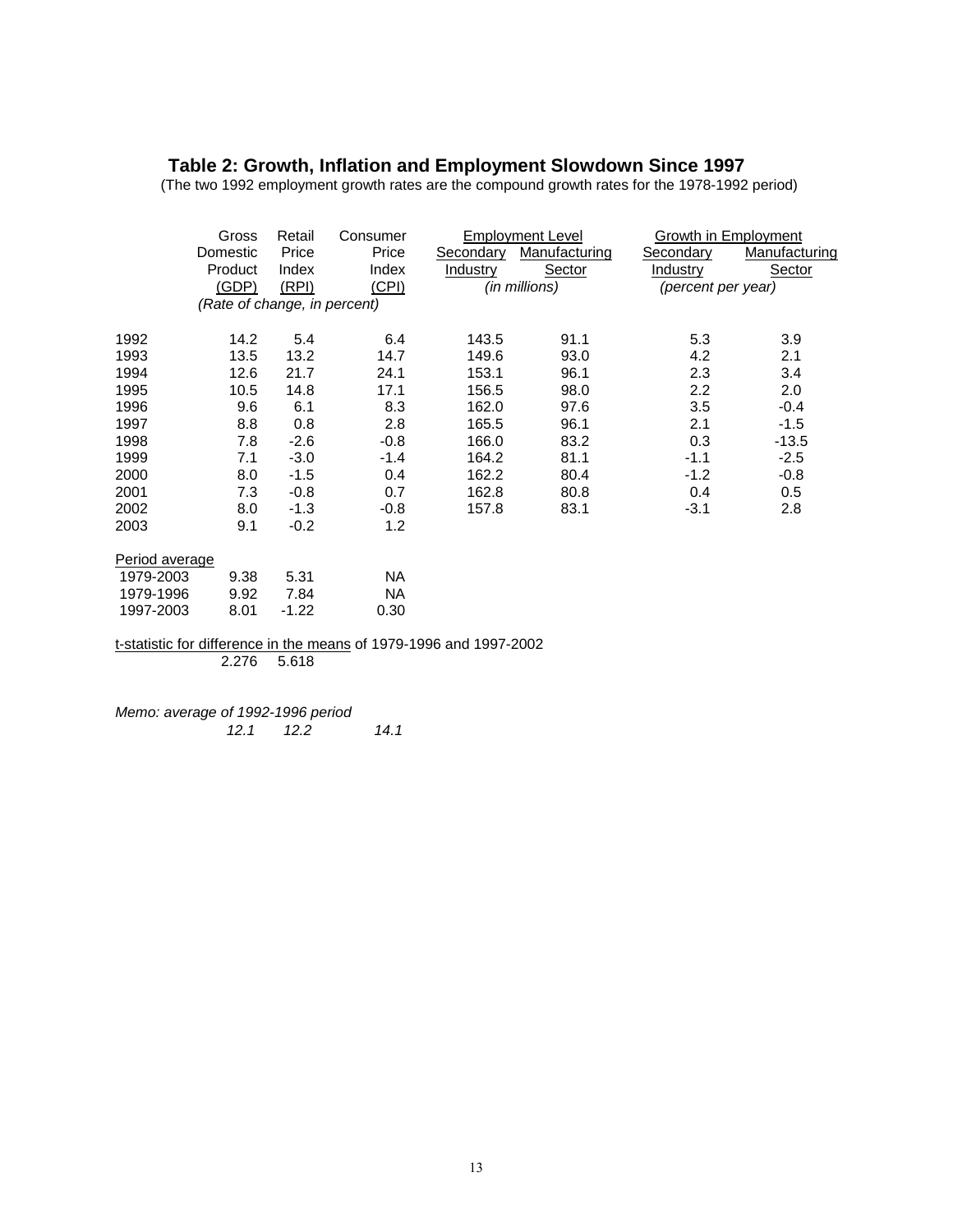proportion of rural resident with daily income less than 50 cents has actually increased in the same period from 2.1 percent to 2.9 percent.

The fourth signal that China is facing a set of new challenges is that the post-1996 cessation of "trickling-down" to the lowest income group (defined as people with daily income less than 1985 \$0.50) in China was accompanied by a post-1976 slowdown in rural income growth. Earlier, Table 1 had reported slower GDP growth after 1996, and, now, Table 3 shows that the first phenomenon might be entirely attributable to a drop in rural income growth. Rural income growth went down from 5.69 percent annually during 1992-96 to 3.97 percent annually during 1997-2002, while urban income growth went up from 7.29 percent to 7.80 percent in the same two periods.

These divergent trends caused the rural-urban income ratio to fall from 39.8 percent in 1996 to 32.1 percent in 2002, see Table 4. The fact however is that the rural-urban income ratio has been decreasing steadily since the mid-1980s, after the boost to agricultural productivity from the de-collectivization of rural communes had spent its force, and with the dynamism of the urban areas being reliably stoked since 1984 by the steady liberalization of international trade and investment, and ownership forms in the industrial and service sectors.

The accentuation of rural urban income disparity since mid-1980s is echoed in the rise of rural-urban consumption disparity. Table 4 reports four calculations of the rural-urban consumption ratio based on different methodologies. Unfortunately, these 4 sets of estimates overlap only over some sub-periods. The Method A ratio and the Method B ratio show downward trends (with different speeds) over the 1985-93 period that they overlap. The Method B and Method D ratios also show downward trends in their overlapping period of 1989-97. If the Method A ratio had continued along the downward trend seen in the Method B and D ratios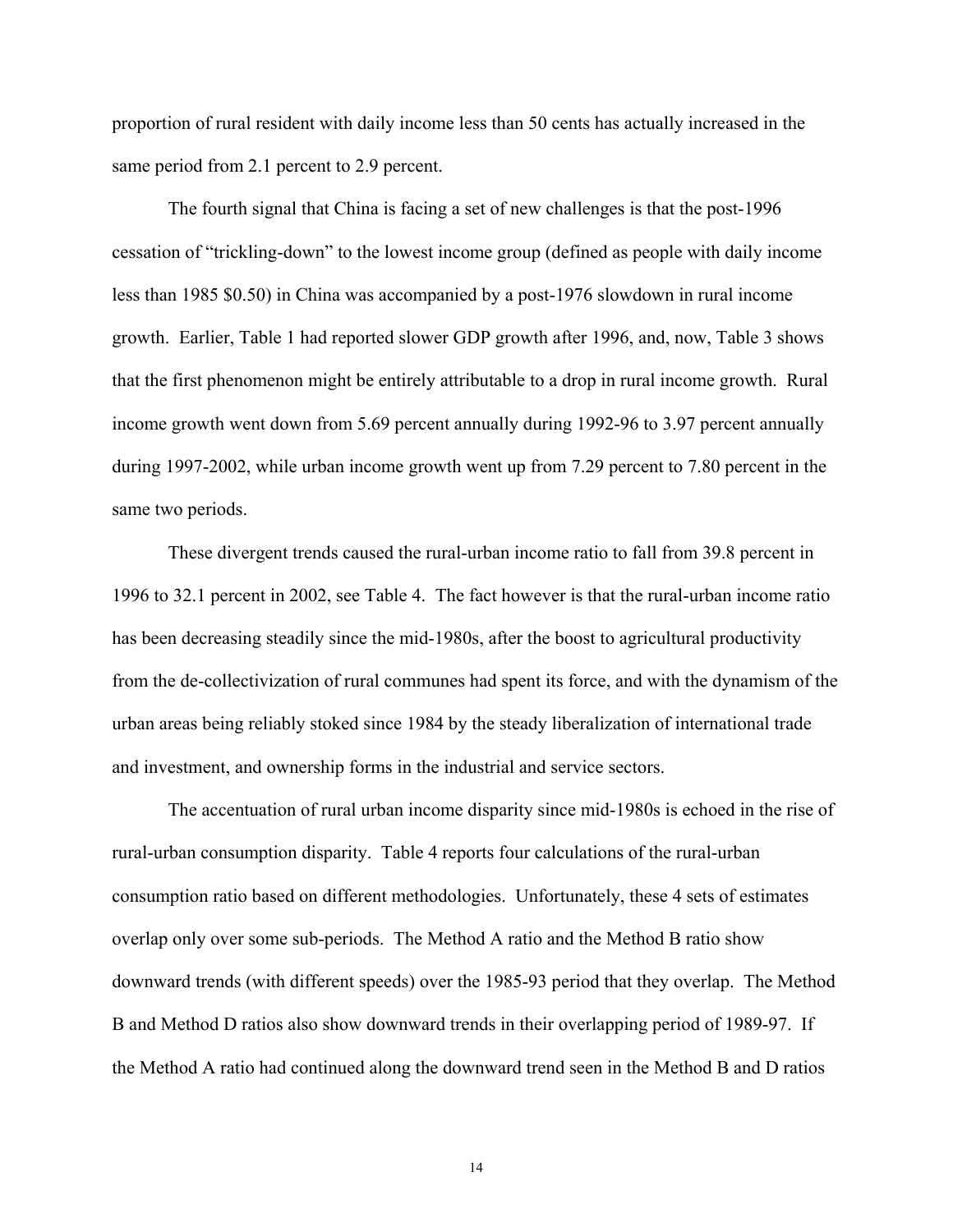| Table 3: Average annual growth rates in per capita   |              |       |  |
|------------------------------------------------------|--------------|-------|--|
| real income of rural households and urban households |              |       |  |
|                                                      | (in percent) |       |  |
|                                                      | rural        | urban |  |
| average 1979-2002                                    | 7.33         | 6.77  |  |
| average 1979-1983                                    | 17.06        | 7.16  |  |
| average 1984-1988                                    | 7.24         | 5.55  |  |
| average 1989-1991                                    | 0.73         | 5.25  |  |
| average 1992-1996                                    | 5.69         | 7.29  |  |
| average 1997-2002                                    | 3.97         | 7.80  |  |

# Table 3: Average annual growth rates in per capita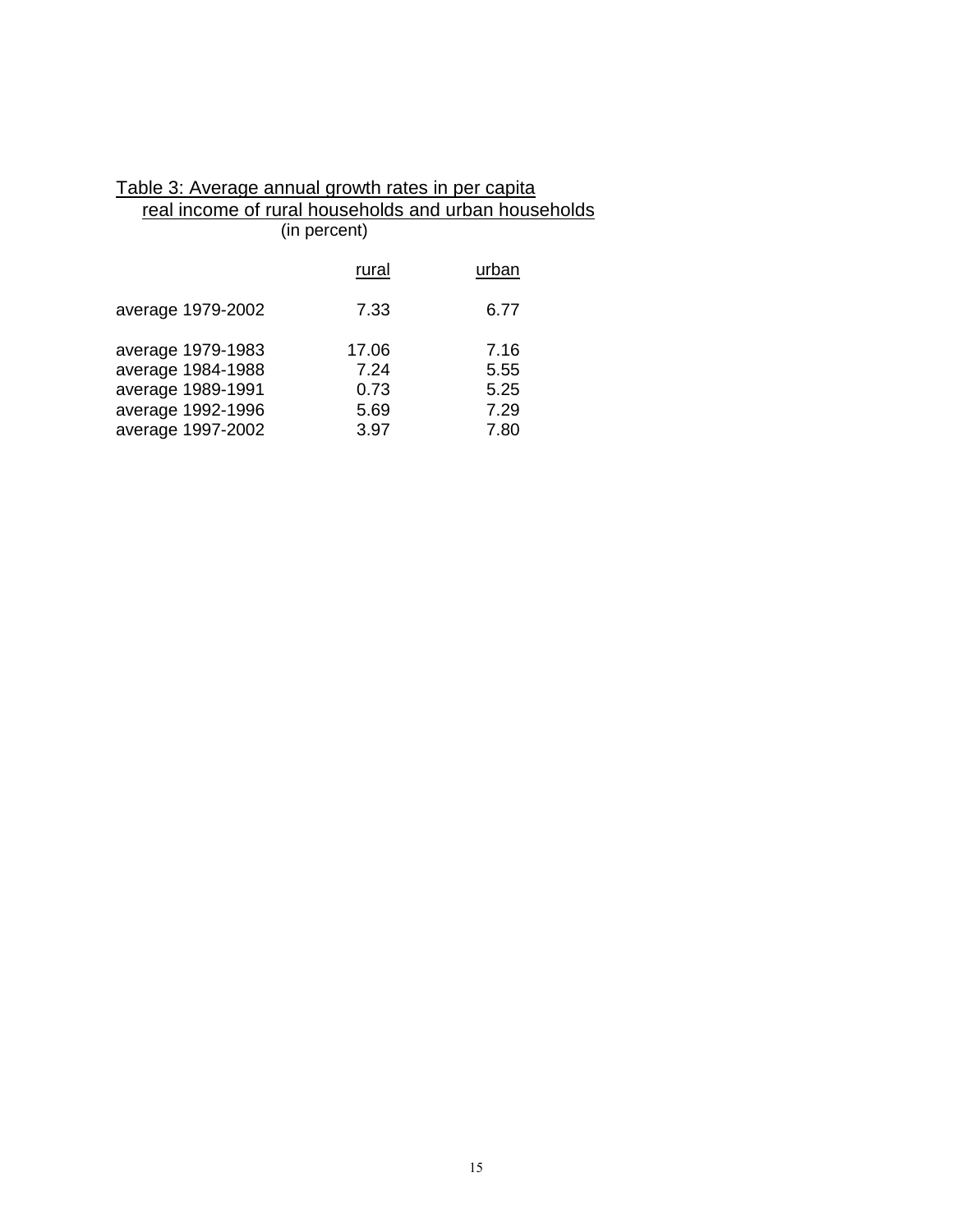#### **Table 4: Rural-Urban Disparity in Income and Consumption**

(measured as percent of urban level)

|      | Per Capita Income  |        | <b>Rural-Urban</b>  |      | <b>Proxies for Rural-Urban Consumption Ratio</b> |      |      |
|------|--------------------|--------|---------------------|------|--------------------------------------------------|------|------|
|      | Rural<br>(in yuan) | Urban  | <b>Income Ratio</b> |      | Method A Method B Method C Method D              |      |      |
| 1955 |                    |        |                     | 40.4 |                                                  |      |      |
| 1960 |                    |        |                     | 31.8 |                                                  |      |      |
| 1965 |                    |        |                     | 42.2 |                                                  |      |      |
| 1970 |                    |        |                     | 43.8 |                                                  |      |      |
| 1975 |                    |        |                     | 38.3 |                                                  |      |      |
| 1978 | 133.6              | 343.4  | 38.9                | 34.5 | 34.1                                             |      |      |
| 1979 | 160.2              | 387.0  | 41.4                | 37.4 | na                                               |      |      |
| 1980 | 191.3              | 477.6  | 40.1                | 37.0 | 35.9                                             |      |      |
| 1981 | 223.4              | 491.6  | 45.5                | 36.9 | na                                               |      |      |
| 1982 | 270.1              | 526.6  | 51.3                | 39.9 | na                                               |      |      |
| 1983 | 309.8              | 564.0  | 54.9                | 42.4 | na                                               |      |      |
| 1984 | 355.3              | 651.2  | 54.6                | 44.3 | na                                               |      |      |
| 1985 | 397.6              | 739.1  | 53.8                | 44.6 | 43.3                                             |      |      |
| 1986 | 423.8              | 899.6  | 47.1                | 42.1 | 40.9                                             |      |      |
| 1987 | 462.6              | 1002.2 | 46.2                | 39.3 | 38.3                                             |      |      |
| 1988 | 544.9              | 1181.4 | 46.1                | 36.9 | 35.5                                             |      |      |
| 1989 | 601.5              | 1373.9 | 43.8                | 36.8 | 35.3                                             |      | 44.2 |
| 1990 | 686.3              | 1510.2 | 45.4                | 35.5 | 33.9                                             |      | na   |
| 1991 | 708.6              | 1700.6 | 41.7                | 34.0 | 32.3                                             |      | na   |
| 1992 | 784.0              | 2026.6 | 38.7                | 32.0 | 30.5                                             |      | na   |
| 1993 | 921.6              | 2577.4 | 35.8                | 31.2 | 28.2                                             |      | na   |
| 1994 | 1221.0             | 3496.2 | 34.9                |      | 28.6                                             |      | na   |
| 1995 | 1577.7             | 4283.0 | 36.8                |      | 29.3                                             | 29.4 | na   |
| 1996 | 1926.1             | 4838.9 | 39.8                |      | 31.2                                             | na   | na   |
| 1997 | 2090.1             | 5160.3 | 40.5                |      | 31.9                                             | na   | 38.6 |
| 1998 | 2162.0             | 5425.1 | 39.9                |      |                                                  | 30.5 | na   |
| 1999 | 2210.3             | 5854.0 | 37.8                |      |                                                  | 28.4 | na   |
| 2000 | 2253.4             | 6280.0 | 35.9                |      |                                                  |      | na   |
| 2001 | 2366.4             | 6859.6 | 34.5                |      |                                                  |      | 32.8 |
| 2002 | 2475.6             | 7702.8 | 32.1                |      |                                                  |      | 30.4 |

1960 is in the middle of the 3-year long Great Leap Forward in which about 30 million died from starvation 1965 is the eve of the decade-long Cultural Revolution

Income and Consumption are measured in current prices on Per Capita basis CSY = China Statistical Yearbook, Income concepts measured in CSY 2003 Method A is based on consumption concepts measured in CSY1994, agricultural vs non-agricultural Method B is based on consumption concepts measured in CSY1998, agricultural vs non-agricultural Method C is based on consumption concepts measured in CSY2000, rural vs urban Method D is based on consumption concepts measured in CSY2003, rural vs city rural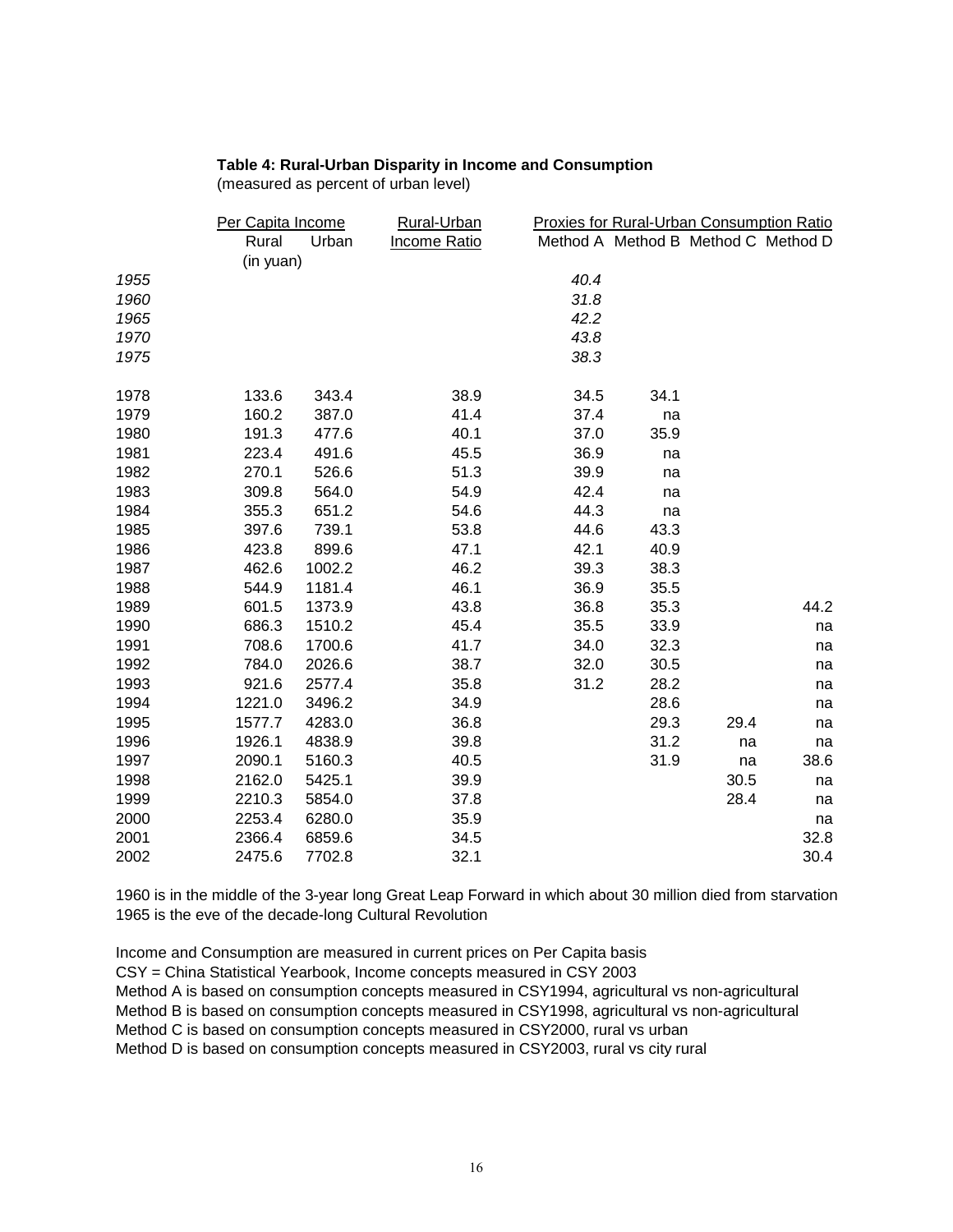after 1993, then the Method A ratio in 2002 would have had a value quite a bit less than its 1993 value of 31.2 — which would make is the lowest rural-urban consumption ratio since data became available in  $1952<sup>13</sup>$ 

 The troubling suggestion from this extrapolation of the Method A ratio is that if we can assume that the close co-movements between the (Method A) consumption ratio and the income ratio over 1978-93 persisted after 1993, then the rural-urban income disparity in 2002 was the largest at least since 1952. Even more troubling is the argument by Li and Yue (2004) that the actual rural-urban income gap in 2002 was actually much larger than the gap constructed from the official data shown in Table 4:

"In 2001, per capita income in the urban is about 3 times that of rural area. But we don't think this measure truly represents human well-being. Urban dwellers can get various subsidies, such as public health care, basic education subsidy, pensions, unemployment insurance, minimum living expense guarantee, whereas farmers can't enjoy these benefits. Once these subsidies are accounted, income disparity between the urban and rural area may be as large as 4, 5, or 6 times. If non-monetary factors are included, China's rural-urban income disparity is the largest in the world."

 It is instructive to remember for later discussion that the rural-urban gap had narrowed dramatically from 38.9 percent in 1978 to 54.9 percent in 1983 because of the large increases in agricultural productivity generated by the de-collectivization of the agricultural communes, and the partial deregulation of agricultural markets. *This 1979-1984 experience therefore suggests that any attempt to reduce rural poverty and the rural-urban gap should have a strong policy component that boosts income in the agricultural sector.* 

 $13$  The lowest value of the Method A ratio before 1978 was 31.6 percent in 1959.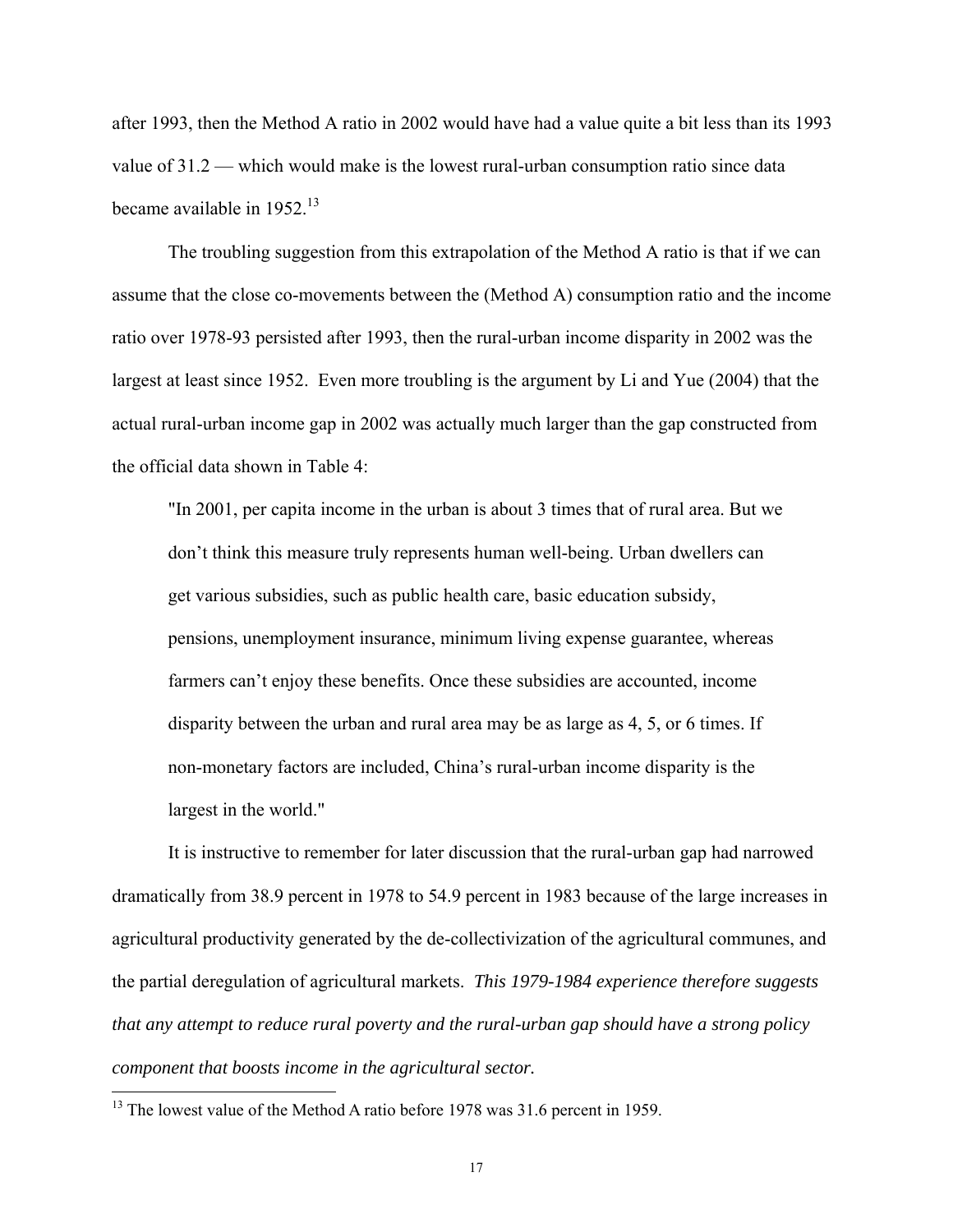Clearly, the four recent developments described above – overall growth slowdown, rise in urban poverty, stagnation (or, perhaps, even worsening) of extreme rural poverty, flagging dynamism in the rural economy – are related, but there are specific factors that contributed importantly in each case. The mere restoration of previous high growth rates, for example, is unlikely to be accompanied by the same fast rates of poverty reduction of the past because a much larger proportion of today's rural poor lives in more geographically isolated places, works on land whose soil is much poorer in nutrients and which receives lower rainfall, and has received less years of education. It therefore appears that most of the remaining poor people in China are entrapped in hardcore rural poverty, and the records of today's rich countries and the rest of the developing world show that it is both extremely difficult and terribly expensive to reduce such hardcore rural poverty.

 One major reason for these three unfavorable developments is that, after almost a quarter of a century, China has largely exhausted the easy economic gains from the catching-up mechanism. China is entering into the new millennium with economic problems whose solutions require a fundamental reorientation of economic development strategy, and the introduction of several new policy tools. In this paper, we will confine our discussion of the new thinking and new policies to the sphere of poverty reduction. The inescapable fact is that the trickling-down mechanism alone will not solve the problem of hardcore poverty.

#### **Section 3: Trends in Poverty Reduction**

 Table 5 quantifies the extent of rural poverty according to the official poverty line. The decline in the poverty rate has been truly impressive, roughly halving itself every eight years -- 31 percent in 1978, 16 percent in 1986, 8 percent in 1994, and 3 percent in 2002. It must be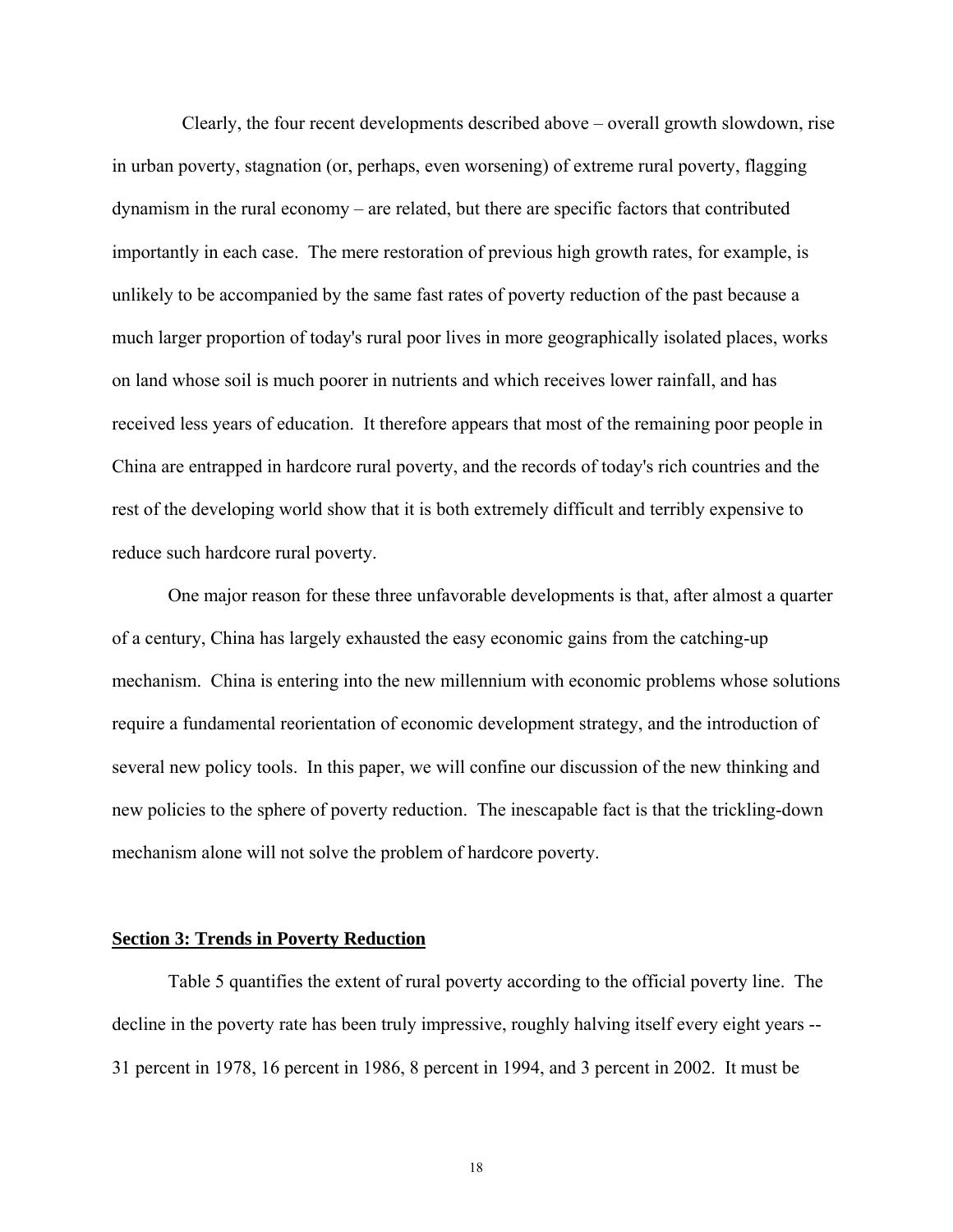|      | <b>Official</b><br><b>Poverty</b><br>Line<br>(yuan) | Rural<br><b>Population</b><br>(millions of<br>persons) | Number of<br><b>Rural Poor</b><br>(millions of<br>persons) | <b>Rural</b><br><b>Poverty</b><br>Rate<br>(percent) |
|------|-----------------------------------------------------|--------------------------------------------------------|------------------------------------------------------------|-----------------------------------------------------|
| 1978 | 100                                                 | 803                                                    | 250                                                        | 30.7                                                |
| 1984 | 200                                                 | 843                                                    | 128                                                        | 15.1                                                |
| 1985 | 206                                                 | 844                                                    | 125                                                        | 14.8                                                |
| 1986 | 213                                                 | 850                                                    | 131                                                        | 15.5                                                |
| 1987 | 227                                                 | 857                                                    | 122                                                        | 14.3                                                |
| 1988 | 236                                                 | 867                                                    | 96                                                         | 11.1                                                |
| 1989 | 259                                                 | 878                                                    | 106                                                        | 12.1                                                |
| 1990 | 300                                                 | 896                                                    | 85                                                         | 9.5                                                 |
| 1991 | 304                                                 | 905                                                    | 94                                                         | 10.4                                                |
| 1992 | 320                                                 | 912                                                    | 80                                                         | 8.8                                                 |
| 1993 |                                                     | 913                                                    | 75                                                         | 8.2                                                 |
| 1994 | 440                                                 | 915                                                    | 70                                                         | 7.6                                                 |
| 1995 | 530                                                 | 917                                                    | 65                                                         | 7.1                                                 |
| 1996 | 580                                                 | 919                                                    | 58                                                         | 6.3                                                 |
| 1997 | 630                                                 | 915                                                    | 49                                                         | 5.4                                                 |
| 1998 | 635                                                 | 920                                                    | 42                                                         | 4.6                                                 |
| 1999 | 625                                                 | 922                                                    | 34                                                         | 3.7                                                 |
| 2000 | 625                                                 | 928                                                    | 32                                                         | 3.4                                                 |
| 2001 | 635                                                 | 934                                                    | 29                                                         | 3.1                                                 |
| 2002 | 627                                                 | 935                                                    | 28                                                         | 3.0                                                 |

# **Table 5: Official Headcounts of Rural Poverty**

Compiled from Tables 2 and 3 in Wang (2004)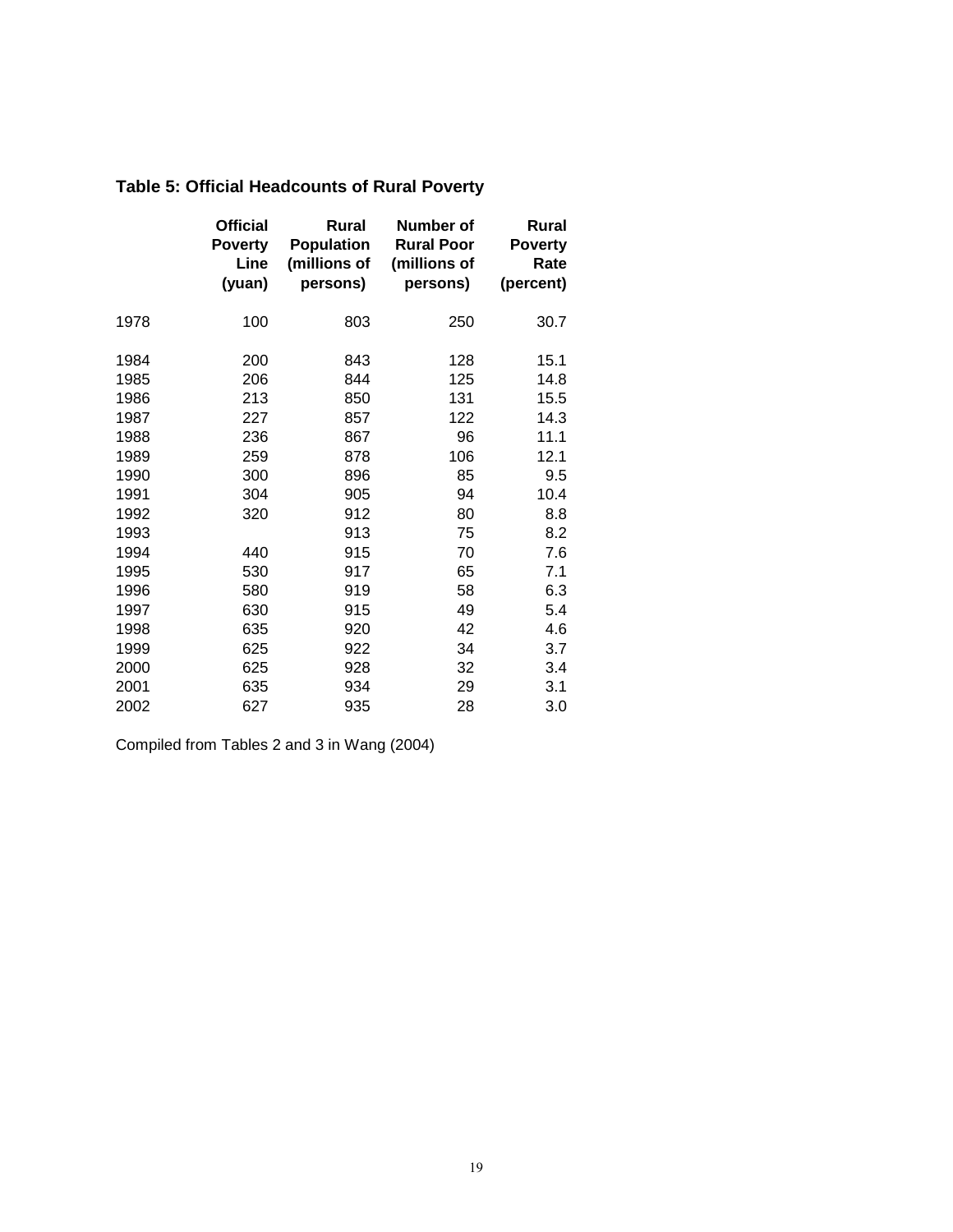pointed out, however, that the actual extent of rural poverty might be more serious than what the 3 percent poverty rate might suggest. This is because the official poverty line is substantially below the universal poverty line of \$1 per day (measured in 1985 PPP US\$) proposed by the World Bank. In terms of 1985 PPP US\$, the official poverty line in China has been roughly between 66 cents per day and 71 cents per day.

 World Bank (2001) presents estimates for different indicators of rural poverty in the 1990-1997 period under different assumptions about the appropriate income level for the poverty line. We have used the same World Bank procedures<sup>14</sup> to extend the three common measures of poverty – the headcount index (HCI), the poverty gap index (PGI), and the squared poverty gap index (SPGI) – to cover the 1998-2002 period. These three measures are defined as follows:

#### **Headcount Index** =  $[ P / N ]$

where  $P =$  number of poor people, i.e. number of people below the poverty line  $N =$  total population of country

**Poverty Gap Index** =  $(P/N) \cdot ( [L-a]/L)$ 

where  $L =$  income (or expenditure) level of the poverty line

a = average income of the poor

**Squared Poverty Gap Index** =  $( 1/N ) \cdot \sum \{ ( [L - a_i] / L )^2 \}$ 

where  $a_i$  = income of individual i who is below the poverty line, and the

summation is over the number of poor persons (P)

Tables 6 through 9 and Figures 1-1, through 1-3 present the updated data in different ways to highlight different aspects of poverty in rural China. Table 10 translates the 1985 PPP US\$ poverty lines into their Yuan equivalent at current prices. There are four noteworthy features about these three poverty indicators. First, the headcount index indicates:  $\overline{a}$ 

<sup>&</sup>lt;sup>14</sup> The procedures are rationalised in Chen, Datt, and Ravallion (undated items a and b), and Datt (1998).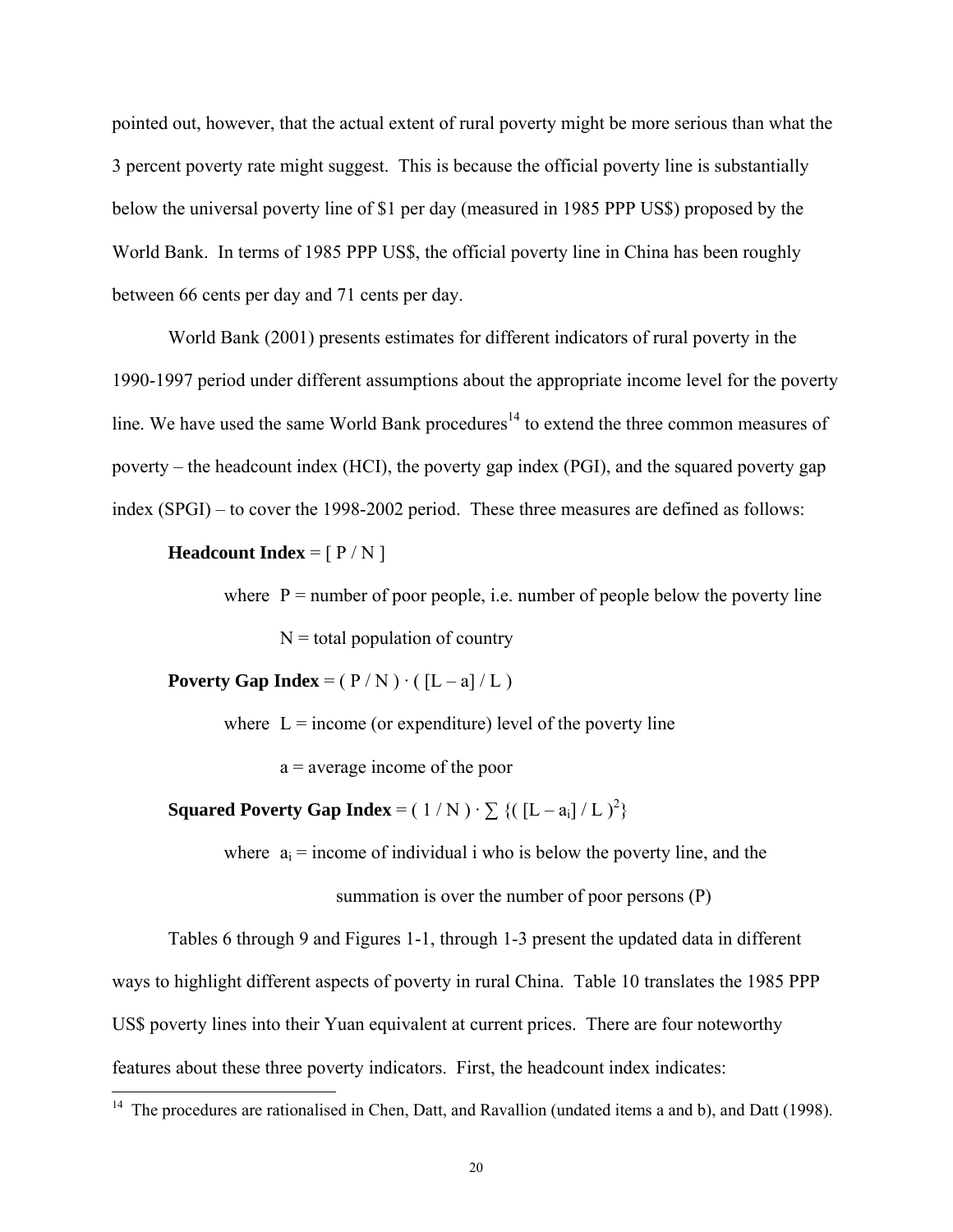## **Table 6: The Headcount Measure of the Incidence of poverty in rural China, 1990-2002**

\* Headcount measure, number of rural poor/rural population (in percent)

\* Poverty line is in 1985 PPP US\$ per day

| Poverty         |                                                                |       |       |       |       |       |       |       |       |       |       |       |       |
|-----------------|----------------------------------------------------------------|-------|-------|-------|-------|-------|-------|-------|-------|-------|-------|-------|-------|
| <u>Line</u>     | 1990                                                           | 1991  | 1992  | 1993  | 1994  | 1995  | 1996  | 1997  | 1998  | 1999  | 2000  | 2001  | 2002  |
| <b>Official</b> | 9.5                                                            | 10.4  | 8.8   | 8.2   | 7.6   | 7.1   | 6.3   | 5.4   | 4.6   | 3.7   | 3.4   | 3.1   | 3.0   |
|                 | Part A: Using Average Per Capita Income                        |       |       |       |       |       |       |       |       |       |       |       |       |
| \$0.50          | 3.78                                                           | 5.00  | 3.83  | 4.58  | 4.50  | 3.63  | 1.82  | 2.11  | 1.87  | 1.68  | 2.79  | 3.05  | 2.87  |
| \$0.71          | 13.72                                                          | 14.96 | 12.96 | 12.83 | 11.81 | 9.97  | 5.59  | 5.44  | 4.55  | 4.30  | 5.65  | 5.65  | 5.38  |
| \$0.75          | 15.76                                                          | 17.08 | 15.00 | 14.70 | 13.43 | 11.36 | 6.55  | 6.26  | 5.20  | 4.93  | 6.29  | 6.21  | 5.92  |
| \$1.00          | 31.25                                                          | 31.70 | 30.13 | 29.10 | 25.90 | 21.80 | 15.04 | 13.49 | 11.45 | 11.05 | 12.10 | 11.38 | 10.90 |
| \$1.25          | 47.74                                                          | 47.49 | 44.56 | 43.81 | 37.46 | 33.13 | 25.36 | 22.59 | 19.96 | 19.29 | 19.77 | 18.38 | 17.60 |
| \$1.50          | 62.28                                                          | 61.69 | 58.58 | 56.85 | 50.46 | 44.70 | 36.02 | 32.32 | 29.51 | 28.46 | 28.41 | 26.53 | 25.39 |
| \$1.75          | 73.29                                                          | 72.64 | 69.76 | 67.47 | 62.10 | 55.46 | 46.14 | 41.87 | 39.14 | 37.70 | 37.26 | 35.11 | 33.59 |
| \$2.00          | 80.96                                                          | 80.37 | 77.91 | 75.68 | 71.46 | 64.68 | 55.32 | 50.82 | 48.28 | 46.49 | 45.79 | 43.55 | 42.19 |
|                 | Part B: Using Average Per Capita Expenditure                   |       |       |       |       |       |       |       |       |       |       |       |       |
| \$0.50          | 7.22                                                           | 7.78  | 7.21  | 7.79  | 7.46  | 6.24  | 3.43  | 4.14  |       |       |       |       |       |
| \$0.71          | 20.87                                                          | 20.99 | 20.80 | 20.44 | 18.51 | 15.82 | 10.38 | 10.95 |       |       |       |       |       |
| \$0.75          | 23.53                                                          | 23.04 | 23.47 | 23.01 | 20.73 | 17.74 | 11.97 | 12.47 |       |       |       |       |       |
| \$1.00          | 42.82                                                          | 40.79 | 40.92 | 40.83 | 34.90 | 31.00 | 24.31 | 24.23 |       |       |       |       |       |
| \$1.25          | 60.57                                                          | 57.95 | 57.92 | 56.69 | 50.51 | 44.92 | 37.32 | 36.78 |       |       |       |       |       |
| \$1.50          | 73.70                                                          | 71.31 | 71.07 | 69.17 | 64.24 | 57.68 | 49.49 | 48.71 |       |       |       |       |       |
| \$1.75          | 82.28                                                          | 80.38 | 80.02 | 78.26 | 74.58 | 68.09 | 60.11 | 59.26 |       |       |       |       |       |
| \$2.00          | 87.73                                                          | 86.27 | 85.87 | 84.58 | 80.54 | 75.98 | 68.98 | 68.18 |       |       |       |       |       |
|                 | Part C: Difference between the Expenditure and Income Measures |       |       |       |       |       |       |       |       |       |       |       |       |
| \$0.50          | 3.44                                                           | 2.78  | 3.38  | 3.21  | 2.96  | 2.61  | 1.61  | 2.03  |       |       |       |       |       |
| \$0.71          | 7.15                                                           | 6.03  | 7.84  | 7.61  | 6.70  | 5.85  | 4.79  | 5.51  |       |       |       |       |       |
| \$0.75          | 7.77                                                           | 5.96  | 8.47  | 8.31  | 7.30  | 6.38  | 5.42  | 6.21  |       |       |       |       |       |
| \$1.00          | 11.57                                                          | 9.09  | 10.79 | 11.73 | 9.00  | 9.20  | 9.27  | 10.74 |       |       |       |       |       |
| \$1.25          | 12.83                                                          | 10.46 | 13.36 | 12.88 | 13.05 | 11.79 | 11.96 | 14.19 |       |       |       |       |       |
|                 |                                                                |       |       |       |       |       |       |       |       |       |       |       |       |

The 1990-97 figures are from World Bank (2001) Annex 1 Table 3, and the post-1997 figures are computed by the authors.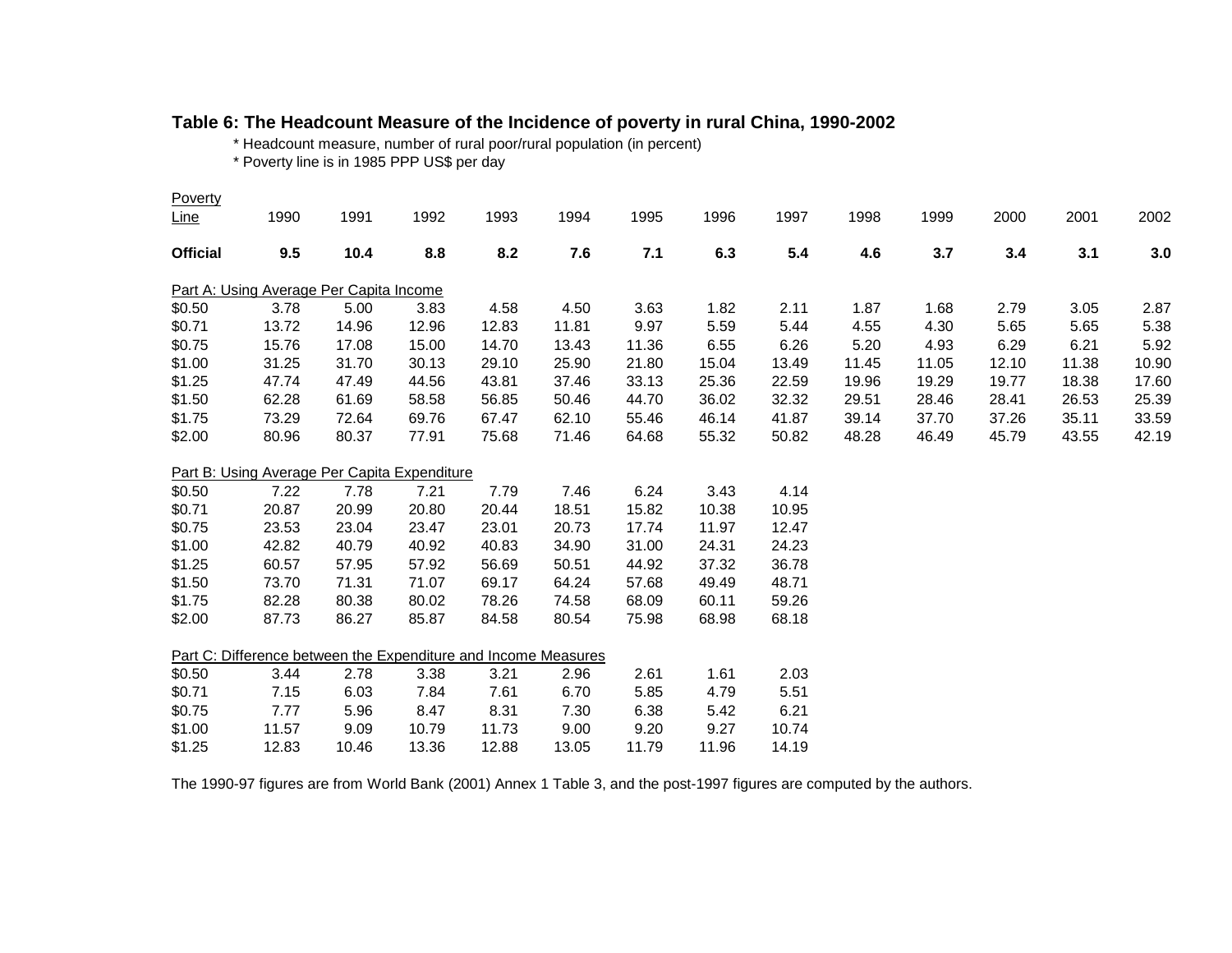# **Table 7: The Poverty Gap Index Measure of the Rural Poverty in rural China,**

 **and Income Distance of the Poor from the Poverty Income Line**

\* Poverty line is in 1985 PPP US\$ per day

\* Used Average Per Capita Income

|        | 1990                                                                                           | 1991                     | 1992                                                                                        | 1993  | 1994  | 1995  | 1996  | 1997  | 1998  | 1999  | 2000  | 2001  | 2002  |
|--------|------------------------------------------------------------------------------------------------|--------------------------|---------------------------------------------------------------------------------------------|-------|-------|-------|-------|-------|-------|-------|-------|-------|-------|
|        | Part A: The Poverty Gap Index                                                                  |                          |                                                                                             |       |       |       |       |       |       |       |       |       |       |
|        | * The poverty gap index is the mean distance below the poverty line, expressed as a percentage |                          |                                                                                             |       |       |       |       |       |       |       |       |       |       |
|        |                                                                                                |                          | of the poverty line. The mean is taken over the entire population, counting the non-poor as |       |       |       |       |       |       |       |       |       |       |
|        |                                                                                                | having zero poverty gap. |                                                                                             |       |       |       |       |       |       |       |       |       |       |
| \$0.50 | 0.74                                                                                           | 1.24                     | 0.90                                                                                        | 1.43  | 1.46  | 1.07  | 0.59  | 0.84  | 0.85  | 0.72  | 1.58  | 2.06  | 1.88  |
| \$0.71 | 2.72                                                                                           | 3.73                     | 3.00                                                                                        | 3.48  | 3.36  | 2.70  | 1.45  | 1.66  | 1.51  | 1.35  | 2.33  | 2.72  | 2.52  |
| \$0.75 | 3.31                                                                                           | 4.33                     | 3.54                                                                                        | 3.99  | 3.82  | 3.09  | 1.67  | 1.86  | 1.67  | 1.50  | 2.50  | 2.87  | 2.67  |
| \$1.00 | 8.31                                                                                           | 9.22                     | 8.27                                                                                        | 8.43  | 7.74  | 6.15  | 3.90  | 3.81  | 3.27  | 3.07  | 4.13  | 4.31  | 4.07  |
| \$1.25 | 14.56                                                                                          | 15.30                    | 13.91                                                                                       | 14.05 | 12.42 | 10.39 | 7.14  | 6.64  | 5.73  | 5.47  | 6.47  | 6.40  | 6.08  |
| \$1.50 | 21.35                                                                                          | 21.89                    | 20.22                                                                                       | 20.13 | 17.69 | 15.16 | 11.07 | 10.11 | 8.89  | 8.53  | 9.40  | 9.06  | 8.64  |
| \$1.75 | 28.02                                                                                          | 28.40                    | 26.53                                                                                       | 26.16 | 23.22 | 20.16 | 15.36 | 13.97 | 12.53 | 12.04 | 12.75 | 12.17 | 11.62 |
| \$2.00 | 34.19                                                                                          | 34.44                    | 32.47                                                                                       | 31.86 | 28.69 | 25.16 | 19.79 | 18.02 | 16.43 | 15.80 | 16.35 | 15.57 | 15.39 |
|        |                                                                                                |                          |                                                                                             |       |       |       |       |       |       |       |       |       |       |

#### Part B: Distance of Average Income Below the Poverty Income Line

\* The distance is measured as the difference between the average income of the impoverished group and the poverty income line expressed as a percent of the poverty income line.

| \$0.50 | 19.55 | 24.86 | 23.42 | 31.18 | 32.42 | 29.59 | 32.64 | 39.67 | 45.35 | 42.62 | 56.56 | 67.57 | 65.64 |
|--------|-------|-------|-------|-------|-------|-------|-------|-------|-------|-------|-------|-------|-------|
| \$0.71 | 19.83 | 24.94 | 23.15 | 27.12 | 28.47 | 27.08 | 25.89 | 30.46 | 33.14 | 31.42 | 41.26 | 48.05 | 46.91 |
| \$0.75 | 21.01 | 25.37 | 23.59 | 27.11 | 28.41 | 27.21 | 25.56 | 29.76 | 32.04 | 30.51 | 39.78 | 46.15 | 45.12 |
| \$1.00 | 26.60 | 29.09 | 27.45 | 28.96 | 29.90 | 28.19 | 25.90 | 28.27 | 28.57 | 27.77 | 34.12 | 37.84 | 37.29 |
| \$1.25 | 30.49 | 32.21 | 31.21 | 32.06 | 33.16 | 31.37 | 28.15 | 29.38 | 28.71 | 28.33 | 32.71 | 34.80 | 34.53 |
| \$1.50 | 34.27 | 35.48 | 34.52 | 35.41 | 35.06 | 33.90 | 30.73 | 31.27 | 30.13 | 29.96 | 33.07 | 34.16 | 34.02 |
| \$1.75 | 38.23 | 39.09 | 38.03 | 38.77 | 37.40 | 36.34 | 33.30 | 33.35 | 32.01 | 31.93 | 34.21 | 34.66 | 34.58 |
| \$2.00 | 42.22 | 42.85 | 41.68 | 42.09 | 40.15 | 38.90 | 35.78 | 35.46 | 34.04 | 33.99 | 35.70 | 35.75 | 36.47 |

Source: The figures in 1990 through 1997 are from World Bank (2001) Annex 1 Table 3 and authors calculate those for the rest of years.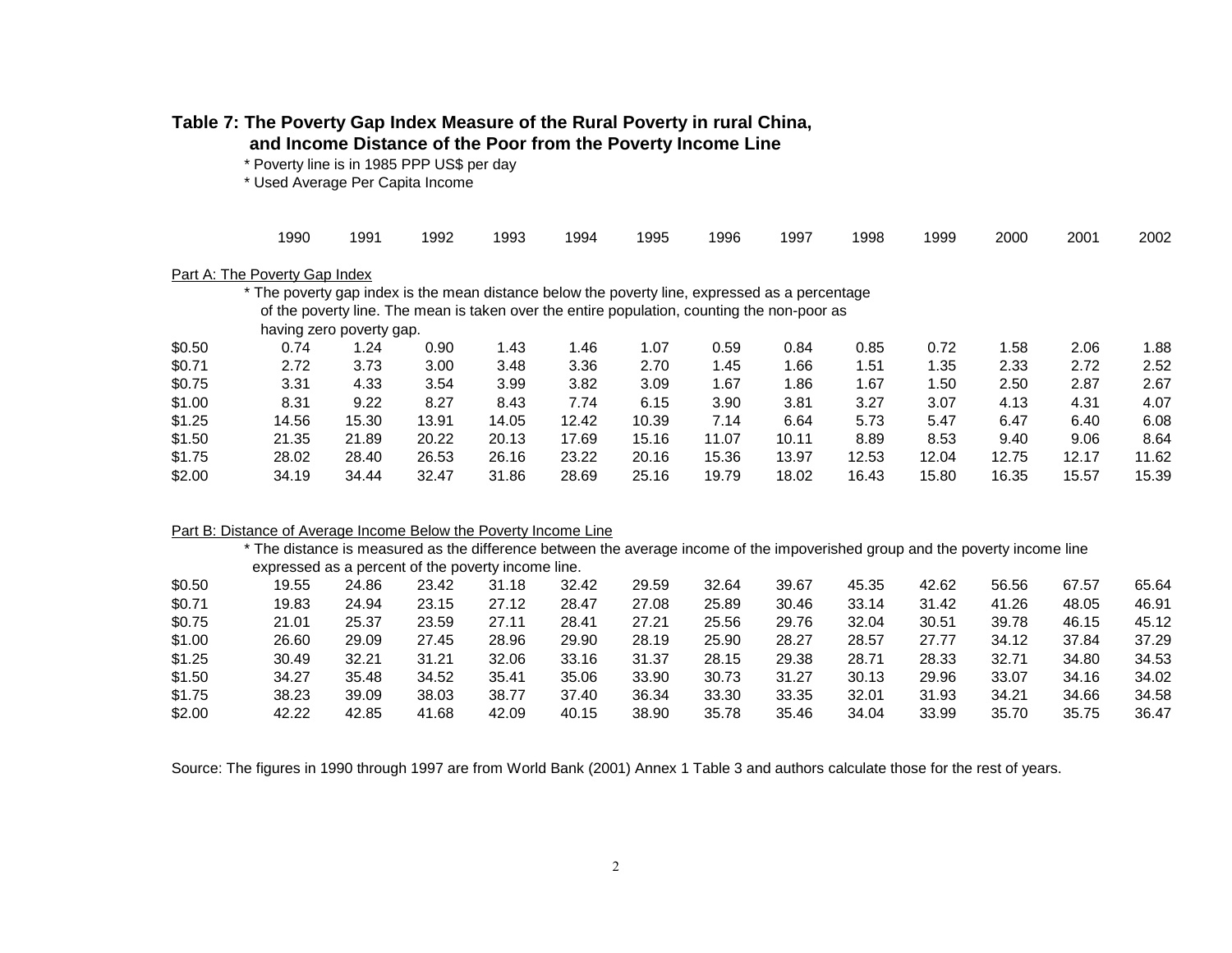#### **Table 8: The Squared Poverty Gap Index as Measure of the Rural Poverty in China, 1990-2002**

\* The squared poverty gap index is a weighted sum of poverty gaps (as a proportion of the poverty line), where the weights are the proportionate poverty gaps themselves (like the Price Gap, but with weights given to each observation).

\* Poverty line is in 1985 PPP US\$ per day

\* Used Average Per Capita Income

|        | 1990  | 1991  | 1992  | 1993  | 1994  | 1995  | 1996 | 1997 | 1998 | 1999 | 2000 | 2001 | 2002 |
|--------|-------|-------|-------|-------|-------|-------|------|------|------|------|------|------|------|
| \$0.50 | 0.27  | 0.58  | 0.40  | 0.89  | 0.92  | 0.61  | 0.40 | 0.68 | 0.82 | 0.64 | 1.89 | 3.01 | 2.64 |
| \$0.71 | 0.74  | l.51  | 1.15  | 1.65  | 1.66  | 1.24  | 0.70 | 0.96 | 0.99 | 0.83 | 1.91 | 2.68 | 2.41 |
| \$0.75 | 0.96  | 1.75  | 1.35  | 1.85  | 1.84  | 1.39  | 0.78 | 1.03 | 1.05 | 0.89 | 1.96 | 2.69 | 2.42 |
| \$1.00 | 3.08  | 3.77  | 3.33  | 3.75  | 3.56  | 2.40  | 1.64 | 1.81 | 1.65 | 1.48 | 2.54 | 3.07 | 2.83 |
| \$1.25 | 6.10  | 6.84  | 6.00  | 6.46  | 5.85  | 4.52  | 3.03 | 3.03 | 2.67 | 2.48 | 3.53 | 3.89 | 3.63 |
| \$1.50 | 9.75  | 10.46 | 9.41  | 9.73  | 8.68  | 7.06  | 4.89 | 4.67 | 4.09 | 3.86 | 4.88 | 5.06 | 4.77 |
| \$1.75 | 13.74 | 14.38 | 13.14 | 13.31 | 11.82 | 9.88  | 7.11 | 6.63 | 5.85 | 5.57 | 6.52 | 6.54 | 6.19 |
| \$2.00 | 17.84 | 18.40 | 17.00 | 17.01 | 15.15 | 12.89 | 9.57 | 8.83 | 7.88 | 7.53 | 8.41 | 8.26 | 7.70 |

Source: The figures in 1990 through 1997 are from World Bank (2001) Annex 1 Table 3 and authors calculate those for the rest of years.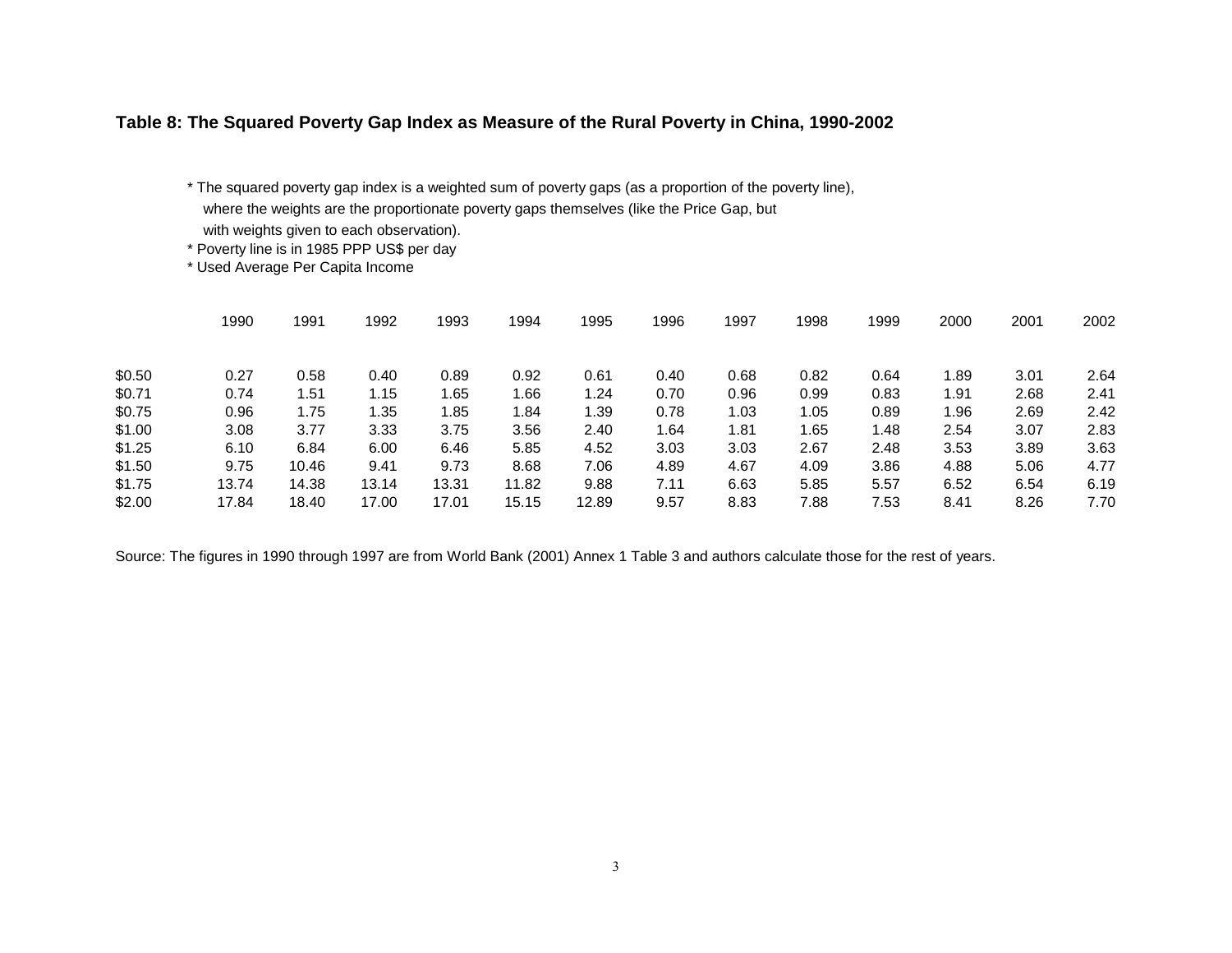| Poverty    |           | Change in Headcount Incidence |           |           | Change in Poverty Gap Index |           |           | Change in Squared Poverty Gap Index |           |
|------------|-----------|-------------------------------|-----------|-----------|-----------------------------|-----------|-----------|-------------------------------------|-----------|
| Line (in   | 1990-2002 | 1990-1996                     | 1996-2002 | 1990-2002 | 1990-1996                   | 1996-2002 | 1990-2002 | 1990-1996                           | 1996-2002 |
| 1985 US\$) |           |                               |           |           |                             |           |           |                                     |           |
| \$0.50     | $-0.91$   | $-1.96$                       | 1.05      | 1.15      | $-0.15$                     | 1.29      | 2.37      | 0.13                                | 2.24      |
| \$0.71     | $-8.34$   | $-8.13$                       | $-0.21$   | $-0.20$   | $-1.27$                     | 1.08      | 1.66      | $-0.05$                             | 1.71      |
| \$0.75     | $-9.84$   | $-9.21$                       | $-0.63$   | $-0.64$   | $-1.64$                     | 1.00      | 1.46      | $-0.18$                             | 1.65      |
| \$1.00     | $-20.35$  | $-16.21$                      | $-4.14$   | $-4.25$   | $-4.42$                     | 0.17      | $-0.25$   | $-1.44$                             | 1.19      |
| \$1.25     | $-30.14$  | $-22.38$                      | $-7.76$   | $-8.48$   | $-7.42$                     | $-1.06$   | $-2.47$   | $-3.07$                             | 0.60      |
| \$1.50     | -36.89    | $-26.26$                      | $-10.63$  | $-12.71$  | $-10.28$                    | $-2.43$   | $-4.98$   | $-4.86$                             | $-0.12$   |
| \$1.75     | $-39.70$  | $-27.15$                      | $-12.55$  | $-16.40$  | $-12.66$                    | $-3.75$   | $-7.55$   | $-6.63$                             | $-0.92$   |
| \$2.00     | $-38.77$  | $-25.64$                      | $-13.13$  | $-18.80$  | $-14.39$                    | $-4.41$   | $-10.14$  | $-8.26$                             | $-1.87$   |

#### **Table 9: Change in Poverty Indicators, 1990-2002 (in percentage points)**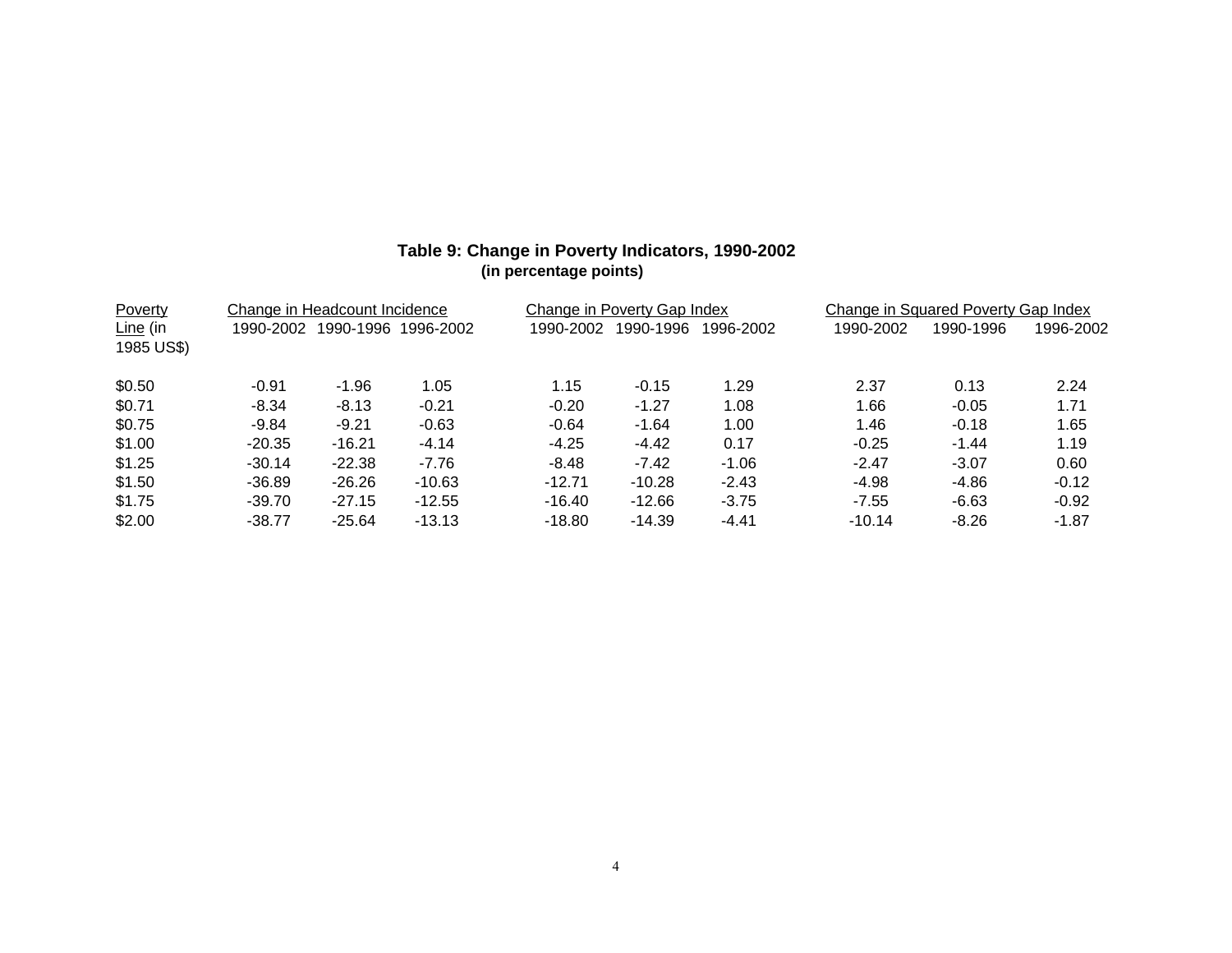| Table 10: Translation of 1985 PPP US\$ Poverty Lines to Yuan in Current Prices |
|--------------------------------------------------------------------------------|
|                                                                                |

The consumption PPP exchange rate in 1985 is 0.76293 yuan per US\$.

| year | \$0.50 | \$0.71 | \$0.75 | \$1.00 | \$1.25  | \$1.50  | \$1.75  | \$2.00  |
|------|--------|--------|--------|--------|---------|---------|---------|---------|
| 1985 | 139.2  | 199.0  | 208.9  | 278.5  | 348.1   | 417.7   | 487.3   | 556.9   |
| 1986 | 147.7  | 211.2  | 221.6  | 295.5  | 369.3   | 443.2   | 517.0   | 590.9   |
| 1987 | 156.9  | 224.3  | 235.3  | 313.8  | 392.2   | 470.7   | 549.1   | 627.5   |
| 1988 | 184.3  | 263.5  | 276.5  | 368.7  | 460.9   | 553.0   | 645.2   | 737.4   |
| 1989 | 219.9  | 314.4  | 329.9  | 439.8  | 549.8   | 659.8   | 769.7   | 879.7   |
| 1990 | 229.8  | 328.5  | 344.7  | 459.6  | 574.5   | 689.5   | 804.4   | 919.3   |
| 1991 | 235.1  | 336.1  | 352.7  | 470.2  | 587.8   | 705.3   | 822.9   | 940.4   |
| 1992 | 246.2  | 351.9  | 369.2  | 492.3  | 615.4   | 738.5   | 861.5   | 984.6   |
| 1993 | 279.9  | 400.1  | 419.8  | 559.8  | 699.7   | 839.6   | 979.6   | 1,119.5 |
| 1994 | 345.4  | 493.7  | 518.0  | 690.7  | 863.4   | 1,036.1 | 1,208.8 | 1,381.5 |
| 1995 | 405.8  | 580.1  | 608.7  | 811.6  | 1,014.5 | 1,217.4 | 1,420.3 | 1,623.2 |
| 1996 | 437.9  | 625.9  | 656.8  | 875.7  | 1,094.7 | 1,313.6 | 1,532.5 | 1,751.5 |
| 1997 | 448.8  | 641.6  | 673.2  | 897.6  | 1,122.0 | 1,346.4 | 1,570.8 | 1,795.2 |
| 1998 | 444.3  | 635.2  | 666.5  | 888.6  | 1,110.8 | 1,333.0 | 1,555.1 | 1,777.3 |
| 1999 | 437.7  | 625.6  | 656.5  | 875.3  | 1,094.1 | 1,313.0 | 1,531.8 | 1,750.6 |
| 2000 | 437.2  | 625.0  | 655.8  | 874.4  | 1,093.1 | 1,311.7 | 1,530.3 | 1,748.9 |
| 2001 | 440.7  | 630.0  | 661.1  | 881.4  | 1,101.8 | 1,322.2 | 1,542.5 | 1,762.9 |
| 2002 | 439.0  | 627.5  | 658.4  | 877.9  | 1,097.4 | 1,316.9 | 1,536.3 | 1,755.8 |
| 2003 | 446.0  | 637.5  | 669.0  | 892.0  | 1,114.9 | 1,337.9 | 1,560.9 | 1,783.9 |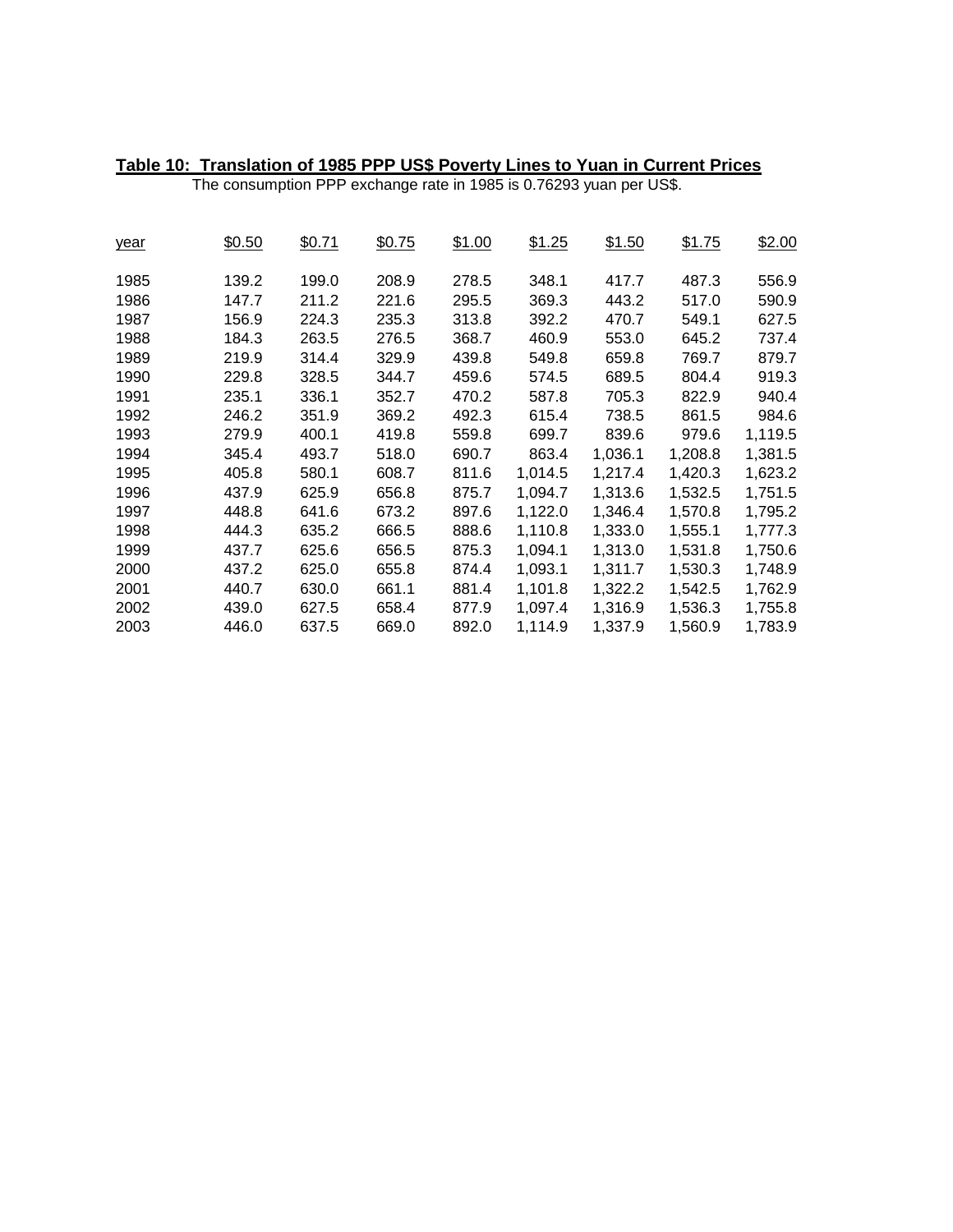

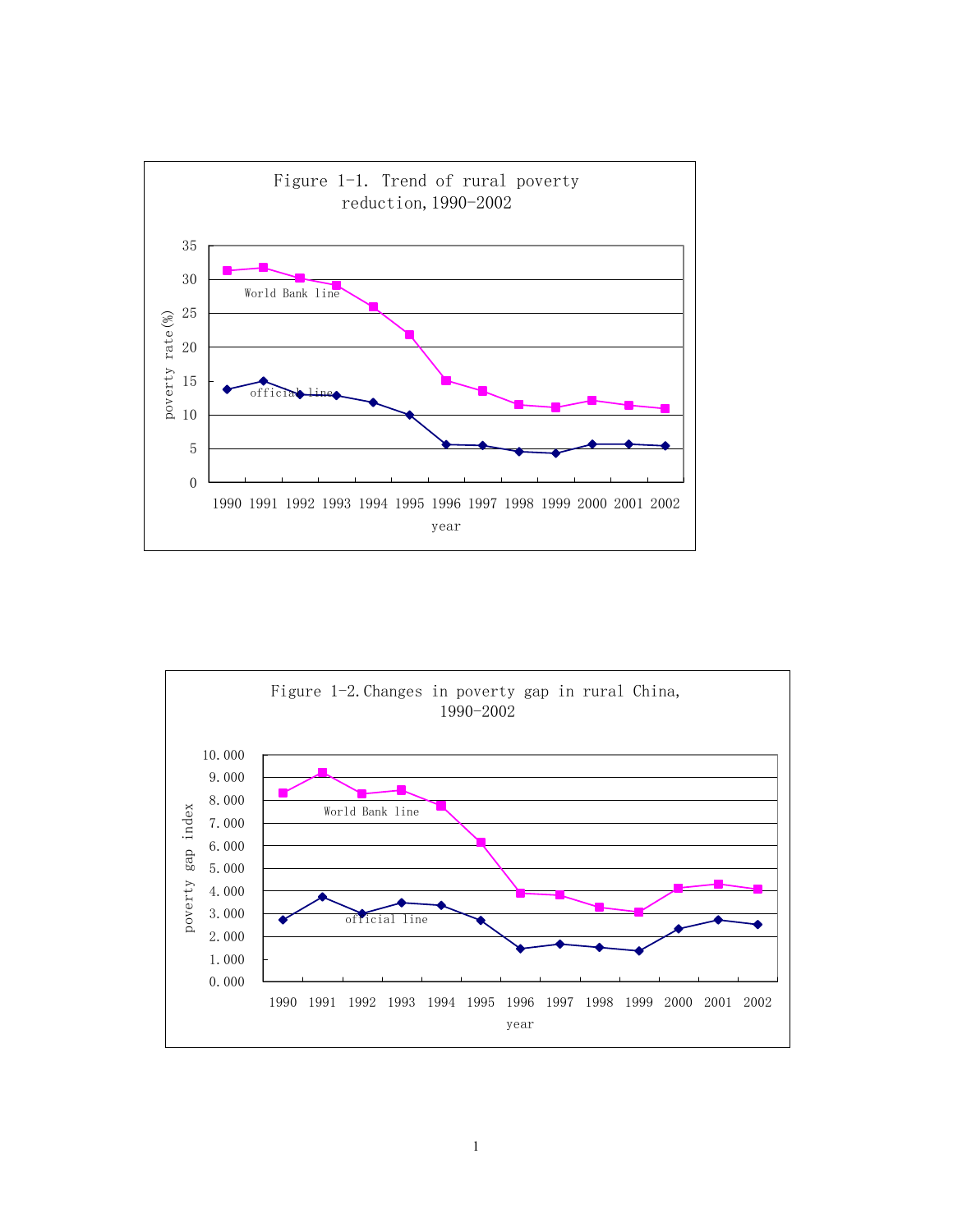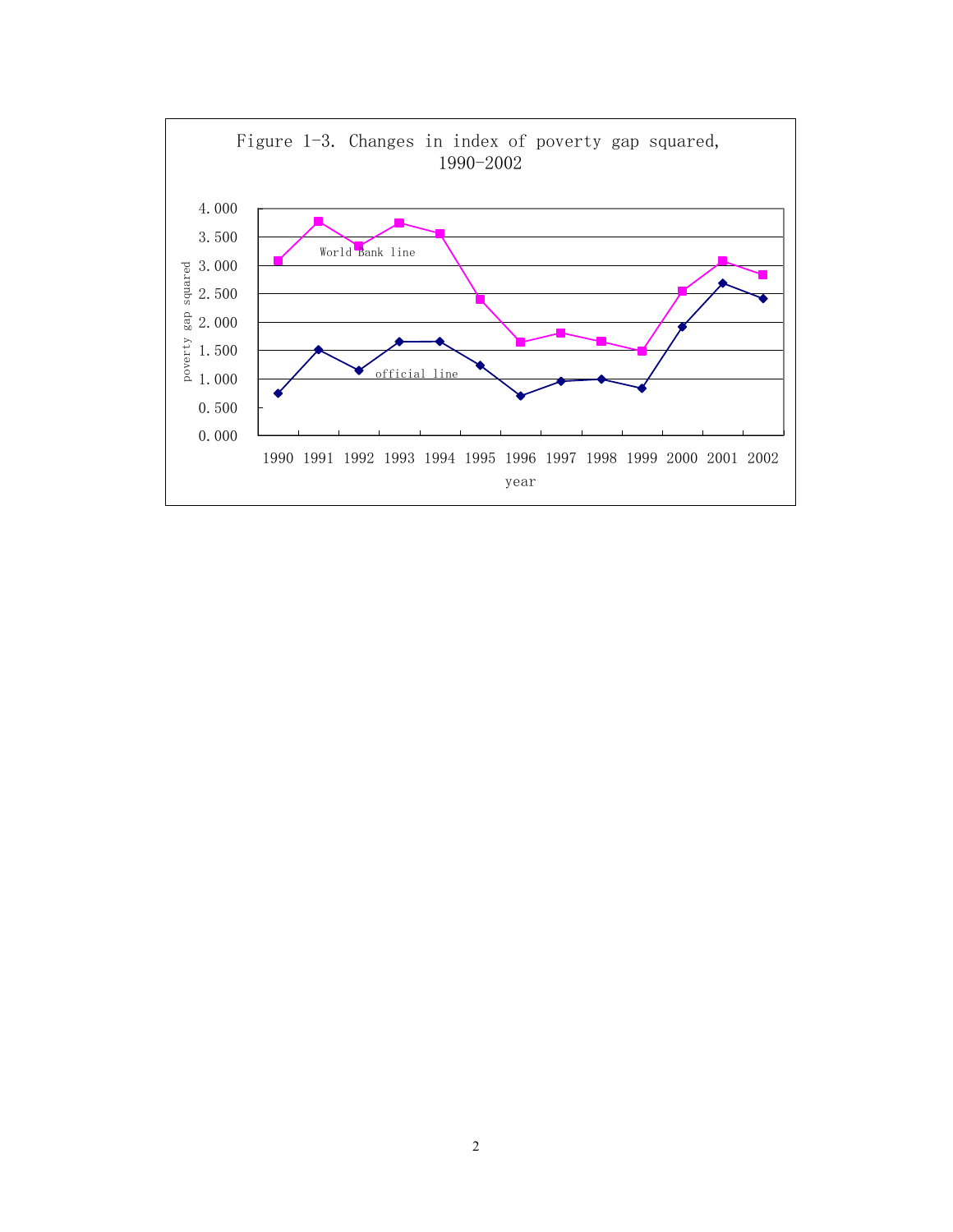- 1. a recent rise in the cases of extreme poverty. The proportion of rural residents with income below 50 cents has risen from 1.8 percent in 1996 to 2.9 percent in 2002, see Table 6.
- 2. there has been stagnation of income for most of the poor. At the international poverty line of US\$1, the incidence of poverty has fluctuated around 11 percent in the 1998-2002 period with no visible downward trend.

 Second, expenditure level is a better indicator of welfare than income level, and the degree of rural poverty is much higher when it is measured by expenditure rather than by income. In 1997, the expenditure-based poverty rate was twice that of the income-based poverty rate for poverty lines up to \$1. At the 75-cent poverty line, the expenditure-based poverty rate was 12.5 percent and the income-based poverty rate was 6.3 percent – see Table 6. The salient points from this observation are that:

- **1.** the official poverty rate understates the depth of rural poverty, and
- 2. this understatement of rural poverty has been reinforced by the use of a low poverty line.

 Third, the average income of China's rural poor is likely to have fallen over the 1998- 2002 period. Since the headcount index has been stagnant at the 71-cents, 75-cents and \$1 poverty lines in 1998-2002, the rise in the poverty gap index (in Part A of Table 7) in this period means that the average income of the poor has fallen. Specifically, with  $L = $1$ , HCI at 11 percent in 1999 and 2002, and PGI at 3.07 percent and 4.07 percent respectively, this means that the average income of the poor had gone from 72 cents in 1999 to 63 cents in 2002.

If we take 1991 as the base year, Part B of Table 7 shows that: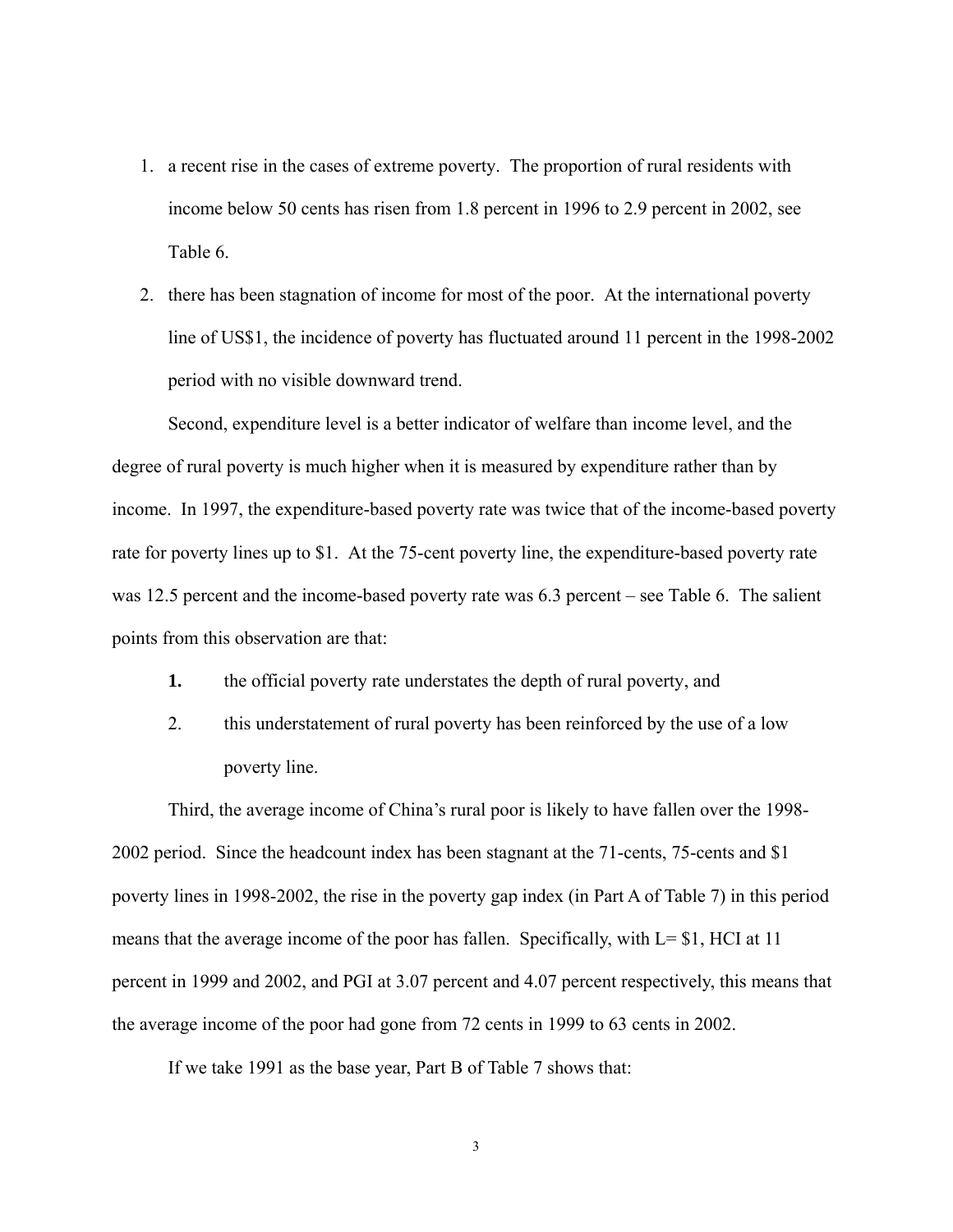- for  $L = $0.50$ , the average of this poorest group had fallen pretty steadily to bring the average shortfall from the poverty line from 25 percent in 1991 to 66 percent in 2002; and
- there was a precipitous drop in the average income of the poor in  $2000 a$  finding that should be investigated further.

 Fourth, the squared poverty gap index shows that the distribution of income for folks below the poverty line has become more unequal since 1996, see Table 8. This is not surprising when we examine the change in the composition of the 11 percent that was below the \$1 poverty line in 1999 and 2002. The "50 cent to \$1 range" contains 9.4 percent of rural residents in 1999, and 8.1 percent in 2002. Greater inequality has come along with the increase in extreme poverty.

By construction, the squared poverty gap index (SPGI) is more sensitive than the headcount index (HCI) and the poverty gap index (PGI) to changes in the income of the folks further below the poverty line. This is why SPGI detected the growing inequality within the poor very early. For the 50-cent and 75-cent poverty lines, SPGI increased from 1990 to 1996 and continued to do so from 1996 to 2002. Both HCI and PGI, on the other hand, reported a decline in the 1990-1996 period for all values of the poverty line – see Table 9.

 The SPGI does not show a rise during 1996 to 2002 only when the poverty line is raised up to \$1.50 to include a considerably richer segment of the rural population. The "\$1 to \$1.50 range" contains 14.5 percent of the rural population, and the inclusion of this large subpopulation prevents inequality from increasing, i.e. overwhelms the rising inequality trend seen in the 11 percent of the rural population contained in the "0 to \$1 range".

*Of course, the correctness of our four conclusions rests upon the validity of the statistical assumptions behind the World Bank's computation methodology of these poverty measures*.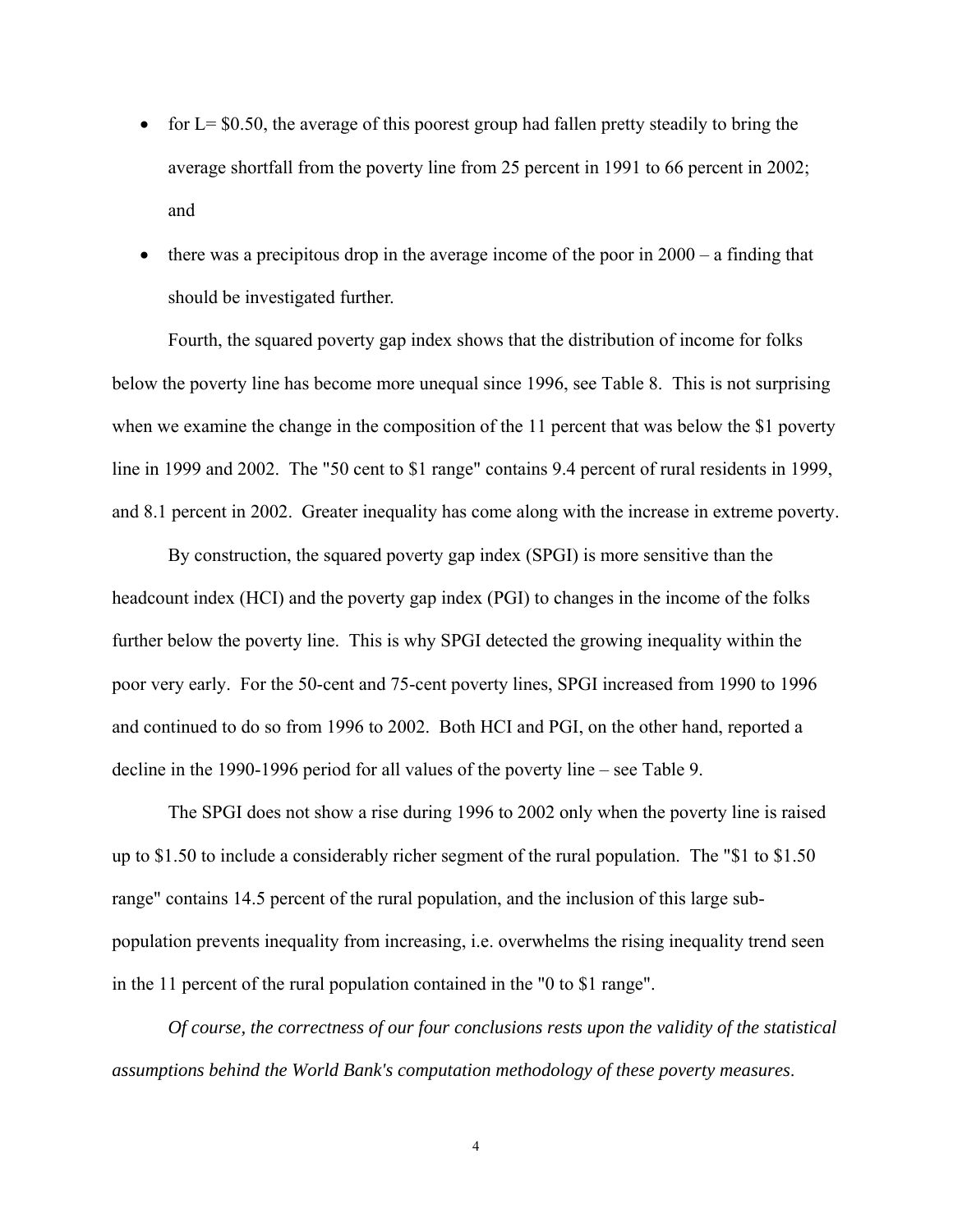#### **Section 4: The Regional Dimensions of Rural Poverty**

Tables 11 through 13 show the regional characteristics of rural poverty. These tables employ a scheme of six provincial groups that is heavily influenced but not entirely determined by geographical location.<sup>15</sup> Factors like land area, nature of economic base, and ecology are also considered in formulating these six provincial groups. For example, despite the fact that the province-level cities of Beijing, Shanghai, and Tianjin are not physically contiguous, they form the "Metropolis" group because they are small in area, are heavily industrialized, and have insignificant rural populations. Chongqing is not included within the "Metropolis" category because it is larger than Ningxia in land area, and has a rural population more than five times than of Ningxia. Furthermore, although Tibet is located in the southwest corner, it is classified as a member of the "Northwest" group because it's dryness makes it ecologically more similar to Qinghai than to Sichuan.

To summarise, the six geographical groups are as follows:

- 1. *The metropolises* of Beijing, Tianjin, and Shanghai have province-level status. (Chongqing was granted province-level status in 1997, but we have included its data under Sichuan province.) These are the richest pockets of China and have had high growth in the 1990s. These cities are highly industrialized, and over 71 percent of their population lives within 100 kilometers of the coast or navigable waters. Beijing, Shanghai, and Tianjin are *the exceptionally rich (city) provinces*.
- 2. *The northeastern provinces* of Heilongjiang, Jilin, and Liaoning, which are collectively called Manchuria, were the industrial heartland of China in 1949 (because of the Japanese control of the economy that started in 1905). During the central planning period, their

<sup>&</sup>lt;sup>15</sup> This classification is from Démurger, Sachs, Woo, Bao, Chang, and Mellinger (2002).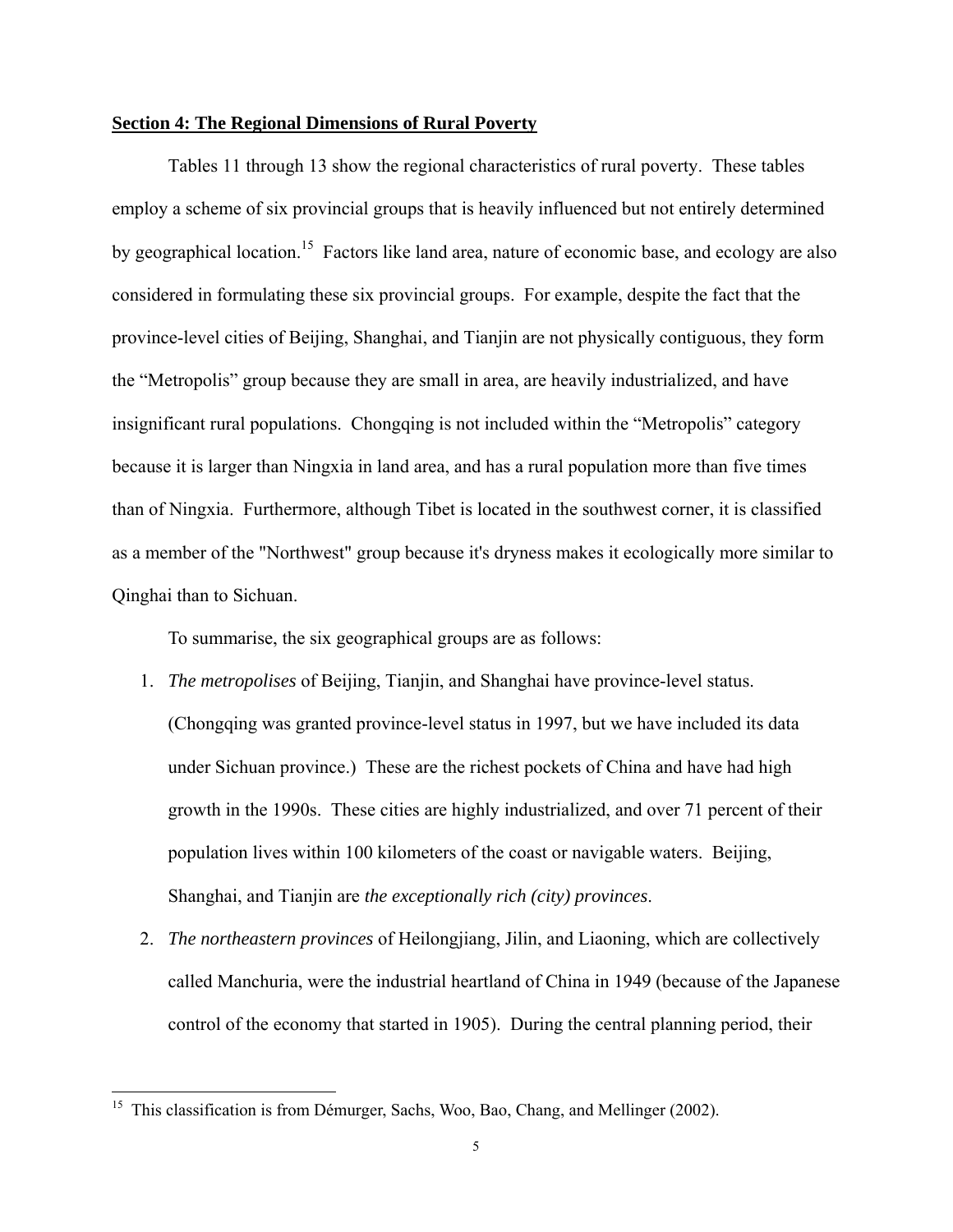| Poor Population (%)<br><b>Official Rural Poverty Rate (%)</b><br><b>Net Income</b><br>in 2000<br>1985<br>1993<br>2001<br>1985<br>1993<br>2001<br>(yuan)<br>3.2<br>100.0<br>100.0<br>100.0<br><b>National</b><br>2,253<br>14.8<br>8.8<br>0.0<br>0.3<br>0.4<br>0.1<br>0.1<br><b>Metropolis</b><br>4,608<br>0.0<br>0.5<br>4,605<br>0.0<br>0.6<br>0.0<br>0.0<br>0.1<br>Beijing<br>0.5<br>0.1<br>Tianjin<br>3,622<br>0.0<br>0.1<br>0.0<br>0.0<br>5,596<br>0.0<br>0.2<br>0.0<br>0.0<br>0.0<br>0.0<br>Shanghai<br>5.1<br><b>Northeast</b><br>2,176<br>6.9<br>3.6<br>3.2<br>3.4<br>7.0<br>3.9<br>3.2<br>1.1<br>2.6<br>2,356<br>6.5<br>1.1<br>3.1<br>Na<br>Jilin<br>2,023<br>0.0<br>6.2<br>1.1<br>1.5<br>5.2<br>2.1<br>1.2<br>2.9<br>Heilongjiang<br>2,148<br>14.1<br>4.6<br>4.6<br>0.7<br>5.5<br>18.4<br>6.1<br>Coastal<br>3,150<br>3.0<br>2.4<br>0.2<br>Na<br>0.4<br>2,479<br>0.0<br>1.6<br>Jiangsu<br>3.5<br>0.2<br>0.2<br>3,595<br>4.5<br>1.2<br>1.6<br>Zhejiang<br>13.8<br>1.8<br>1.9<br>9.1<br>3.3<br>Hebei<br>4,254<br>4.9<br>1.2<br>3,230<br>2.3<br>5.8<br>0.7<br>5.2<br>1.6<br>Shandong<br>1.2<br>0.2<br>Fujian<br>3,654<br>6.3<br>1.1<br>0.2<br>0.4<br>0.1<br>Na<br>0.3<br>0.1<br>2,182<br>0.0<br>0.5<br>Guangdong<br>Na<br>4.7<br>1.7<br>Na<br>0.3<br>0.3<br>Hainan<br>2,659<br><b>Central</b><br>2,071<br>10.4<br>7.6<br>2.9<br>25.0<br>26.9<br>23.3<br>2.1<br>13.7<br>11.9<br>Henan<br>1,986<br>24.9<br>12.6<br>5.6<br>6.6<br>3.3<br>5.3<br>Shanxi<br>2,269<br>4.1<br>11.9<br>0.7<br>Anhui<br>5.1<br>8.6<br>1.8<br>1.8<br>5.2<br>3.1<br>2,197<br>12.1<br>2.8<br>1.3<br>3.2<br>2.7<br>3.0<br>Jiangxi<br>1,906<br>3.7<br>6.2<br>1.8<br>1.2<br>3.1<br>Hubei<br>2,135<br>2.4<br>3.1<br>2.1<br>4.9<br>2.1<br>3.9<br>12.6<br>Hunan<br>1,935<br><b>Southwest</b><br>1,703<br>18.6<br>5.8<br>48.7<br>33.1<br>36.2<br>37.7<br>7.8<br>6.1<br>3.7<br>1,892<br>22.2<br>3.4<br>4.6<br>Guangxi<br>Na<br>Na<br>Na<br>Na<br>3.3<br>Chongqing<br>4.0<br>1,904<br>35.1<br>7.8<br>1,374<br>10.1<br>3.3<br>25.0<br>11.8<br>Sichuan<br>10.4<br>11.1<br>Guizhou<br>1,479<br>36.8<br>21.9<br>7.7<br>7.9<br>41.3<br>23.8<br>7.9<br>9.9<br>9.7<br>1,865<br>9.3<br>Yunnan<br>11.8<br><b>Northwest</b><br>1,582<br>25.8<br>17.5<br>17.0<br>18.2<br>27.2<br>41.6<br>7.8<br>8.3<br>6.5<br>2,038<br>19.2<br>7.4<br>Shaanxi<br>53.0<br>29.5<br>13.6<br>1.3<br>1.3<br>Ningxia<br>1,444<br>1.8<br>9.6<br>6.2<br>1,429<br>43.9<br>26.2<br>6.0<br>6.6<br>Gansu<br>1,490<br>5.0<br>16.8<br>16.9<br>0.1<br>0.7<br>2.0<br>Qinghai<br>6.5<br>1.5<br>1,724<br>0.9<br>14.1<br>0.1<br>2.0<br>Xinjiang<br>Tibet<br>1,618<br>Na<br>6.0<br>15.2<br>Na<br>0.2<br>1.1<br>1,331<br>1.2<br>6.3<br>Inner Mongolia<br>10.6<br>10.8<br>13.3<br>1.9 |          | Per Capita |  |  | <b>Proportion of National</b> |  |  |
|----------------------------------------------------------------------------------------------------------------------------------------------------------------------------------------------------------------------------------------------------------------------------------------------------------------------------------------------------------------------------------------------------------------------------------------------------------------------------------------------------------------------------------------------------------------------------------------------------------------------------------------------------------------------------------------------------------------------------------------------------------------------------------------------------------------------------------------------------------------------------------------------------------------------------------------------------------------------------------------------------------------------------------------------------------------------------------------------------------------------------------------------------------------------------------------------------------------------------------------------------------------------------------------------------------------------------------------------------------------------------------------------------------------------------------------------------------------------------------------------------------------------------------------------------------------------------------------------------------------------------------------------------------------------------------------------------------------------------------------------------------------------------------------------------------------------------------------------------------------------------------------------------------------------------------------------------------------------------------------------------------------------------------------------------------------------------------------------------------------------------------------------------------------------------------------------------------------------------------------------------------------------------------------------------------------------------------------------------------------------------------------------------------------------------------------------------------------------------------------------------------------------------------------------------------------------------------------------------------------------------------------------------------------------------------------------------|----------|------------|--|--|-------------------------------|--|--|
|                                                                                                                                                                                                                                                                                                                                                                                                                                                                                                                                                                                                                                                                                                                                                                                                                                                                                                                                                                                                                                                                                                                                                                                                                                                                                                                                                                                                                                                                                                                                                                                                                                                                                                                                                                                                                                                                                                                                                                                                                                                                                                                                                                                                                                                                                                                                                                                                                                                                                                                                                                                                                                                                                                    |          |            |  |  |                               |  |  |
|                                                                                                                                                                                                                                                                                                                                                                                                                                                                                                                                                                                                                                                                                                                                                                                                                                                                                                                                                                                                                                                                                                                                                                                                                                                                                                                                                                                                                                                                                                                                                                                                                                                                                                                                                                                                                                                                                                                                                                                                                                                                                                                                                                                                                                                                                                                                                                                                                                                                                                                                                                                                                                                                                                    |          |            |  |  |                               |  |  |
|                                                                                                                                                                                                                                                                                                                                                                                                                                                                                                                                                                                                                                                                                                                                                                                                                                                                                                                                                                                                                                                                                                                                                                                                                                                                                                                                                                                                                                                                                                                                                                                                                                                                                                                                                                                                                                                                                                                                                                                                                                                                                                                                                                                                                                                                                                                                                                                                                                                                                                                                                                                                                                                                                                    |          |            |  |  |                               |  |  |
|                                                                                                                                                                                                                                                                                                                                                                                                                                                                                                                                                                                                                                                                                                                                                                                                                                                                                                                                                                                                                                                                                                                                                                                                                                                                                                                                                                                                                                                                                                                                                                                                                                                                                                                                                                                                                                                                                                                                                                                                                                                                                                                                                                                                                                                                                                                                                                                                                                                                                                                                                                                                                                                                                                    |          |            |  |  |                               |  |  |
|                                                                                                                                                                                                                                                                                                                                                                                                                                                                                                                                                                                                                                                                                                                                                                                                                                                                                                                                                                                                                                                                                                                                                                                                                                                                                                                                                                                                                                                                                                                                                                                                                                                                                                                                                                                                                                                                                                                                                                                                                                                                                                                                                                                                                                                                                                                                                                                                                                                                                                                                                                                                                                                                                                    |          |            |  |  |                               |  |  |
|                                                                                                                                                                                                                                                                                                                                                                                                                                                                                                                                                                                                                                                                                                                                                                                                                                                                                                                                                                                                                                                                                                                                                                                                                                                                                                                                                                                                                                                                                                                                                                                                                                                                                                                                                                                                                                                                                                                                                                                                                                                                                                                                                                                                                                                                                                                                                                                                                                                                                                                                                                                                                                                                                                    |          |            |  |  |                               |  |  |
|                                                                                                                                                                                                                                                                                                                                                                                                                                                                                                                                                                                                                                                                                                                                                                                                                                                                                                                                                                                                                                                                                                                                                                                                                                                                                                                                                                                                                                                                                                                                                                                                                                                                                                                                                                                                                                                                                                                                                                                                                                                                                                                                                                                                                                                                                                                                                                                                                                                                                                                                                                                                                                                                                                    |          |            |  |  |                               |  |  |
|                                                                                                                                                                                                                                                                                                                                                                                                                                                                                                                                                                                                                                                                                                                                                                                                                                                                                                                                                                                                                                                                                                                                                                                                                                                                                                                                                                                                                                                                                                                                                                                                                                                                                                                                                                                                                                                                                                                                                                                                                                                                                                                                                                                                                                                                                                                                                                                                                                                                                                                                                                                                                                                                                                    |          |            |  |  |                               |  |  |
|                                                                                                                                                                                                                                                                                                                                                                                                                                                                                                                                                                                                                                                                                                                                                                                                                                                                                                                                                                                                                                                                                                                                                                                                                                                                                                                                                                                                                                                                                                                                                                                                                                                                                                                                                                                                                                                                                                                                                                                                                                                                                                                                                                                                                                                                                                                                                                                                                                                                                                                                                                                                                                                                                                    |          |            |  |  |                               |  |  |
|                                                                                                                                                                                                                                                                                                                                                                                                                                                                                                                                                                                                                                                                                                                                                                                                                                                                                                                                                                                                                                                                                                                                                                                                                                                                                                                                                                                                                                                                                                                                                                                                                                                                                                                                                                                                                                                                                                                                                                                                                                                                                                                                                                                                                                                                                                                                                                                                                                                                                                                                                                                                                                                                                                    | Liaoning |            |  |  |                               |  |  |
|                                                                                                                                                                                                                                                                                                                                                                                                                                                                                                                                                                                                                                                                                                                                                                                                                                                                                                                                                                                                                                                                                                                                                                                                                                                                                                                                                                                                                                                                                                                                                                                                                                                                                                                                                                                                                                                                                                                                                                                                                                                                                                                                                                                                                                                                                                                                                                                                                                                                                                                                                                                                                                                                                                    |          |            |  |  |                               |  |  |
|                                                                                                                                                                                                                                                                                                                                                                                                                                                                                                                                                                                                                                                                                                                                                                                                                                                                                                                                                                                                                                                                                                                                                                                                                                                                                                                                                                                                                                                                                                                                                                                                                                                                                                                                                                                                                                                                                                                                                                                                                                                                                                                                                                                                                                                                                                                                                                                                                                                                                                                                                                                                                                                                                                    |          |            |  |  |                               |  |  |
|                                                                                                                                                                                                                                                                                                                                                                                                                                                                                                                                                                                                                                                                                                                                                                                                                                                                                                                                                                                                                                                                                                                                                                                                                                                                                                                                                                                                                                                                                                                                                                                                                                                                                                                                                                                                                                                                                                                                                                                                                                                                                                                                                                                                                                                                                                                                                                                                                                                                                                                                                                                                                                                                                                    |          |            |  |  |                               |  |  |
|                                                                                                                                                                                                                                                                                                                                                                                                                                                                                                                                                                                                                                                                                                                                                                                                                                                                                                                                                                                                                                                                                                                                                                                                                                                                                                                                                                                                                                                                                                                                                                                                                                                                                                                                                                                                                                                                                                                                                                                                                                                                                                                                                                                                                                                                                                                                                                                                                                                                                                                                                                                                                                                                                                    |          |            |  |  |                               |  |  |
|                                                                                                                                                                                                                                                                                                                                                                                                                                                                                                                                                                                                                                                                                                                                                                                                                                                                                                                                                                                                                                                                                                                                                                                                                                                                                                                                                                                                                                                                                                                                                                                                                                                                                                                                                                                                                                                                                                                                                                                                                                                                                                                                                                                                                                                                                                                                                                                                                                                                                                                                                                                                                                                                                                    |          |            |  |  |                               |  |  |
|                                                                                                                                                                                                                                                                                                                                                                                                                                                                                                                                                                                                                                                                                                                                                                                                                                                                                                                                                                                                                                                                                                                                                                                                                                                                                                                                                                                                                                                                                                                                                                                                                                                                                                                                                                                                                                                                                                                                                                                                                                                                                                                                                                                                                                                                                                                                                                                                                                                                                                                                                                                                                                                                                                    |          |            |  |  |                               |  |  |
|                                                                                                                                                                                                                                                                                                                                                                                                                                                                                                                                                                                                                                                                                                                                                                                                                                                                                                                                                                                                                                                                                                                                                                                                                                                                                                                                                                                                                                                                                                                                                                                                                                                                                                                                                                                                                                                                                                                                                                                                                                                                                                                                                                                                                                                                                                                                                                                                                                                                                                                                                                                                                                                                                                    |          |            |  |  |                               |  |  |
|                                                                                                                                                                                                                                                                                                                                                                                                                                                                                                                                                                                                                                                                                                                                                                                                                                                                                                                                                                                                                                                                                                                                                                                                                                                                                                                                                                                                                                                                                                                                                                                                                                                                                                                                                                                                                                                                                                                                                                                                                                                                                                                                                                                                                                                                                                                                                                                                                                                                                                                                                                                                                                                                                                    |          |            |  |  |                               |  |  |
|                                                                                                                                                                                                                                                                                                                                                                                                                                                                                                                                                                                                                                                                                                                                                                                                                                                                                                                                                                                                                                                                                                                                                                                                                                                                                                                                                                                                                                                                                                                                                                                                                                                                                                                                                                                                                                                                                                                                                                                                                                                                                                                                                                                                                                                                                                                                                                                                                                                                                                                                                                                                                                                                                                    |          |            |  |  |                               |  |  |
|                                                                                                                                                                                                                                                                                                                                                                                                                                                                                                                                                                                                                                                                                                                                                                                                                                                                                                                                                                                                                                                                                                                                                                                                                                                                                                                                                                                                                                                                                                                                                                                                                                                                                                                                                                                                                                                                                                                                                                                                                                                                                                                                                                                                                                                                                                                                                                                                                                                                                                                                                                                                                                                                                                    |          |            |  |  |                               |  |  |
|                                                                                                                                                                                                                                                                                                                                                                                                                                                                                                                                                                                                                                                                                                                                                                                                                                                                                                                                                                                                                                                                                                                                                                                                                                                                                                                                                                                                                                                                                                                                                                                                                                                                                                                                                                                                                                                                                                                                                                                                                                                                                                                                                                                                                                                                                                                                                                                                                                                                                                                                                                                                                                                                                                    |          |            |  |  |                               |  |  |
|                                                                                                                                                                                                                                                                                                                                                                                                                                                                                                                                                                                                                                                                                                                                                                                                                                                                                                                                                                                                                                                                                                                                                                                                                                                                                                                                                                                                                                                                                                                                                                                                                                                                                                                                                                                                                                                                                                                                                                                                                                                                                                                                                                                                                                                                                                                                                                                                                                                                                                                                                                                                                                                                                                    |          |            |  |  |                               |  |  |
|                                                                                                                                                                                                                                                                                                                                                                                                                                                                                                                                                                                                                                                                                                                                                                                                                                                                                                                                                                                                                                                                                                                                                                                                                                                                                                                                                                                                                                                                                                                                                                                                                                                                                                                                                                                                                                                                                                                                                                                                                                                                                                                                                                                                                                                                                                                                                                                                                                                                                                                                                                                                                                                                                                    |          |            |  |  |                               |  |  |
|                                                                                                                                                                                                                                                                                                                                                                                                                                                                                                                                                                                                                                                                                                                                                                                                                                                                                                                                                                                                                                                                                                                                                                                                                                                                                                                                                                                                                                                                                                                                                                                                                                                                                                                                                                                                                                                                                                                                                                                                                                                                                                                                                                                                                                                                                                                                                                                                                                                                                                                                                                                                                                                                                                    |          |            |  |  |                               |  |  |
|                                                                                                                                                                                                                                                                                                                                                                                                                                                                                                                                                                                                                                                                                                                                                                                                                                                                                                                                                                                                                                                                                                                                                                                                                                                                                                                                                                                                                                                                                                                                                                                                                                                                                                                                                                                                                                                                                                                                                                                                                                                                                                                                                                                                                                                                                                                                                                                                                                                                                                                                                                                                                                                                                                    |          |            |  |  |                               |  |  |
|                                                                                                                                                                                                                                                                                                                                                                                                                                                                                                                                                                                                                                                                                                                                                                                                                                                                                                                                                                                                                                                                                                                                                                                                                                                                                                                                                                                                                                                                                                                                                                                                                                                                                                                                                                                                                                                                                                                                                                                                                                                                                                                                                                                                                                                                                                                                                                                                                                                                                                                                                                                                                                                                                                    |          |            |  |  |                               |  |  |
|                                                                                                                                                                                                                                                                                                                                                                                                                                                                                                                                                                                                                                                                                                                                                                                                                                                                                                                                                                                                                                                                                                                                                                                                                                                                                                                                                                                                                                                                                                                                                                                                                                                                                                                                                                                                                                                                                                                                                                                                                                                                                                                                                                                                                                                                                                                                                                                                                                                                                                                                                                                                                                                                                                    |          |            |  |  |                               |  |  |
|                                                                                                                                                                                                                                                                                                                                                                                                                                                                                                                                                                                                                                                                                                                                                                                                                                                                                                                                                                                                                                                                                                                                                                                                                                                                                                                                                                                                                                                                                                                                                                                                                                                                                                                                                                                                                                                                                                                                                                                                                                                                                                                                                                                                                                                                                                                                                                                                                                                                                                                                                                                                                                                                                                    |          |            |  |  |                               |  |  |
|                                                                                                                                                                                                                                                                                                                                                                                                                                                                                                                                                                                                                                                                                                                                                                                                                                                                                                                                                                                                                                                                                                                                                                                                                                                                                                                                                                                                                                                                                                                                                                                                                                                                                                                                                                                                                                                                                                                                                                                                                                                                                                                                                                                                                                                                                                                                                                                                                                                                                                                                                                                                                                                                                                    |          |            |  |  |                               |  |  |
|                                                                                                                                                                                                                                                                                                                                                                                                                                                                                                                                                                                                                                                                                                                                                                                                                                                                                                                                                                                                                                                                                                                                                                                                                                                                                                                                                                                                                                                                                                                                                                                                                                                                                                                                                                                                                                                                                                                                                                                                                                                                                                                                                                                                                                                                                                                                                                                                                                                                                                                                                                                                                                                                                                    |          |            |  |  |                               |  |  |
|                                                                                                                                                                                                                                                                                                                                                                                                                                                                                                                                                                                                                                                                                                                                                                                                                                                                                                                                                                                                                                                                                                                                                                                                                                                                                                                                                                                                                                                                                                                                                                                                                                                                                                                                                                                                                                                                                                                                                                                                                                                                                                                                                                                                                                                                                                                                                                                                                                                                                                                                                                                                                                                                                                    |          |            |  |  |                               |  |  |
|                                                                                                                                                                                                                                                                                                                                                                                                                                                                                                                                                                                                                                                                                                                                                                                                                                                                                                                                                                                                                                                                                                                                                                                                                                                                                                                                                                                                                                                                                                                                                                                                                                                                                                                                                                                                                                                                                                                                                                                                                                                                                                                                                                                                                                                                                                                                                                                                                                                                                                                                                                                                                                                                                                    |          |            |  |  |                               |  |  |
|                                                                                                                                                                                                                                                                                                                                                                                                                                                                                                                                                                                                                                                                                                                                                                                                                                                                                                                                                                                                                                                                                                                                                                                                                                                                                                                                                                                                                                                                                                                                                                                                                                                                                                                                                                                                                                                                                                                                                                                                                                                                                                                                                                                                                                                                                                                                                                                                                                                                                                                                                                                                                                                                                                    |          |            |  |  |                               |  |  |
|                                                                                                                                                                                                                                                                                                                                                                                                                                                                                                                                                                                                                                                                                                                                                                                                                                                                                                                                                                                                                                                                                                                                                                                                                                                                                                                                                                                                                                                                                                                                                                                                                                                                                                                                                                                                                                                                                                                                                                                                                                                                                                                                                                                                                                                                                                                                                                                                                                                                                                                                                                                                                                                                                                    |          |            |  |  |                               |  |  |
|                                                                                                                                                                                                                                                                                                                                                                                                                                                                                                                                                                                                                                                                                                                                                                                                                                                                                                                                                                                                                                                                                                                                                                                                                                                                                                                                                                                                                                                                                                                                                                                                                                                                                                                                                                                                                                                                                                                                                                                                                                                                                                                                                                                                                                                                                                                                                                                                                                                                                                                                                                                                                                                                                                    |          |            |  |  |                               |  |  |
|                                                                                                                                                                                                                                                                                                                                                                                                                                                                                                                                                                                                                                                                                                                                                                                                                                                                                                                                                                                                                                                                                                                                                                                                                                                                                                                                                                                                                                                                                                                                                                                                                                                                                                                                                                                                                                                                                                                                                                                                                                                                                                                                                                                                                                                                                                                                                                                                                                                                                                                                                                                                                                                                                                    |          |            |  |  |                               |  |  |
|                                                                                                                                                                                                                                                                                                                                                                                                                                                                                                                                                                                                                                                                                                                                                                                                                                                                                                                                                                                                                                                                                                                                                                                                                                                                                                                                                                                                                                                                                                                                                                                                                                                                                                                                                                                                                                                                                                                                                                                                                                                                                                                                                                                                                                                                                                                                                                                                                                                                                                                                                                                                                                                                                                    |          |            |  |  |                               |  |  |
|                                                                                                                                                                                                                                                                                                                                                                                                                                                                                                                                                                                                                                                                                                                                                                                                                                                                                                                                                                                                                                                                                                                                                                                                                                                                                                                                                                                                                                                                                                                                                                                                                                                                                                                                                                                                                                                                                                                                                                                                                                                                                                                                                                                                                                                                                                                                                                                                                                                                                                                                                                                                                                                                                                    |          |            |  |  |                               |  |  |
|                                                                                                                                                                                                                                                                                                                                                                                                                                                                                                                                                                                                                                                                                                                                                                                                                                                                                                                                                                                                                                                                                                                                                                                                                                                                                                                                                                                                                                                                                                                                                                                                                                                                                                                                                                                                                                                                                                                                                                                                                                                                                                                                                                                                                                                                                                                                                                                                                                                                                                                                                                                                                                                                                                    |          |            |  |  |                               |  |  |
|                                                                                                                                                                                                                                                                                                                                                                                                                                                                                                                                                                                                                                                                                                                                                                                                                                                                                                                                                                                                                                                                                                                                                                                                                                                                                                                                                                                                                                                                                                                                                                                                                                                                                                                                                                                                                                                                                                                                                                                                                                                                                                                                                                                                                                                                                                                                                                                                                                                                                                                                                                                                                                                                                                    |          |            |  |  |                               |  |  |
|                                                                                                                                                                                                                                                                                                                                                                                                                                                                                                                                                                                                                                                                                                                                                                                                                                                                                                                                                                                                                                                                                                                                                                                                                                                                                                                                                                                                                                                                                                                                                                                                                                                                                                                                                                                                                                                                                                                                                                                                                                                                                                                                                                                                                                                                                                                                                                                                                                                                                                                                                                                                                                                                                                    |          |            |  |  |                               |  |  |

# **Table 11: Regional Distribution of the Rural Poor**

Rearrangement and additional computations of data in Table 6 in Wang (2004) Additional data from China Statistical Yearbook, 2001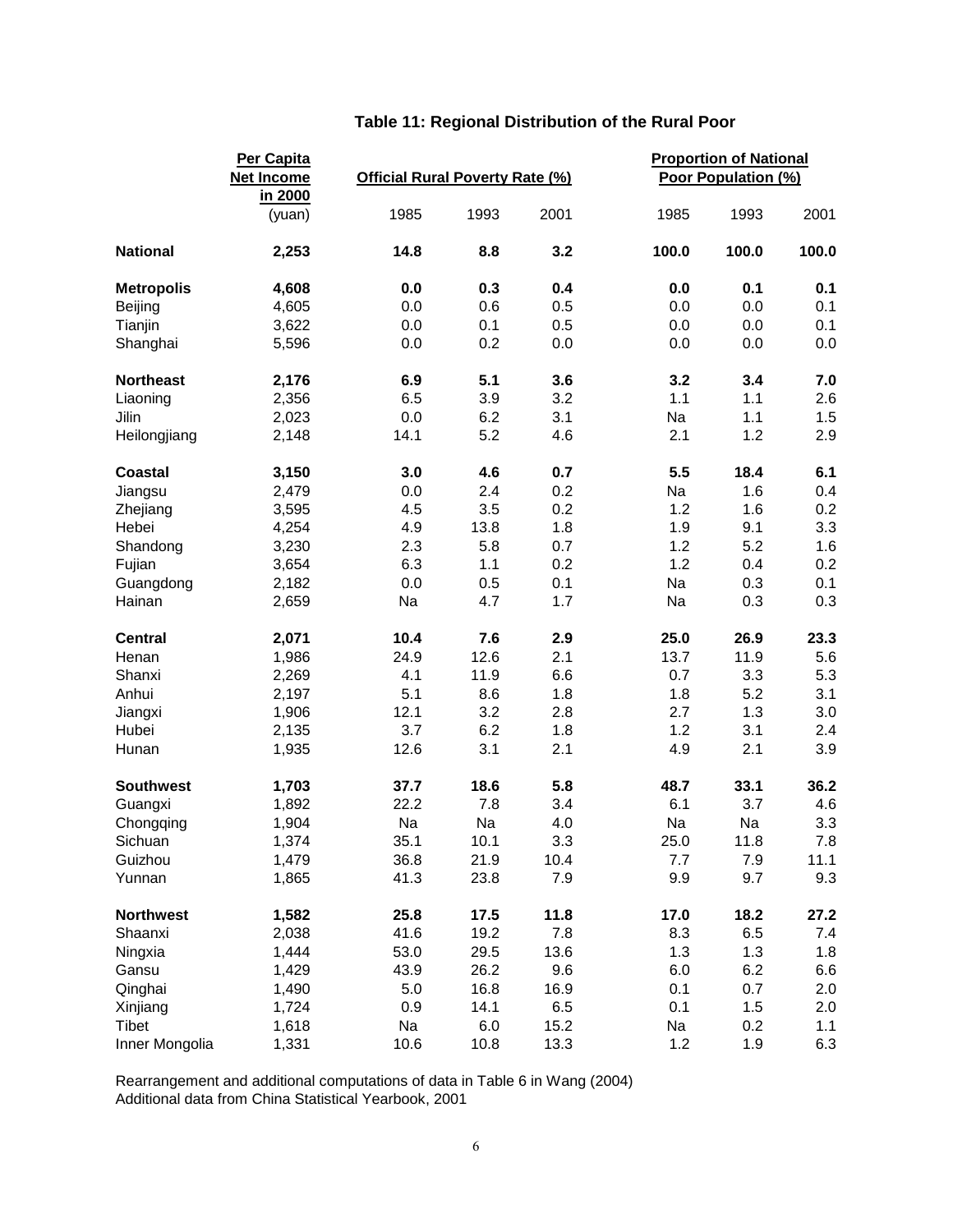# **Table 12: Education Attainment by Rural Household in 2000**

|                   | <b>All Sampled Households</b> |           |           |                                | Households with per capita consumption |         |  |
|-------------------|-------------------------------|-----------|-----------|--------------------------------|----------------------------------------|---------|--|
|                   |                               |           |           | expenditure less than 860 yuan |                                        |         |  |
|                   | Illiterate                    | Primary   | Above     | Illiterate                     | Primary                                | Above   |  |
|                   | or Semi                       | School    | Primary   | or Semi                        | School                                 | Primary |  |
|                   | -illiterate                   | Education | Education |                                | -illiterate Education Education        |         |  |
| <b>National</b>   | 8.1                           | 32.2      | 59.7      | 13.2                           | 35.6                                   | 51.2    |  |
| <b>Metropolis</b> | 2.6                           | 22.1      | 75.3      | 10.0                           | 32.8                                   | 57.3    |  |
| Beijing           | 1.9                           | 11.8      | 86.3      | 11.1                           | 13.3                                   | 75.6    |  |
| Tianjin           | 1.8                           | 29.7      | 68.5      | 2.1                            | 35.0                                   | 62.9    |  |
| Shanghai          | 4.1                           | 24.9      | 71.0      | 16.7                           | 50.0                                   | 33.3    |  |
| <b>Northeast</b>  | 3.1                           | 29.5      | 67.4      | 3.6                            | 33.9                                   | 62.5    |  |
| Liaoning          | 2.2                           | 26.9      | 70.9      | 2.5                            | 33.9                                   | 63.6    |  |
| Jilin             | 4.2                           | 31.9      | 63.9      | 5.2                            | 35.5                                   | 59.3    |  |
| Heilongjiang      | 2.8                           | 29.7      | 67.5      | 3.1                            | 32.3                                   | 64.6    |  |
| Coastal           | 5.5                           | 30.1      | 64.4      | 8.3                            | 33.6                                   | 58.1    |  |
| Hebei             | 2.7                           | 25.0      | 72.3      | 3.3                            | 27.9                                   | 68.8    |  |
| Jiangsu           | 6.5                           | 28.9      | 64.6      | 8.5                            | 34.0                                   | 57.5    |  |
| Zhejiang          | 6.6                           | 37.1      | 56.3      | 6.0                            | 36.8                                   | 57.2    |  |
| Fujian            | 5.8                           | 34.9      | 59.3      | 9.0                            | 39.6                                   | 51.4    |  |
| Guangdong         | 4.3                           | 33.1      | 62.6      | 13.9                           | 43.0                                   | 43.1    |  |
| Hainan            | 7.0                           | 26.0      | 67.0      | 10.7                           | 23.4                                   | 65.9    |  |
| Shandong          | 5.4                           | 26.0      | 68.6      | 6.7                            | 30.3                                   | 63.0    |  |
| <b>Central</b>    | 6.2                           | 30.4      | 63.4      | 8.0                            | 35.4                                   | 56.7    |  |
| Henan             | 6.1                           | 23.2      | 70.7      | 7.4                            | 25.2                                   | 67.4    |  |
| Hubei             | 5.8                           | 32.7      | 61.5      | 6.3                            | 42.7                                   | 51.0    |  |
| Hunan             | 3.4                           | 34.0      | 62.6      | 10.1                           | 41.6                                   | 48.3    |  |
| Shanxi            | 3.2                           | 25.7      | 71.1      | 4.3                            | 30.2                                   | 65.5    |  |
| Jiangxi           | 6.8                           | 37.0      | 56.2      | 7.2                            | 41.7                                   | 51.1    |  |
| Anhui             | 11.7                          | 30.0      | 58.3      | 12.4                           | 30.9                                   | 56.7    |  |
| <b>Southwest</b>  | 11.8                          | 41.2      | 47.0      | 16.1                           | 45.7                                   | 38.2    |  |
| Chongqing         | 6.2                           | 43.4      | 50.4      | 8.6                            | 48.6                                   | 42.8    |  |
| Sichuan           | 8.4                           | 41.4      | 50.2      | 13.1                           | 44.7                                   | 42.2    |  |
| Guizhou           | 21.4                          | 39.7      | 38.9      | 25.2                           | 42.1                                   | 32.7    |  |
| Yunnan            | 17.6                          | 45.3      | 37.1      | 25.1                           | 49.0                                   | 25.9    |  |
| Guangxi           | 5.4                           | 36.0      | 58.6      | 8.4                            | 44.3                                   | 47.3    |  |
| <b>Northwest</b>  | 23.3                          | 33.2      | 43.6      | 27.8                           | 35.8                                   | 36.4    |  |
| Inner Mongolia    | 7.7                           | 31.7      | 60.6      | 7.1                            | 36.7                                   | 56.2    |  |
| Shaanxi           | 9.6                           | 27.4      | 63.0      | 11.1                           | 29.0                                   | 59.9    |  |
| Gansu             | 20.9                          | 28.7      | 50.4      | 27.6                           | 29.5                                   | 42.9    |  |
| Qinghai           | 32.5                          | 34.4      | 33.1      | 35.6                           | 35.9                                   | 28.5    |  |
| Ningxia           | 19.5                          | 30.3      | 50.2      | 33.3                           | 36.3                                   | 30.4    |  |
| Xinjiang          | 9.1                           | 46.2      | 44.7      | 10.2                           | 54.6                                   | 35.2    |  |
| Tibet             | 63.5                          | 33.4      | 3.1       | 69.7                           | 28.4                                   | 1.9     |  |

*Regional figures are unweighted averages. Computed from Asian Development Bank (2004)*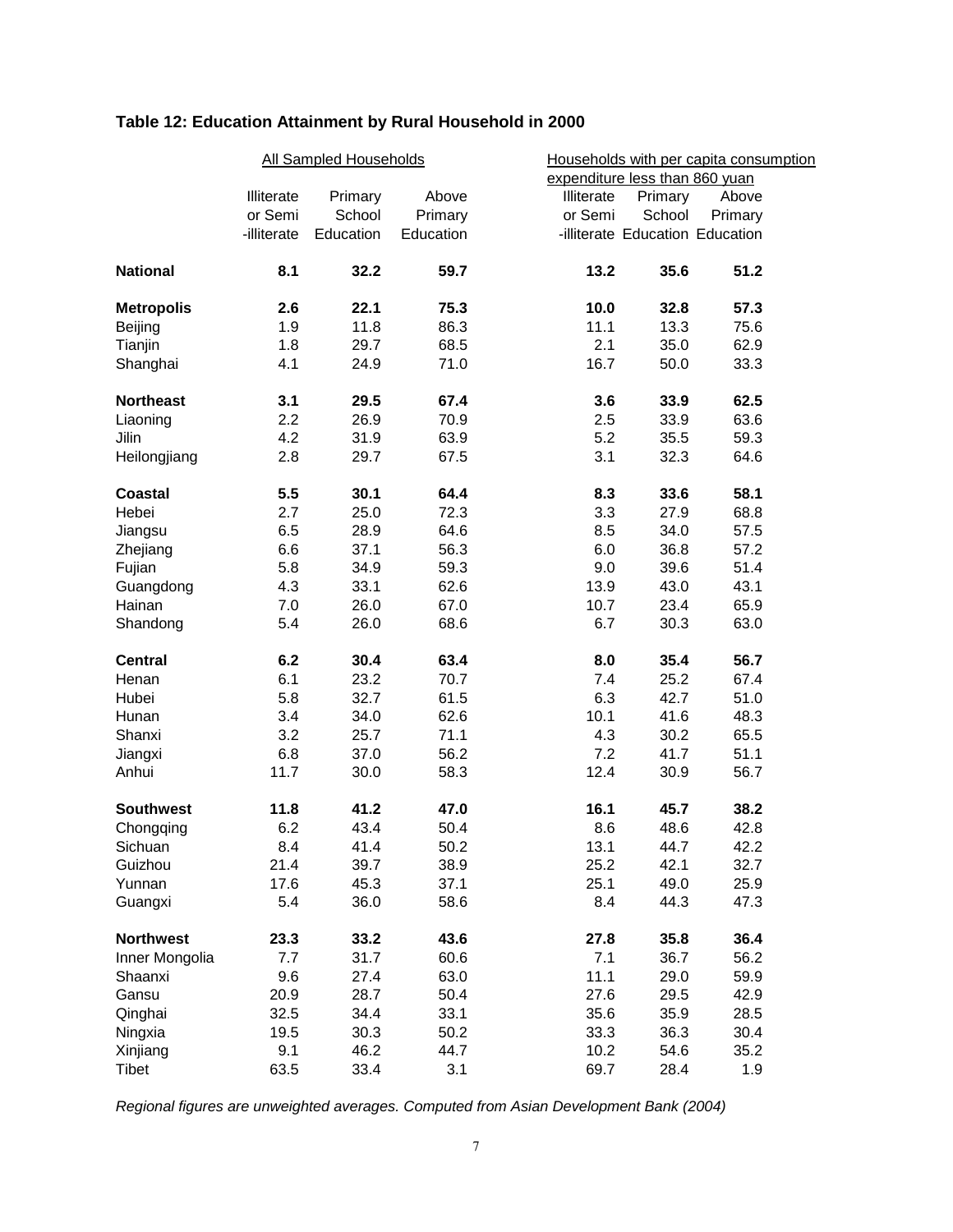| Table 13: Access to Infrastructure by Rural Households in 2000 |  |
|----------------------------------------------------------------|--|
|----------------------------------------------------------------|--|

|                   | <b>All Sampled Households</b> |         |                  | Households with per capita consumption<br>expenditure less than 860 yuan |           |               |  |
|-------------------|-------------------------------|---------|------------------|--------------------------------------------------------------------------|-----------|---------------|--|
|                   | <2 km away from nearest:      |         | Households       | <2 km away from nearest:                                                 |           | Households    |  |
|                   | primary                       | medical | with access      | primary                                                                  | medical   | with access   |  |
|                   | school                        | clinic  | to safe drink    | school                                                                   | clinic    | to safe drink |  |
|                   |                               |         | -ing water       |                                                                          |           | -ing water    |  |
|                   |                               |         | (in percent)     |                                                                          |           | (in percent)  |  |
| <b>National</b>   | 86                            | 65      | 65               | 87                                                                       | 57        | 58            |  |
| <b>Metropolis</b> | 73                            | 75      | 98               | 100                                                                      | 68        | 95            |  |
| Beijing           | 83                            | 71      | 98               | 100                                                                      | 50        | 93            |  |
| Tianjin           | 97                            | 75      | 97               | 100                                                                      | 85        | 96            |  |
| Shanghai          | 40                            | 78      | 99               | $\overline{\phantom{a}}$                                                 | $-$       | $-$           |  |
| <b>Northeast</b>  | 89                            | 70      | 83               | 86                                                                       | 63        | 86            |  |
| Liaoning          | 92                            | 74      | 91               | 88                                                                       | 65        | 92            |  |
| Jilin             | 88                            | 68      | 84               | 86                                                                       | 64        | 89            |  |
| Heilongjiang      | 88                            | 67      | 75               | 83                                                                       | 60        | 76            |  |
| Coast             | 91                            | 72      | 73               | 81                                                                       | 51        | 72            |  |
| Hebei             | 98                            | 78      | 87               | 98                                                                       | 72        | 85            |  |
| Jiangsu           | 86                            | 78      | 83               | 86                                                                       | 83        | 83            |  |
| Zhejiang          | 80                            | 72      | 75               | 100                                                                      | 50        | 67            |  |
| Fujian            | 95                            | 76      | 55               | 50                                                                       | 50        | 53            |  |
| Guangdong         | 92                            | 77      | 72               | 50                                                                       | $\pmb{0}$ | 67            |  |
| Hainan            | 96                            | 47      | 68               | 100                                                                      | 38        | 78            |  |
| Shandong          | 87                            | 76      | 74               | 83                                                                       | 63        | 68            |  |
| <b>Central</b>    | 91                            | 68      | 59               | 91                                                                       | 66        | 56            |  |
| Henan             | 97                            | 74      | 57               | 96                                                                       | 71        | 54            |  |
| Hubei             | 76                            | 57      | 49               | 91                                                                       | 56        | 45            |  |
| Hunan             | 87                            | 68      | 52               | 80                                                                       | 53        | 32            |  |
| Shanxi            | 95                            | 68      | 75               | 92                                                                       | 62        | 71            |  |
| Jiangxi           | 96                            | 69      | 54               | 91                                                                       | 70        | 62            |  |
| Anhui             | 94                            | 74      | 66               | 94                                                                       | 81        | 71            |  |
| <b>Southwest</b>  | 80                            | 54      | 47               | 77                                                                       | 48        | 37            |  |
| Chongqing         | 73                            | 59      | 42               | 69                                                                       | 48        | 26            |  |
| Sichuan           | 79                            | 62      | 55               | 78                                                                       | 54        | 45            |  |
| Guizhou           | 75                            | 51      | 30               | 70                                                                       | 46        | 21            |  |
| Yunnan            | 85                            | 44      | 52               | 83                                                                       | 39        | 44            |  |
| Guangxi           | 86                            | 52      | 55               | 84                                                                       | 55        | 50            |  |
| <b>Northwest</b>  | 82                            | 51      | 54               | 86                                                                       | 46        | 51            |  |
| Inner Mongolia    | 74                            | 39      | 77               | 89                                                                       | 39        | 86            |  |
| Shaanxi           | 94                            | 68      | 53               | 95                                                                       | 59        | 52            |  |
| Gansu             | 88                            | 59      | 45               | 84                                                                       | 51        | 38            |  |
| Qinghai           | 78                            | 41      | 53               | 72                                                                       | 38        | 55            |  |
| Ningxia           | 95                            | $70\,$  | 67               | 100                                                                      | 55        | 53            |  |
| Xinjiang          | $77$                          | 42      | 73               | 83                                                                       | 31        | 68            |  |
| Tibet             | 65                            | 40      | $\boldsymbol{9}$ | 77                                                                       | 50        | 5             |  |

*Regional figures are unweighted averages. Computed from Asian Development Bank (2004)*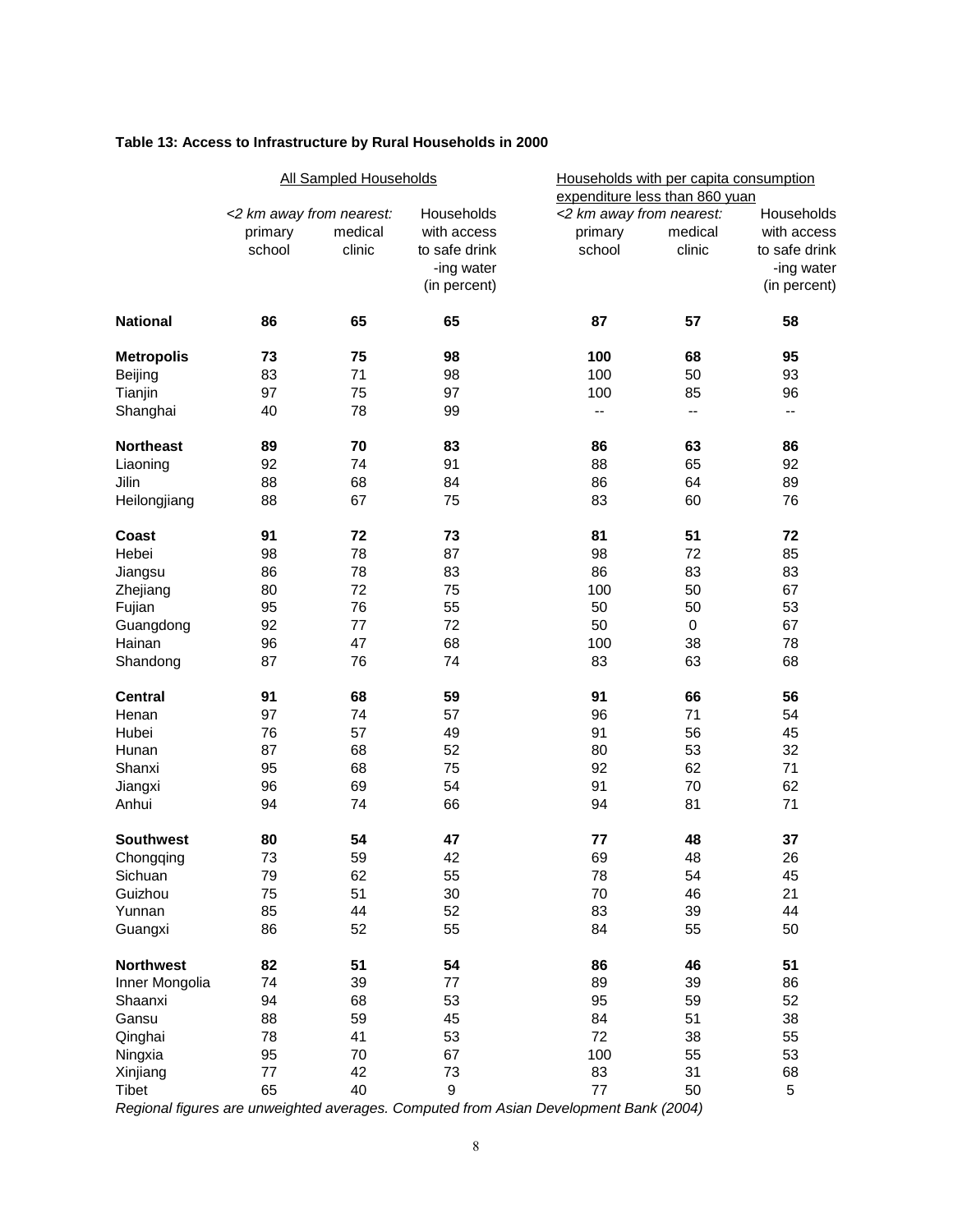early start in industrialization was consolidated, making these provinces the part of China that most resembled the Soviet Union in industrial organization and production structure. In the national ranking of GDP per capita (after omitting the three metropolises) Heilongjiang and Liaoning ranked first and second, respectively, in 1978 and ranked seventh and fifth, respectively, in 1998. Heilongjiang and Liaoning are *the traditionally rich provinces*.

- 3. *The coastal provinces* are Hebei, Shandong, Jiangsu, Zhejiang, Fujian, Guangdong, and Hainan (Hainan was separated from Guangdong in 1988). These seven provinces have 82 percent of their population living within 100 kilometers of the sea or navigable rivers. They have grown the fastest of these six groupings in the 1978–98 period, at an annual average of 10.7 percent. The result is that Zhejiang and Guangdong have soared to the top of the GDP per capita ranking (omitting the metropolises), from fourth and sixth, respectively, in 1978 to first and second, respectively, in 1998. Zhejiang and Guangdong are the archetype of *the nouveau riche provinces*.
- 4. *The central provinces*, through which the plain runs relatively unimpeded from the north of the Yellow River to the south of the Yangtze River, are Shanxi, Henan, Anhui, Hubei, Hunan, and Jiangxi. The temperature and rainfall make this region the agricultural heartland of China, which explains why its population density is almost twice that of the northeastern and southwestern regions. The two large rivers and their many tributaries endow 57 percent of the population with easy water transportation. The Yangtze Valley between Wuhan and Shanghai has the industrial potential of the Rhone Valley, possibly, multiplied several times.
- 5. *The northwestern provinces* of Inner Mongolia, Shaanxi, Ningxia, Gansu, Qinghai,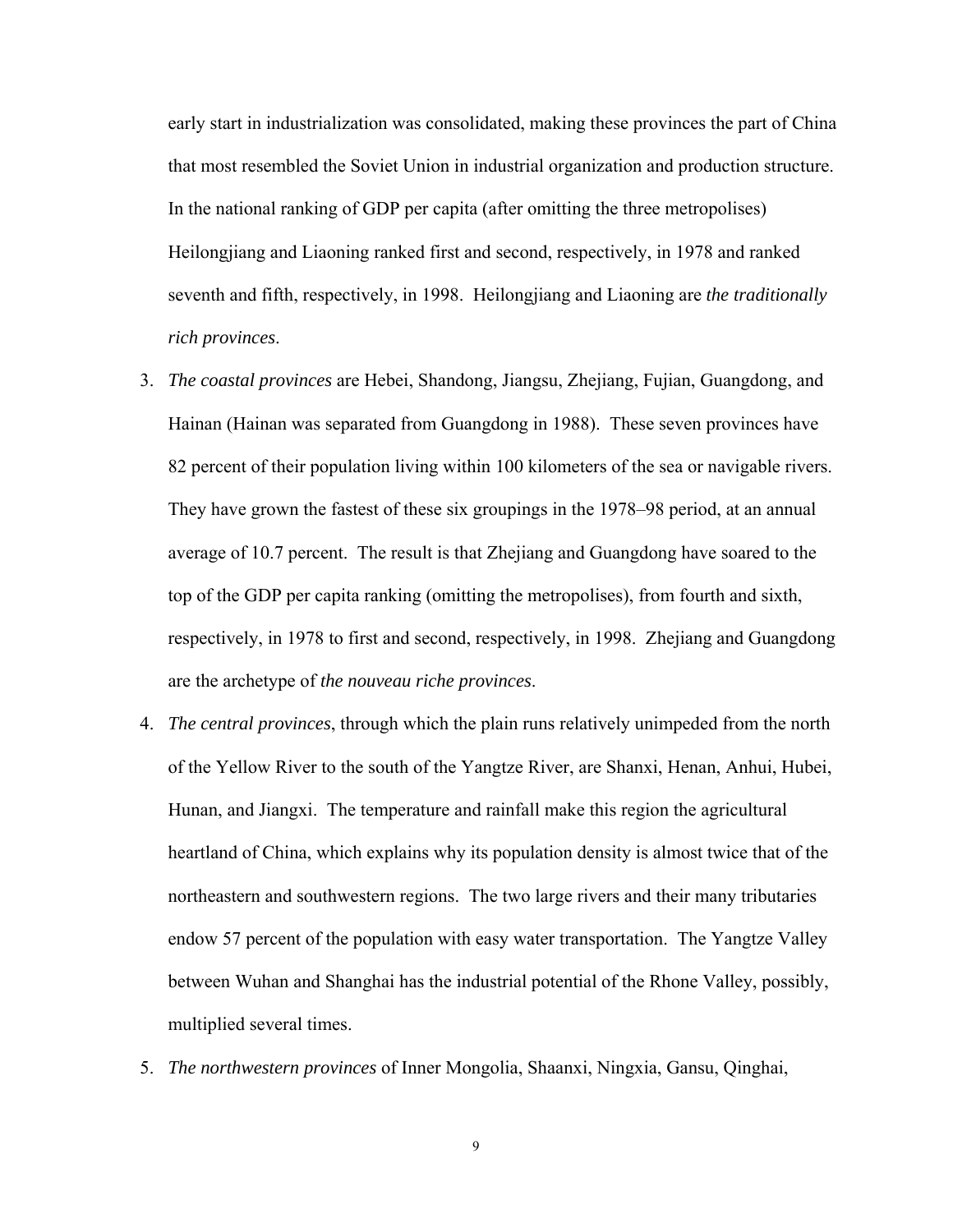Xinjiang, and Tibet are truly isolated. The center of the land mass is 1,400 kilometers from the coast. This region is more arid and steeper compared to the four previous groupings, and it is marked by desert on its western and northern borders. Furthermore, 5 percent of the land has a slope of greater than 10 degrees compared to 2.5 percent of the land in the northeastern, coastal, and central provinces. The general lack of water makes agriculture in the region difficult, and only 8 percent of the land is arable, which helps explain why it had the lowest population density in China in 1998: 46 persons per  $km<sup>2</sup>$ versus 126 persons per  $km^2$  in the southwestern region, which had the next-lowest population density. A large number of the region's residents are of Turkic origin and are practicing Muslims.16 The Han people are in the minority in Xinjiang and Tibet.

**6.** *The southwestern provinces* of Sichuan, Yunnan, Guizhou, and Guangxi have rainfall and temperature conditions that are ideal for crop cultivation, but they suffer from being too mountainous. The average elevation is 1,428 meters, the average slope is 5.2 degrees, and 14 percent of the land has a slope of greater than 10 degrees. The proportion of arable land of 10 percent is barely above that of the arid northwestern provinces. Since they lack the mineral resources of the northwestern provinces, the southwestern provinces had the lowest GDP per capita in 1978, and have had the lowest growth rates in the period of market-oriented reform. A significant proportion of the population belongs to non-Han ethnic groups.

 $16$  In the 1950s, 3.5 million of Xinjiang's population of 5 million were Muslims Uighurs, with Han Chinese accounting for less than 200,000. It is estimated that 6 million Han Chinese have settled there since then, bringing the total population to about 16 million in 1994, with 62 percent belonging to non-Han ethnic groups. Data are from "Wang Enmao, 87, Who Ruled a Rebellious Chinese Province," *New York Times*, 23 April 2001, and "Xinjiang's Minorities Feel Torn between Desire for Independence, Benefit of Economic Reform," *Asian Wall Street Journal Weekly*, 5 September 1994.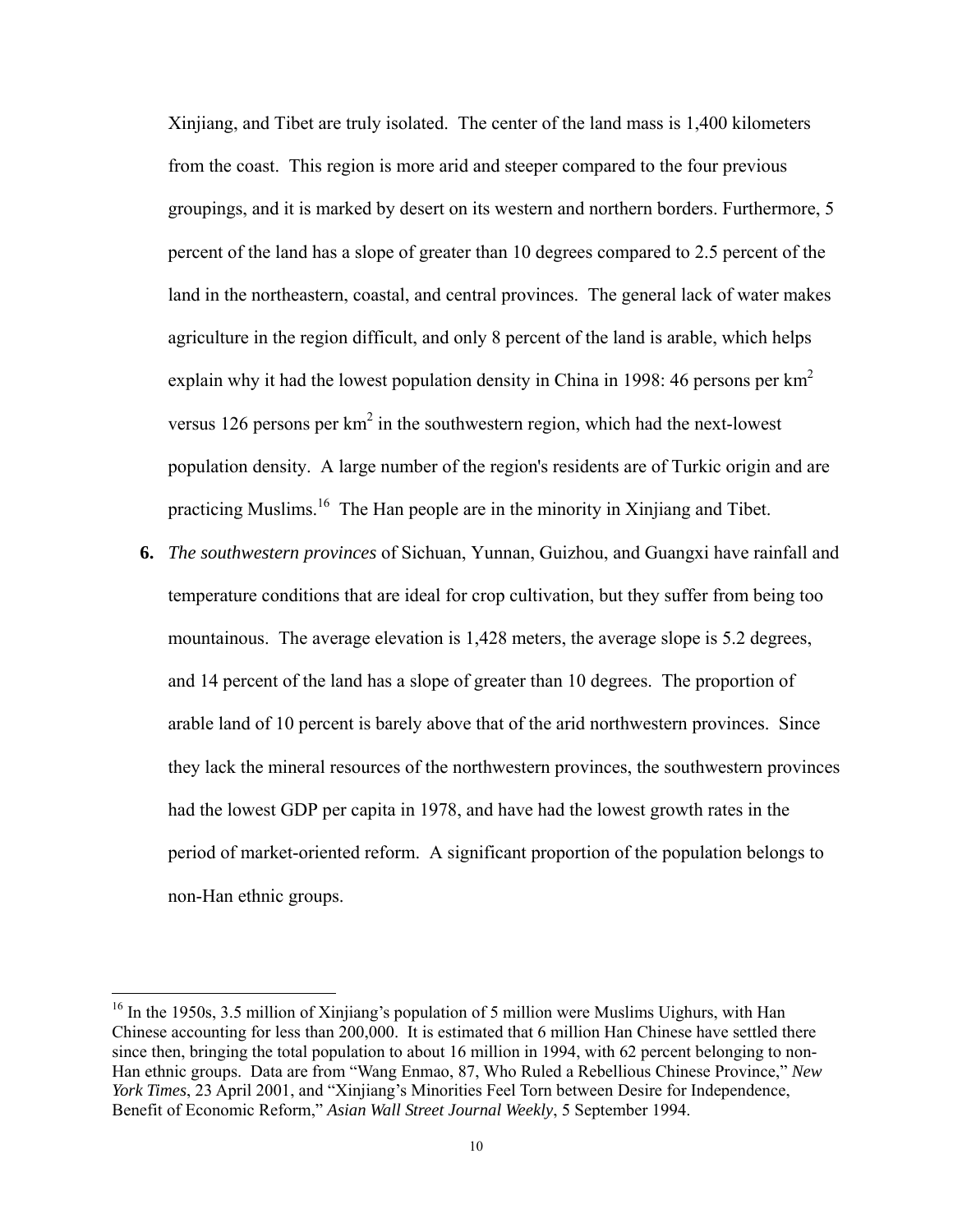Table 11 through 13 permits two major conclusions about rural poverty. The first is that the extent and depth of rural poverty differs drastically across provinces, and that a classification of poverty by its key features fits quite well with the six provincial groups identified earlier. The highest incidence of poverty is in the Northwest (11.8 percent) and Southwest (5.8 percent). Incidence of poverty is less than 1 percent in Metropolis and Coast, 2.9 percent in Central and 3.6 percent in Northeast. The poverty in the Northwest and Southwest is so much more pervasive than in the rest of the country that these two groups of provinces contained 63 percent of the poor in 2001 even though their population share was only 29 percent.

Since the average rural income in 2000 was lowest in the Northwest and the Southwest, it means that the rural poverty there is also likely to be deeper than in the rest of the country. This greater depth of poverty in the western provinces has been true at least since 1996.<sup>17</sup>

The second major conclusion is that at least part of the poverty across provinces could be explained by differences in human capital formation and in access to basic infrastructure. For households with per capita consumption expenditure of less than 860 yuan in 2000, the illiteracy or semi-literacy rate was 27.8 percent in Northwest, 16.1 percent in Southwest, 10 percent in Metropolis, about 8 percent in Coast and Central, and 3.6 percent in Northeast. The proportion of poor households that went beyond primary education was about 37 percent in the Northwest and Southwest, and about 60 percent in the other four provincial groups. Human capital formation was just lower in the western provinces which reflected both as a cause and as an effect of the more pervasive and deeper poverty there – low skills led to low productivity and hence low income, while low income meant reduced ability to pay the school fees of the children.

<sup>&</sup>lt;sup>17</sup> See Annex 1, Tables 7,8,10 and 11 in World Bank (2001).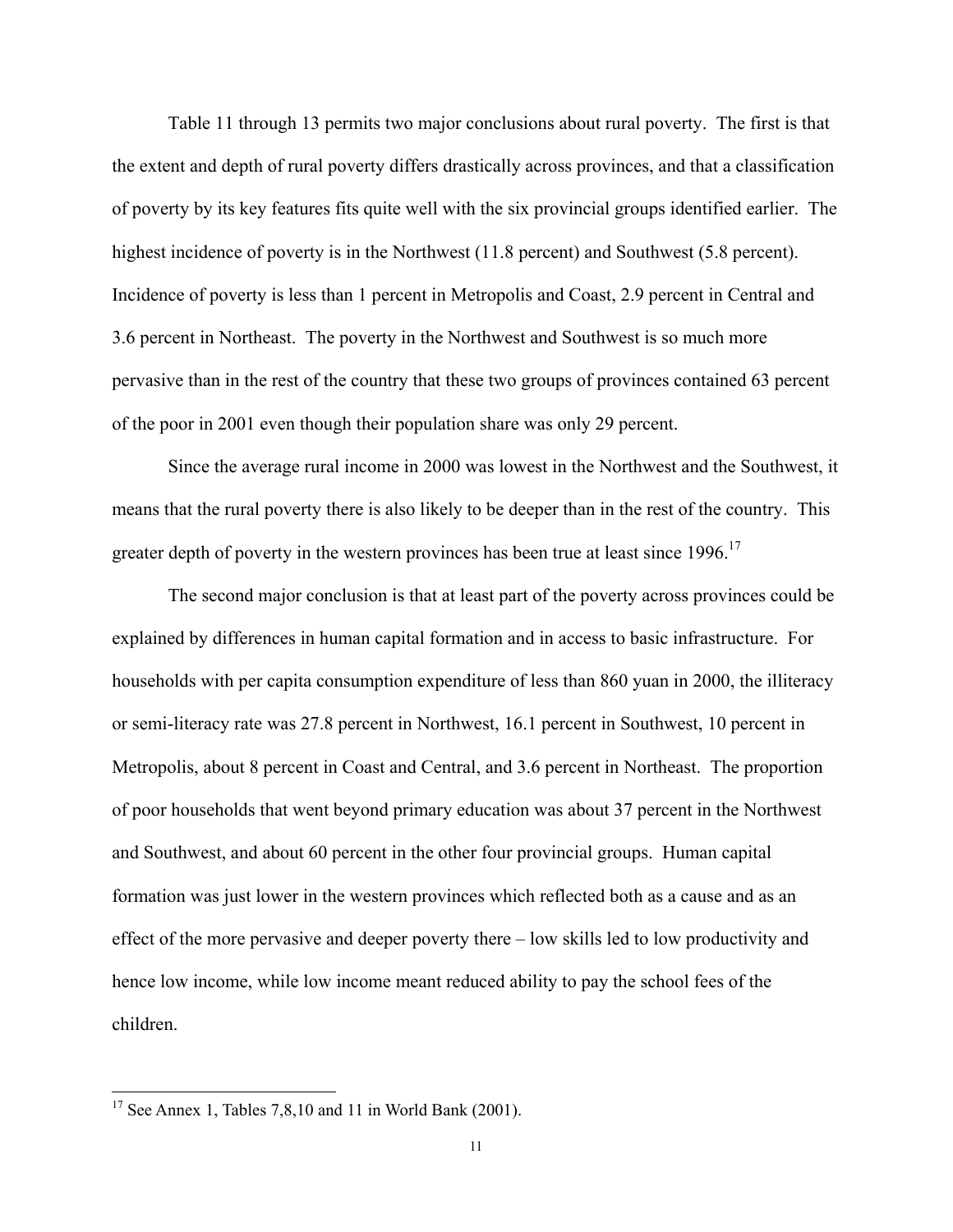There is also regional disparity in the access that the poor have to healthcare. About 47 percent of the poor in Northwest and Southwest live less than 2 kilometers from a medical clinic compared with 51 percent in Coast and about 65 percent in Northwest, Central and Metropolis. However, distance from a medical clinic is a grossly inadequate measure of the quality of healthcare available — it is more the case of more simple medical clinics in the Northwest and Southwest and more full-service hospitals in the Metropolis and Coast. This is why in "richer area, such as around Shanghai or the coast, health indicators are as good as they are those in many western countries. In western China, they are those of a basket of a basket-case country."<sup>18</sup>

This disparity in healthcare across provincial groups can also be seen in the access to safe drinking water by the rural poor. 37 percent had access in Southwest, 51 percent in Northwest, 56 percent in Central 72 percent in Coast, 86 percent in Northeast, and 95 percent in Metropolis.

Substantial disparity in regional incomes is a reality in every geographically large country, and the causes of the disparity are numerous and complex. The enduring character of many cases of regional backwardness is also a reality, for example, the Appalachians in the United States, Chiapas in Mexico, and Madura in Indonesia. The persistence of regional poverty has led many prominent social scientists to see the primary causes of entrenched regional poverty to be interrelated in a self-reinforcing manner. Sociologists talk about the culture of poverty. Psychologists highlight the absence of the drive to achieve. And economists explicate the working of local dynamics that produce multiple equilibria, with the "low-income trap" being one of the stable outcomes.<sup>19</sup>

<sup>18 &</sup>quot;Where are the patients?' *The Economist*, August 21, 2004, pp. 21.

<sup>&</sup>lt;sup>19</sup> Sachs, McArthur, Schmidt-Traub, Kruk, Bahadur, Faye, and McCord (forthcoming).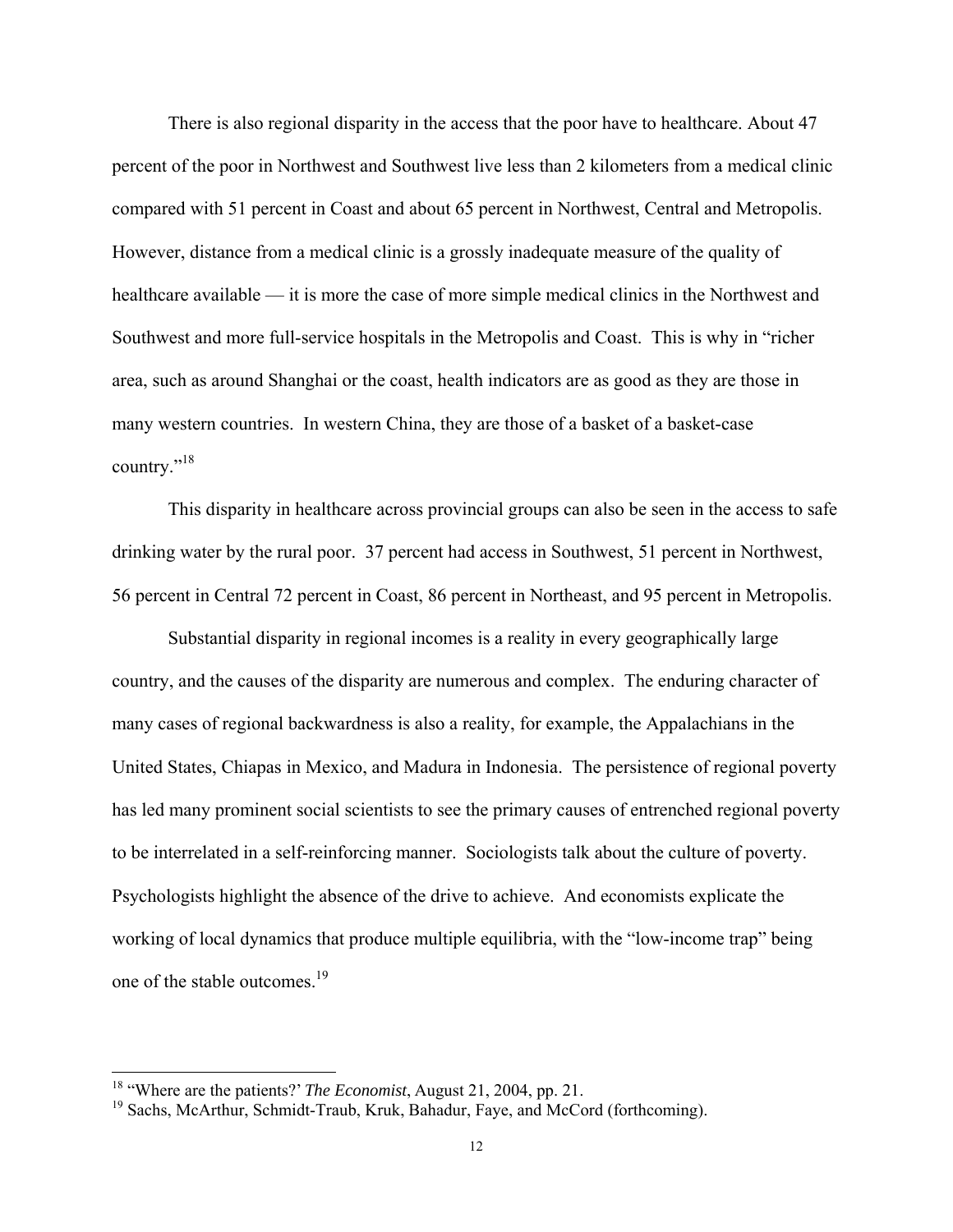Natural scientists too have their own discipline-based explanations for spatial inequality in economic development. The most well-known recent example is *Guns, Germs and Steel* by physiologist Jared Diamond (1997). One of Diamond's main arguments is that many types of innovation (especially those in agriculture and construction) are not transferable across ecological zones. Biological endowments certainly matter, presence of malaria inhibits investment just as much as excessive state regulation.

There is clearly no shortage of explanations for regional disparity and its sometimes centuries-long durability. This surfeit of views is suggestive of inadequate understanding about this phenomenon and of confusion about what to do about it. What is clear, however, is that the successful development strategies of some provinces cannot produce the same salubrious results when implemented in other provincial settings. When China opened some coastal pockets for foreign direct investment (FDI), the Special Economic Zones (SEZs) and their variations in the other parts of the coastal provinces quickly turned into magnets for FDI and created wealth on an unprecedented scale at an incredible speed. However when the interior provinces were allowed, beginning in 1999, to extend many of the SEZ-type preferential treatment of FDI, the increase in FDI inflow to the inland provinces has not been impressive. The specific lesson in this case is that the time-tested effective poverty-reduction policy package for a coastal province, and minor modifications of it, are unlikely to work for an interior province. *An effective poverty-reduction strategy has to be, in short, circumstance-specific.*

#### **Section 5: State Programs to Reduce Rural Poverty**

 From 1986 to 2001, the central government provided special poverty relief funds through national organizations like the Agricultural Bank of China, Ministry of Finance and the State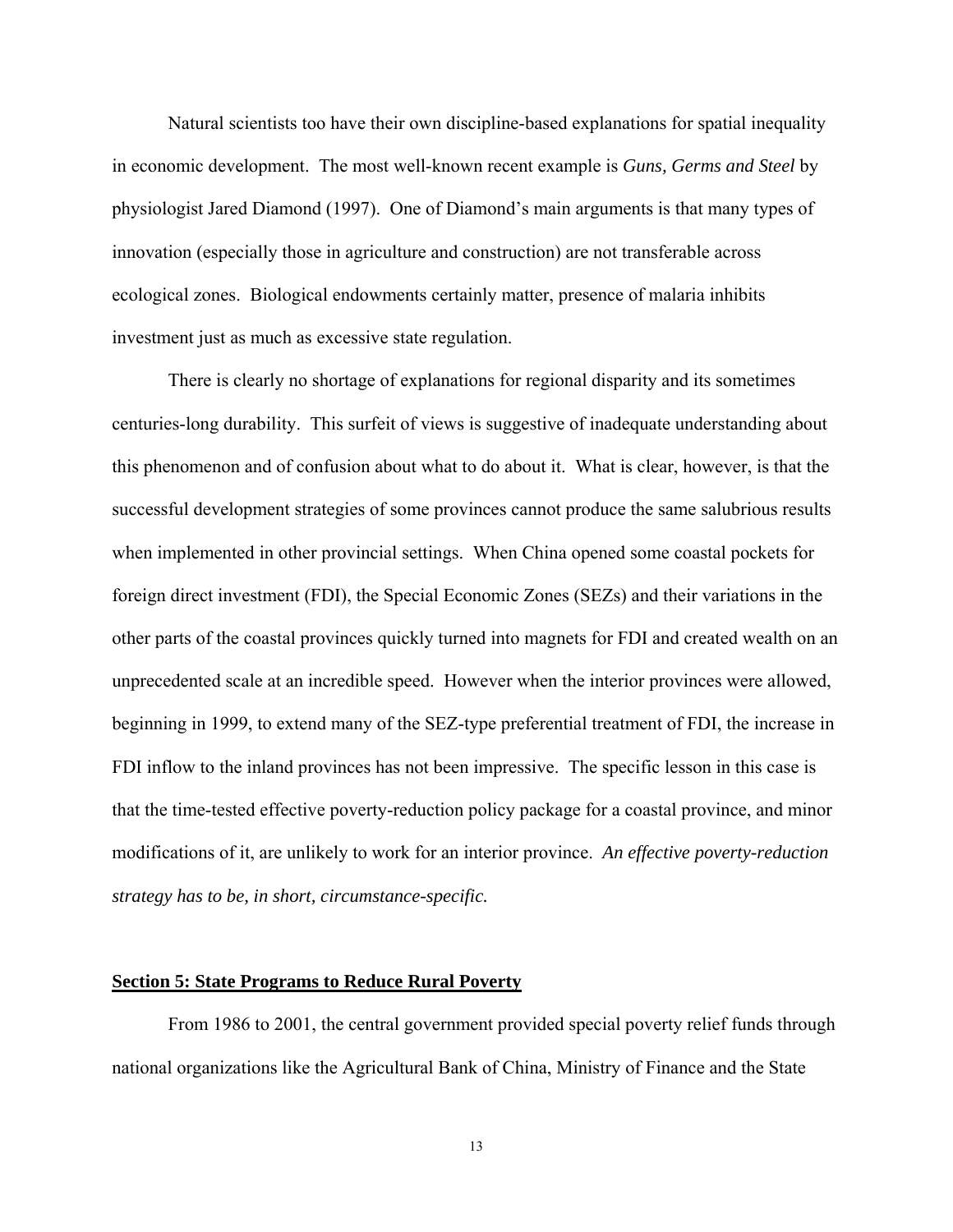Planning Commission to "national poverty counties" it identified. Every province was also required to designate "provincial poverty cities" and dispense fiscal support to them. In 1988, there were 328 national poverty counties and 370 provincial poverty counties. When the government launched a campaign in 1993 to end poverty, the number of national poverty counties was expanded to 592<sup>20</sup> Because economic growth differed greatly across provinces, the government in 2001 reshuffled the geographical designation of national poverty counties while keeping the total at 592. For example, in 1993, Fujian had 8 national poverty counties, Guangdong 3, Sichuan-Chongqing 43, and Hunan10; and the respective numbers in 2001 were 0, 0, 50 and 20. The government also sought in 2001 to improve the efficacy of its anti-poverty programs by adding village targeting and reducing county targeting.

The four possible most well-know anti-poverty programs are:

- 1. *subsidized loan program* was started in 1986 to mobilize rural entrepreneurship and create more jobs. This program has undergone several changes in operational priorities over the years, and the most recent emphasis is the expansion of micro-credit mechanisms. There are two tradeoffs in this program: (i) lending to poor households to expand agricultural activities versus lending to rural enterprises to create jobs; and (ii) lending to the poorest households versus ensuring a high repayment rate.
- 2. *food/cash for work program* is a public works program to build rural infrastructure (like roads, canals, reservoirs) with the surplus agricultural labor.
- 3. *budgetary development fund* to raise the productive capacity of counties that are too poor to invest in key infrastructure to overcome production bottlenecks. Many education and medical projects qualify for funding from this source.

 $20$  Park, Wang and Wu (2002) examined these two rounds of national poverty county designation and concluded that the designations were strongly influenced by political considerations (e.g. former revolutionary base) and were only weakly correlated with income levels.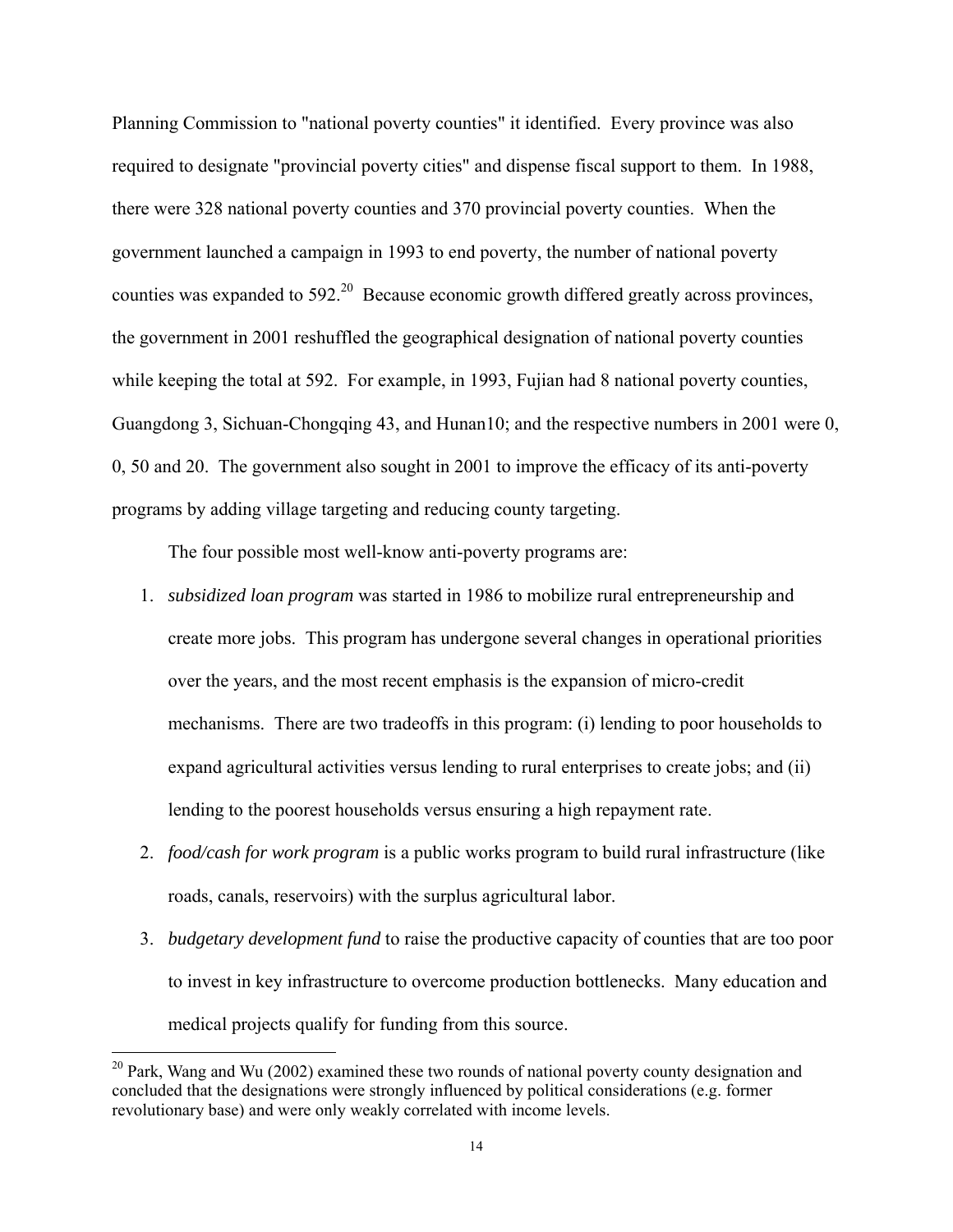4. *compulsory education project* was initiated in 1996 to expand the reach of primary and secondary education e.g. building schools, purchasing equipment, training teachers.

In response to the evident slow-down in rural poverty reduction since about 1998, the poverty alleviation funds provided by all the levels of governments have increased substantially. Tables14 and 15 give some information on thee type of poverty funds from 1986 to 2001, and its breakdown by different program and sector. The main obstacle to assessing the effectiveness of anti-poverty programs in China is the unavailability of proper data. Jalan and Ravallion (1998) and Park, Wang and Wu (2002) have shown that the state-designated *national poor counties*, which receive special poverty relief funds from these anti-poverty programs, have higher growth rates in per capita consumption and per capita net income compared to the than non-designated poor counties.

However, Yue, Li and Wang (2003) have argued that it remains unclear that these antipoverty programs really help the poor, and, thereby, reduce rural poverty. Their skepticism is based on an analysis that decomposed the poverty index into chronic and transitory components at the household level, and then linked these to the many factors (e.g. amount of poverty funds received by counties where the households resided) that are believed to affect the depth and extent of poverty. Yue, Li and Wang (2003) did not uncover any evidence that the state's antipoverty funds had attenuated poverty at the household level.

In another study, Yue and Li (2004) found that the anti-poverty funds reach their designated targets less and less as the funds go lower and lower down the administrative level. In short, the central government could distribute the anti-poverty funds according the incidence of poverty and the number of the poor in each province, but when the provinces many times do not follow the same criteria when passing these funds on to the counties. For example, in a few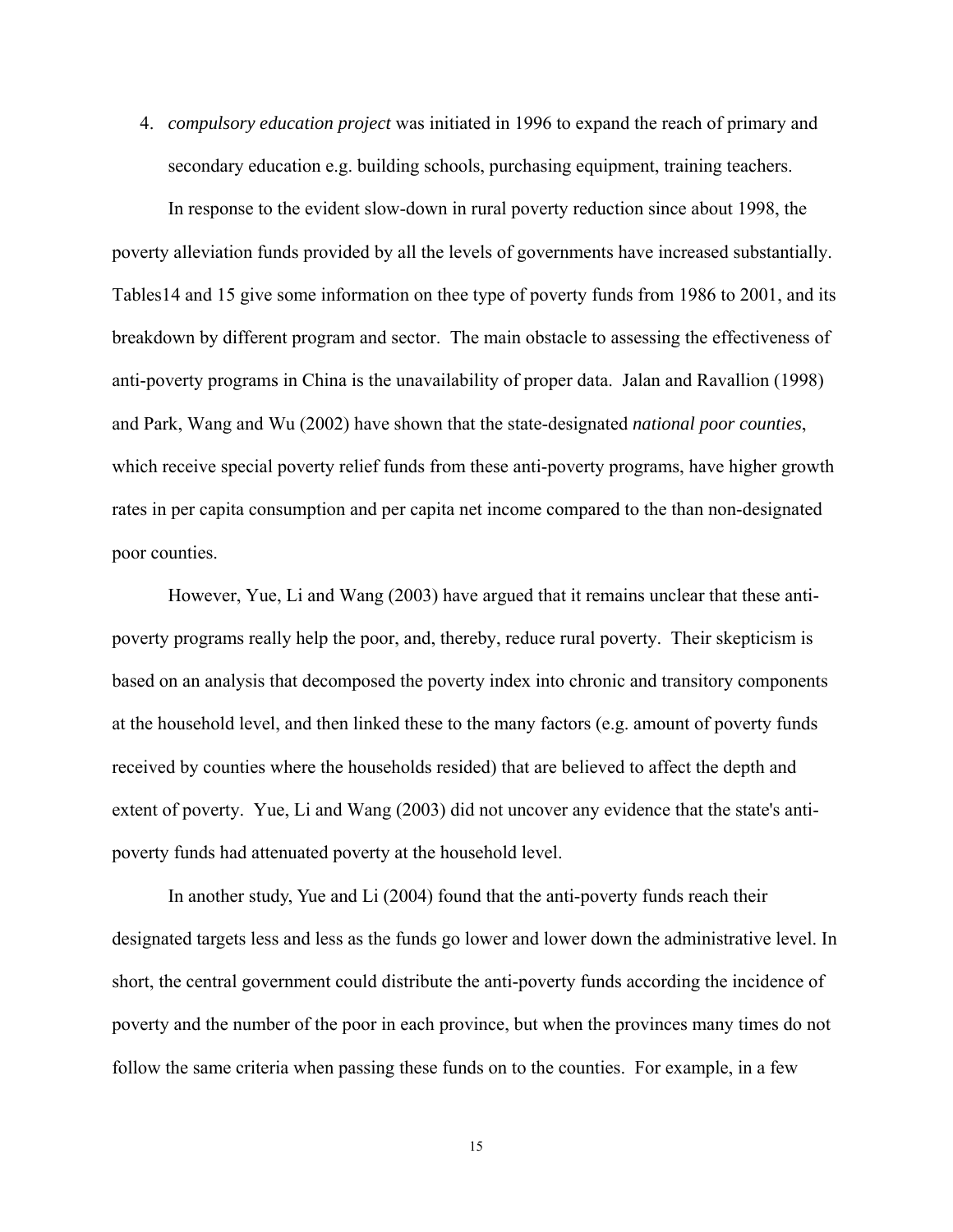Table 14. Poverty Alleviation Funds by Central Government (Unit: million Chinese Yuan)

| Year | Subsidized               | Development | Food for          | Aggregate | Previous    |
|------|--------------------------|-------------|-------------------|-----------|-------------|
|      | Loan                     | Funds       | <b>Work Funds</b> |           | year $=100$ |
|      |                          |             |                   |           |             |
|      | (In current price)       |             |                   |           |             |
| 1986 | 2,900                    | 1,000       | 900               | $4,800 -$ |             |
| 1987 | 3,000                    | 1,000       | 900               | 4,900     | 102.1       |
| 1988 | 3,050                    | $1,000 -$   |                   | 4,050     | 82.7        |
| 1989 | 3,050                    | 1,000       | 100               | 4,150     | 102.5       |
| 1990 | 3,050                    | 1,000       | 600               | 4,650     | 112         |
| 1991 | 3,550                    | 1,060       | 1,800             | 6,410     | 137.8       |
| 1992 | 3,550                    | 1,120       | 1,600             | 6,270     | 97.8        |
| 1993 | 3,550                    | 1,180       | 3,000             | 7,730     | 123.3       |
| 1994 | 4,550                    | 1,240       | 4,000             | 9,790     | 126.6       |
| 1995 | 4,550                    | 1,300       | 4,000             | 9,850     | 100.6       |
| 1996 | 5,500                    | 1,300       | 3,000             | 9,800     | 99.5        |
| 1997 | 8,450                    | 2,815       | 4,000             | 15,265    | 155.8       |
| 1998 | 10,000                   | 3,315       | 5,000             | 18,315    | 120         |
| 1999 | 12,532                   | 3,640       | 5,424             | 21,597    | 117.9       |
| 2000 | 12,028                   | 4,075       | 5,071             | 21,173    | 98          |
| 2001 | 10,586                   | 4,416       | 5,062             | 20,063    | 94.8        |
|      |                          |             |                   |           |             |
|      | (In 2000 constant price) |             |                   |           |             |
| 1986 | 9,017                    | 3,109       | 2,798             | 14,924 -  |             |
| 1987 | 8,693                    | 2,898       | 2,608             | 14,199    | 95.1        |
| 1988 | 7,439                    | $2,439 -$   |                   | 9,879     | 69.6        |
| 1989 | 6,305                    | 2,067       | 207               | 8,578     | 86.8        |
| 1990 | 6,115                    | 2,005       | 1,203             | 9,323     | 108.7       |
| 1991 | 6,883                    | 2,055       | 3,490             | 12,429    | 133.3       |
| 1992 | 6,469                    | 2,041       | 2,916             | 11,426    | 91.9        |
| 1993 | 5,640                    | 1,875       | 4,766             | 12,282    | 107.5       |
| 1994 | 5,825                    | 1,588       | 5,121             | 12,534    | 102.1       |
| 1995 | 4,975                    | 1,421       | 4,373             | 10,769    | 85.9        |
| 1996 | 5,552                    | 1,312       | 3,029             | 9,893     | 91.9        |
| 1997 | 8,298                    | 2,764       | 3,928             | 14,991    | 151.5       |
| 1998 | 9,899                    | 3,282       | 4,950             | 18,131    | 120.9       |
| 1999 | 12,583                   | 3,655       | 5,446             | 21,683    | 119.6       |
| 2000 | 12,028                   | 4,075       | 5,071             | 21,173    | 97.6        |
| 2001 | 10,512                   | 4,385       | 5,026             | 19,923    | 94.1        |

Notes: Data in current prices come from World Bank (2001) p. 43 for years 1986 through 1998, and from Poverty Monitoring Survey for years after 1998. Data in 2002 in constant prices are derived as figures in current prices divided by consumer price index.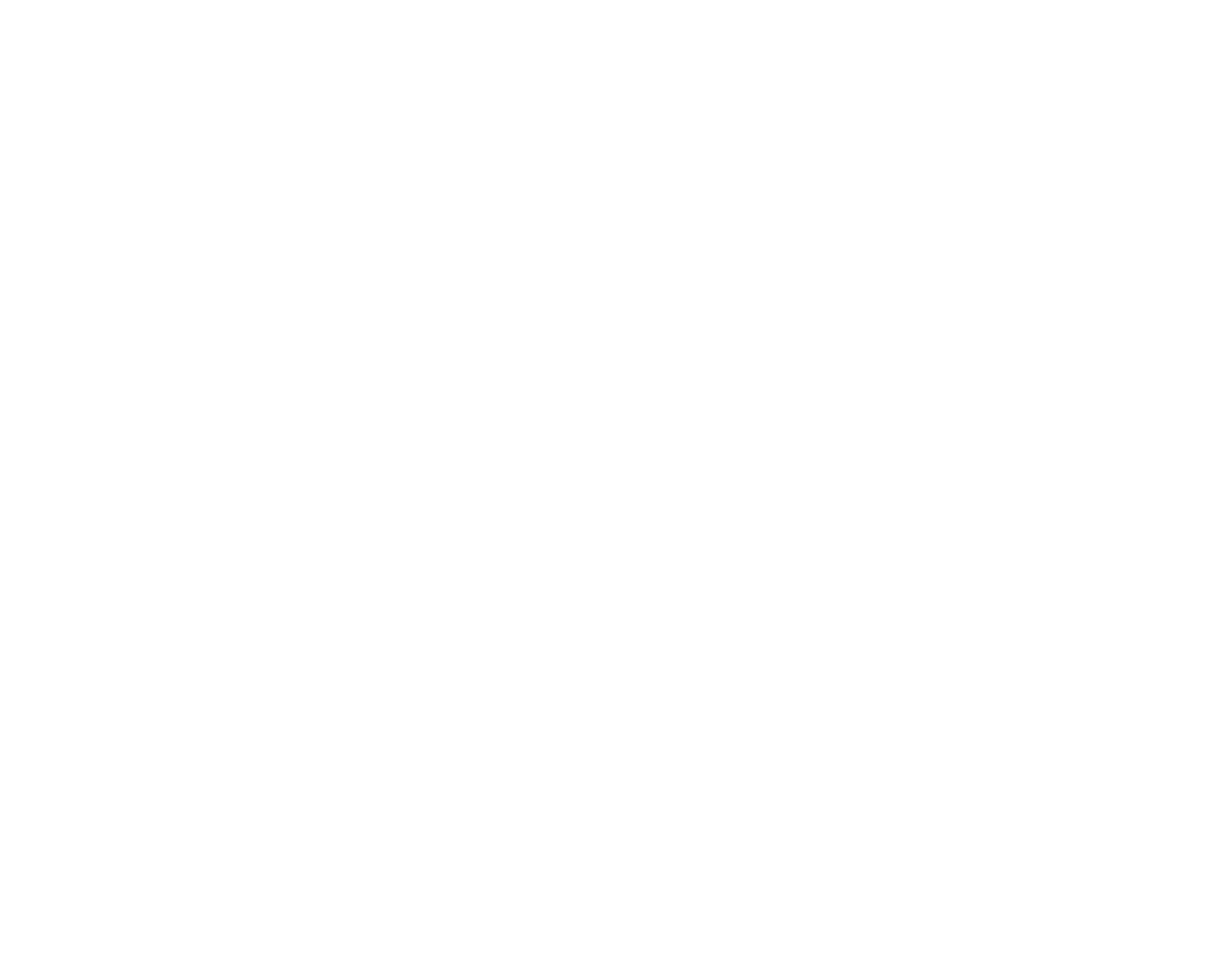Table 15. The use of poverty funds by sector, 1998-2000

| <b>Sectors</b>                              |           |           | Amounts of funds (Unit:10 thousand Yuan) | Share (Unit:%) |      |      |
|---------------------------------------------|-----------|-----------|------------------------------------------|----------------|------|------|
|                                             | 1998      | 1999      | 2000                                     | 1998           | 1999 | 2000 |
| 1. Agriculture                              | 806,196   | 1,037,070 | 984,088                                  | 42.9           | 46.3 | 45.6 |
| Of which: Farming                           | 378,752   | 497,829   | 471,069                                  | 20.1           | 22.2 | 21.8 |
| Forestry                                    | 86,169    | 105,179   | 100,660                                  | 4.6            | 4.7  | 4.7  |
| Farming of animals                          | 264,888   | 330,766   | 293,390                                  | 14.1           | 14.8 | 13.6 |
| Fishing                                     | 16,912    | 33,538    | 24,940                                   | 0.9            | 1.5  | 1.2  |
| 2. Manufacturing                            | 299,768   | 385,606   | 321,517                                  | 15.9           | 17.2 | 14.9 |
| Of which: Manufacturing of agricultural god | 92,351    | 141,452   | 118,419                                  | 4.9            | 6.3  | 5.5  |
| 3. Transportation                           | 125,694   | 133,177   | 143,816                                  | 6.7            | 5.9  | 6.7  |
| 4. Trade, restaurants, services             | 20,020    | 26,114    | 27,510                                   | 1.1            | 1.2  | 1.3  |
| 5. Education and health care                | 76,594    | 75,760    | 76,366                                   | 4.1            | 3.4  | 3.5  |
| 6.Other                                     | 552,327   | 580,561   | 604,648                                  | 29.4           | 25.9 | 28   |
| Of which: land improvement                  | 204,567   | 223,371   | 199,406                                  | 10.9           | 10   | 9.2  |
| Water conservation                          | 97,002    | 93,740    | 111,287                                  | 5.2            | 4.2  | 5.2  |
| Construction of roads                       | 91,229    | 90,667    | 99,840                                   | 4.9            | 4.1  | 4.6  |
| Technical training                          | 15,781    | 18,740    | 24,543                                   | 0.8            | 0.8  | 1.1  |
| Total of investment funds                   | 1,880,599 | 2,238,287 | 2,157,945                                | 100            | 100  | 100  |

Source: Poverty Monitoring Survey conducted by National Bureau of Statistics (NBS).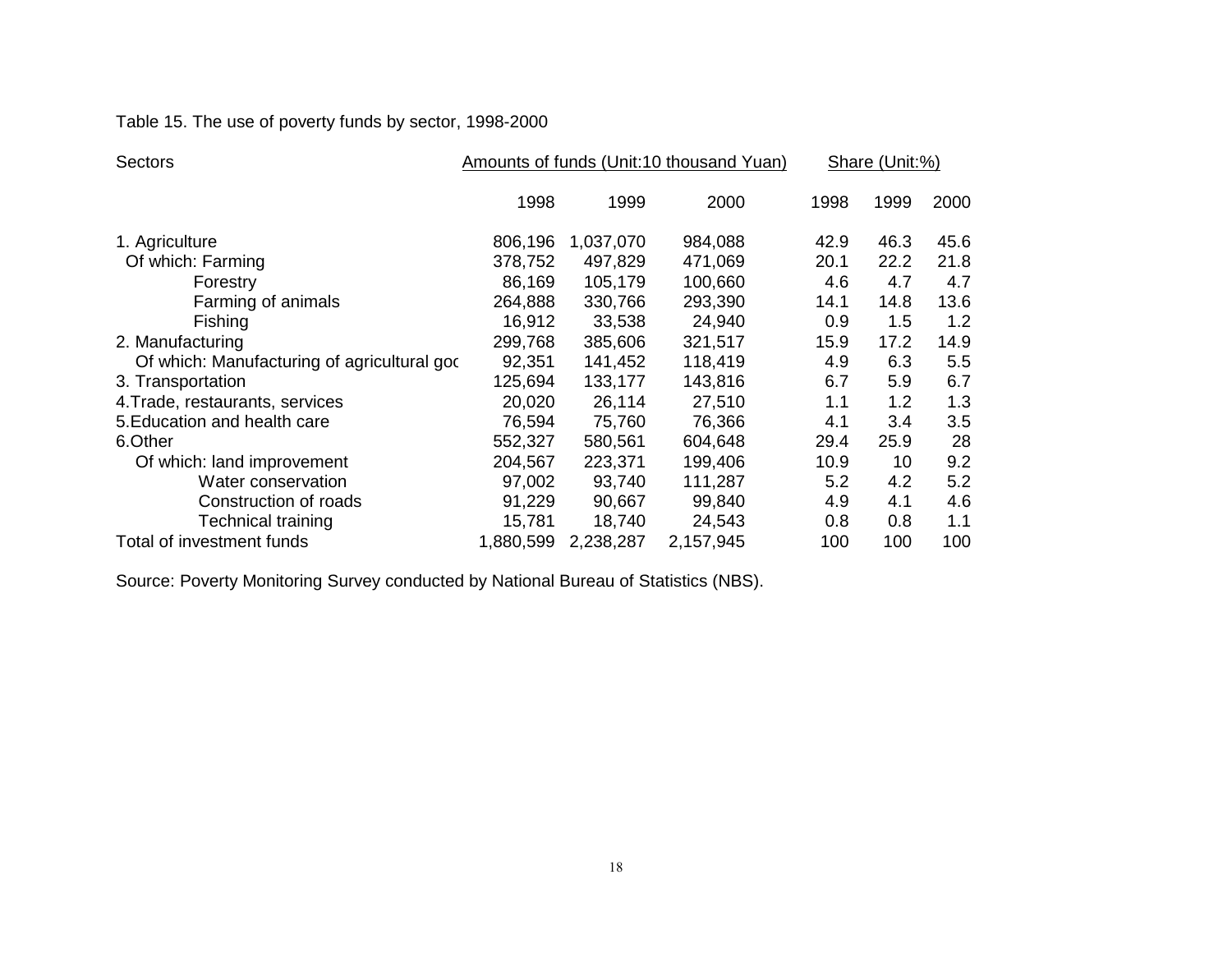provinces, the funds were given to counties without taking into account the poverty measures of the counties. Inept targeting of anti-poverty funds might be an important reason why Yue and Li (2004) could not find a link between the amount of subsidized loan and the per capita income at the household level.

Findings like those of Yue, Li and Wang (2003) and Yue and Li (2004) lend support to one widely-held view in China that the existing anti-poverty programs benefited the wealthy living in the poor areas rather than the poor living in the poor areas.

#### **Section 6: Rising Urban Poverty as a New Phenomenon**

Poverty has generally been perceived as a rural phenomenon in China. Until the mid-1990s, the topic of urban poverty was scarcely mentioned in the literature. Since 1995, however, the accelerated restructuring of state-owned enterprises and collectively-owned enterprises has led to millions urban workers being laid off. Because the reform of the social security system has lagged behind the reform of the state enterprises, there has been a rapid rise in the number of poor people in urban areas in the end of 1990s.

The Asian Development Bank (2001) has estimated that the urban poverty rate was 4.7 percent in 1998. Li Shi (2002) used a household survey that covered 13 cities to compute an urban poverty rate of 5.9 percent in 1999.

 The urban poverty lines used in the Asian Development Bank (2001) differ from those of the National Bureau of Statistics, which are called the *dibao* lines (low-income support lines). Table 16 documents the difference between the *dibao* lines and those suggested by the ADB. Of the 30 provincial capital cities, 23 have *dibao* lines lower than the poverty line estimated by ADB. Most cities would prefer to adopt a low poverty line because a higher line means a higher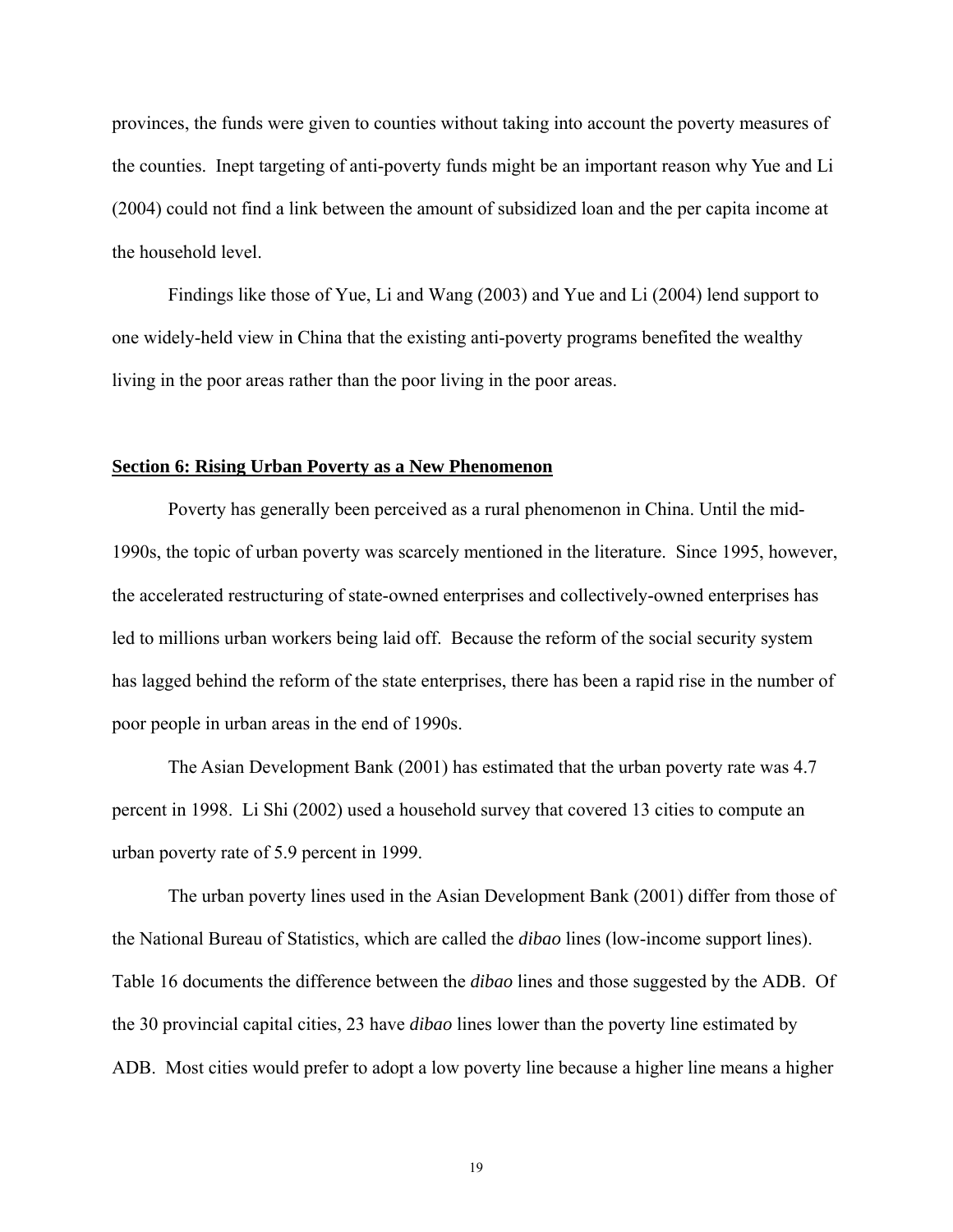| Dibao line | ADB poverty line | city        | Dibao line | ADB poverty line |
|------------|------------------|-------------|------------|------------------|
| 3360       | 3120             | Zhengzhou   | 2028       | 2508             |
| 2892       | 2916             | Wuhan       | 2340       | 2424             |
| 2184       | 2712             | Changsha    | 2400       | 2484             |
| 1872       | 1896             | Guangzhou   | 3600       | 4224             |
| 1716       | 2148             | Nanning     | 2196       | 2952             |
| 2340       | 2124             | Haikou      | 2652       | 2496             |
| 2028       | 2052             | Chengdu     | 1872       | 2748             |
| 2184       | 1896             | Chongqing   | 2028       | 2616             |
| 3360       | 3648             | Guiyang     | 1872       | 2028             |
| 2160       | 2976             | Kunming     | 2184       | 3024             |
| 2640       | 3420             | Lhasa       | 2040       | 2232             |
| 1980       | 2280             | <b>Xian</b> | 1872       | 2640             |
| 2400       | 2160             | Lanzhou     | 1872       | 1608             |
| 1716       | 1752             | Xining      | 1860       | 1668             |
| 2496       | 3012             | Urumqi      | 1872       | 3024             |
|            |                  |             |            |                  |

Table 16. Dibao lines and estimated poverty lines by ADB in provincial capital cities in 2000 (unit: yuan)

Notes: The figures are calculated based on Table 8 in Urban Poverty in PRC ( p67) by ADB.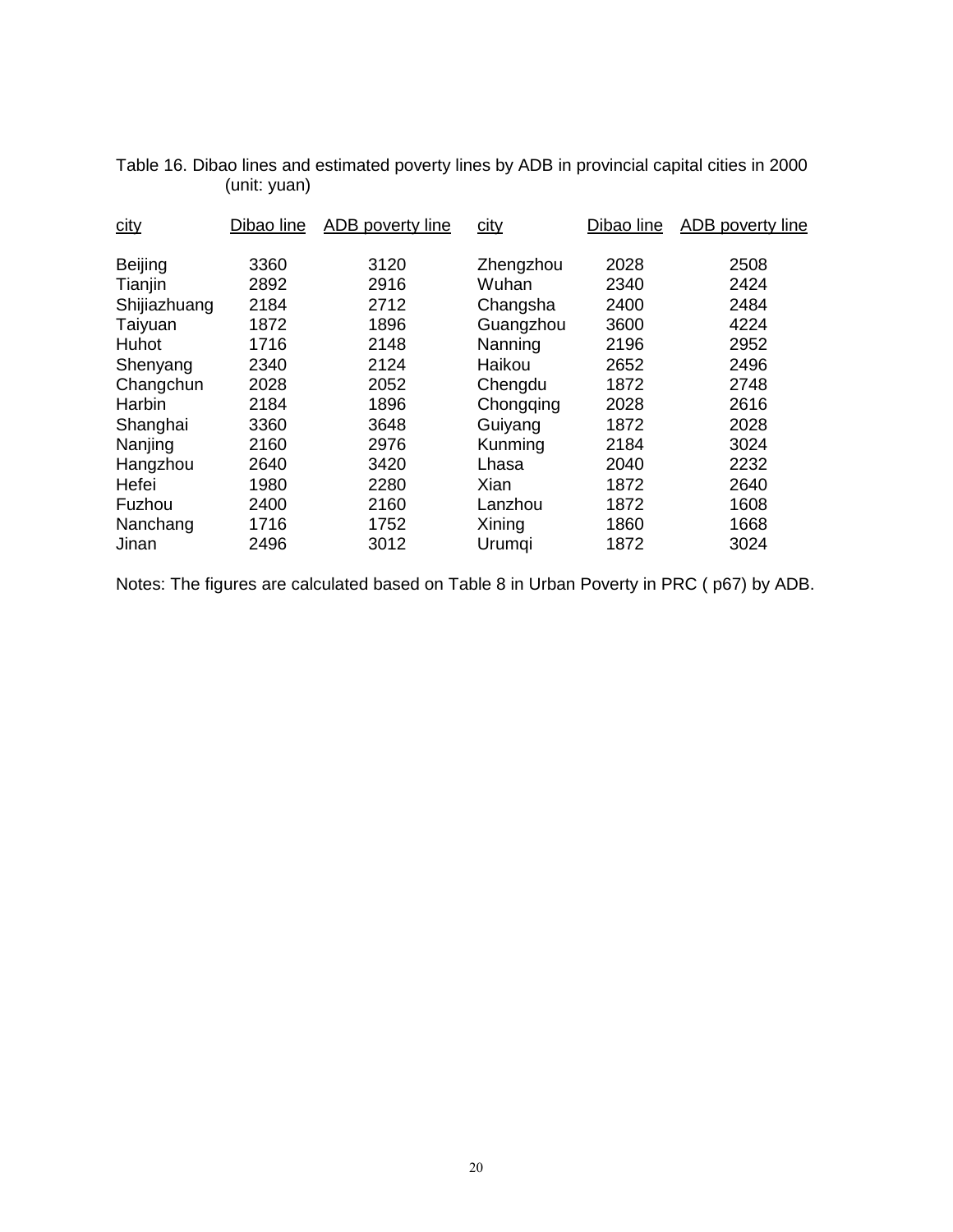proportion of people in poverty, and, hence, more state expenditure have to used on poverty reduction, a fiscal burden that provincial governments would wish to minimise.

Table 17 compares two measures of urban poverty rate in 1998 under the income standard and under the expenditure standard. Nearly 15 million of urban people are identified as the poor and the poverty rate incidence is estimated to be 4.7 percent when the income measure is applied. The headcount of the poor increases to 37 million and the poverty rate to nearly 12 percent when the consumption measure is applied instead. This is the point made earlier that the extent of poverty depends crucially on the choice of whether income or consumption is the proxy for welfare.

We will use the income measure in our exposition.

When we view urban poverty spatially, we find that it differs from rural poverty in one significant aspect. The 1998 urban poverty rate in Southeast (4.2 percent) was lower than in Northwest (6.8 percent) and Center (5.4 percent). The biggest pockets of urban poverty still remained in western China, however. The Northwest had a 8.2 percent urban poverty rate, with it being 13.5 percent in Ningxia, 11.2 percent in Shaanxi, and 11.3 percent in Tibet.

 The spatial distribution of poverty reveals one common factor behind the pervasive urban poverty in Ningxia, Shannxi, Henan, Shanxi, and the three Northeastern provinces, which is that these particular provinces were allocated a large number of big industrial projects during the central planning period. The decision to locate them in these provinces was based on strategic and political considerations, and, sometimes, for bureaucratic convenience. For example, the expectation about possible conflict with the United States and its allies led to the Third Line industries being established in many interior provinces.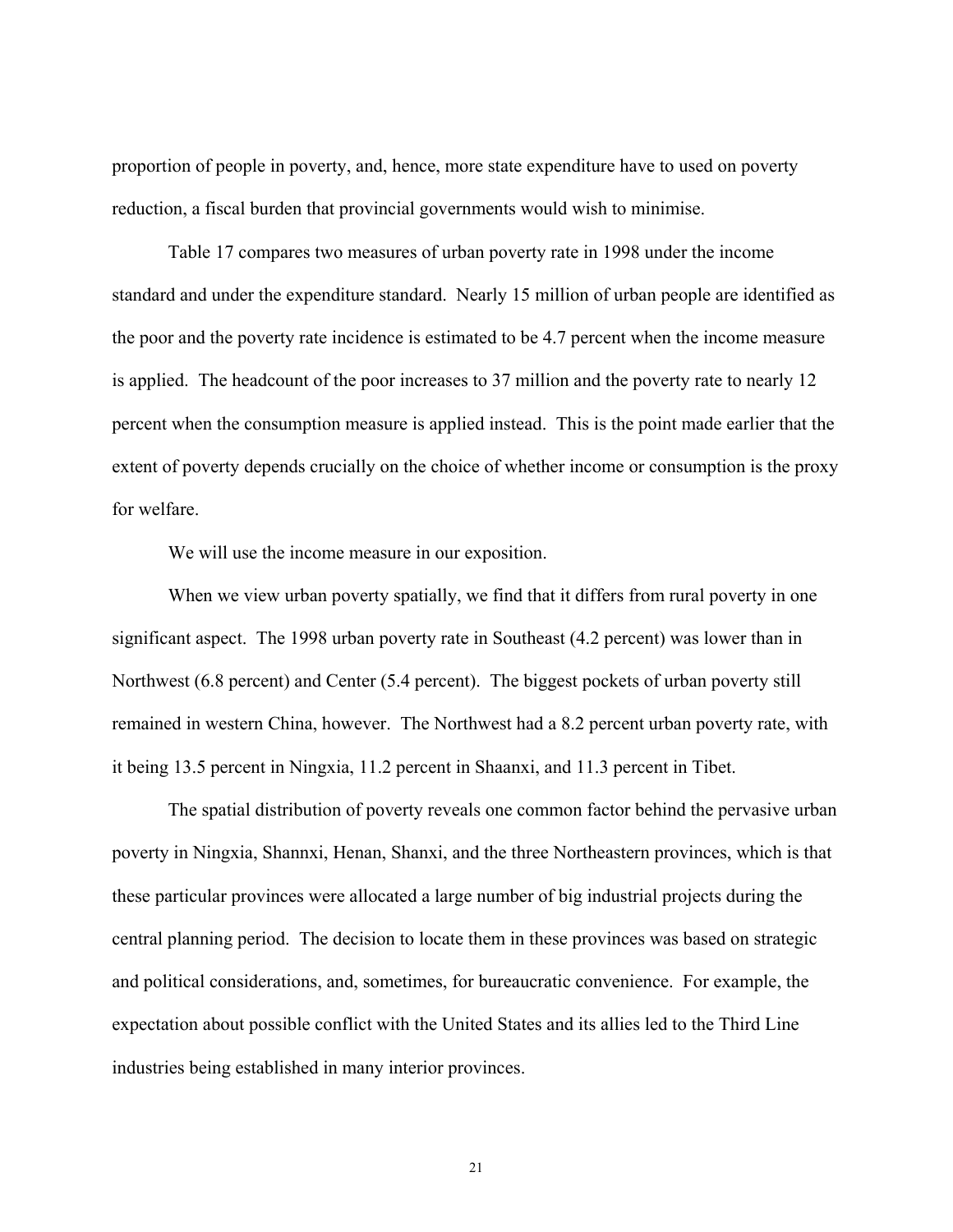| Province          | Headcount of the poor ('000) |             | Poverty rate (%) |             |
|-------------------|------------------------------|-------------|------------------|-------------|
|                   | Income                       | Expenditure | Income           | Expenditure |
|                   | measure                      | measure     | measure          | measure     |
| Urban China       | 14,770                       | 37,072      | 4.73             | 11.87       |
| <b>Metropolis</b> | 728                          | 1,975       | 3.25             | 8.81        |
| Beijing           | 54                           | 422         | 0.73             | 5.64        |
| Tianjin           | 360                          | 969         | 6.77             | 18.23       |
| Shanghai          | 314                          | 584         | 3.24             | 6.02        |
| <b>Northwest</b>  | 3,157                        | 6,421       | 6.75             | 13.73       |
| Liaoning          | 1,150                        | 2,383       | 6.13             | 12.7        |
| Jilin             | 853                          | 1,295       | 7.54             | 11.44       |
| Heilongjiang      | 1,154                        | 2,743       | 6.92             | 16.46       |
| Coast             | 2,669                        | 9,441       | 2.76             | 9.76        |
| Hebei             | 651                          | 2,010       | 5.20             | 16.04       |
| Jiangsu           | 244                          | 1,298       | 1.20             | 6.4         |
| Zhejiang          | 153                          | 463         | 1.62             | 4.89        |
| Guangdong         | 154                          | 244         | 0.68             | 1.07        |
| Fujian            | 145                          | 319         | 2.18             | 4.78        |
| Hainan            | 150                          | 418         | 7.94             | 22.09       |
| Shandong          | 1,172                        | 4,689       | 5.05             | 20.19       |
| Center            | 4,060                        | 10,145      | 5.38             | 13.44       |
| Shanxi            | 596                          | 1,637       | 7.17             | 19.69       |
| Jiangxi           | 310                          | 1,261       | 3.42             | 13.92       |
| Anhui             | 348                          | 1,060       | 2.89             | 8.8         |
| Henan             | 1,410                        | 3,088       | 8.39             | 18.38       |
| Hubei             | 934                          | 1,763       | 5.67             | 10.71       |
| Hunan             | 462                          | 1,336       | 3.61             | 10.44       |
| <b>Southwest</b>  | 1,702                        | 3,729       | 4.16             | 9.12        |
| Guangxi           | 246                          | 620         | 3.01             | 7.59        |
| Chongqing         | 260                          | 548         | 4.09             | 8.62        |
| Sichuan           | 711                          | 1,102       | 4.72             | 7.31        |
| Guizhou           | 260                          | 864         | 5.00             | 16.65       |
| Yunnan            | 225                          | 595         | 3.69             | 9.73        |
| <u>Northwest</u>  | 2,454                        | 5,361       | 8.19             | 17.90       |
| Tibet             | 39                           | 65          | 11.31            | 19.05       |
| Shaanxi           | 932                          | 1,567       | 11.95            | 20.08       |
| Gansu             | 304                          | 792         | 6.44             | 16.77       |
| Qinghai           | 76                           | 131         | 5.63             | 9.76        |
| Ningxia           | 210                          | 403         | 13.51            | 25.91       |
| Xinjiang          | 383                          | 625         | 6.16             | 10.06       |
| Inner Mongolia    | 510                          | 1,778       | 6.40             | 22.3        |

# Table 17. Urban Poverty incidence across provinces in China, 1998

Source: ADB, Urban Poverty in PRC, p34 rearranged and added group numbers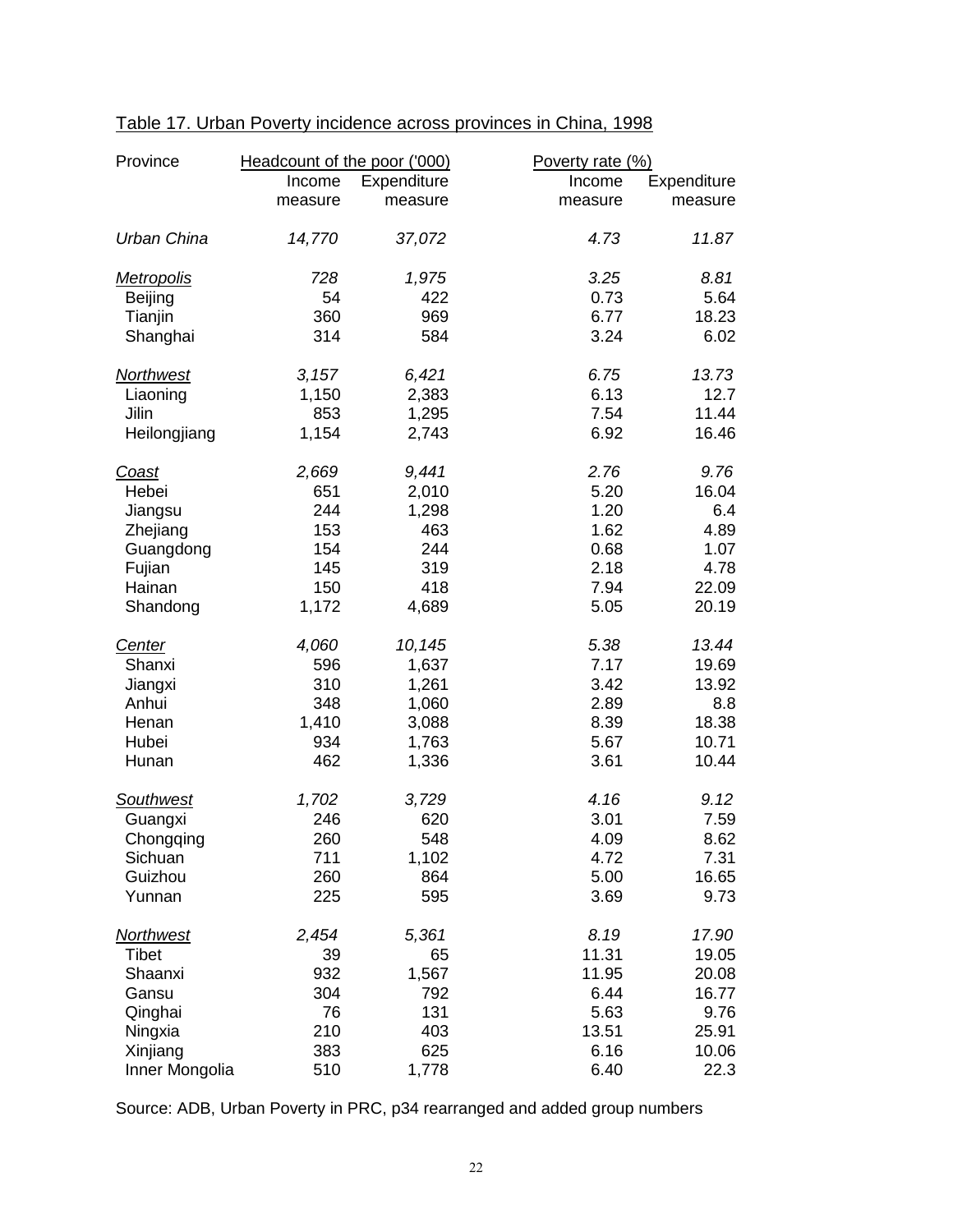When the market mechanism was increasingly used after 1998 as the resource allocation mechanism, and economic institutions were steadily transformed to be compatible with the growth of a modern market economy, most of the plan-subsidized industrial enterprises in the Northeast and the interior provinces were rendered non-viable economically even after massive layoffs and changes in ownership structure. The enterprises were in the wrong places, and, even for those correctly sited, they had ownership and operational structures that militated against quick, smooth adjustments to the fast-emerging market economic system. In short, *a large proportion of urban poverty in the legacy of China's central planning past*.

Table 18 reports the poverty rate according to gender and age. On the whole, there is no significant gender difference in poverty incidence. There is however a moderate variation in poverty incidence across age groups. Urban poverty is more likely to occur in the young age groups and the oldest age group. The oldest group has a higher incidence of poverty largely due to a very high incidence among females in the group. We note that the age groups 21-25 and 51- 55 have unusually low poverty rates, and we think that these two age groups are likely to be two generations in the same household. With two generations employed at the same time, the low dependency ratio will reduce the poverty rate in each of the two age groups.

 Figure 2-1 shows that the amount of *dibao* funds dispensed has been rising at an accelerating pace since 1998: from 1.2 billion yuan in 1997 and 1998 to 2.0 billion yuan in 1999, 3.0 billion yuan in 2000, 5.4 billion yuan in 2001, 10.5 billion yuan in 2002, and 15.1 billion yuan in 2003. This accelerating pace the result of the fast-growing urban poverty caused by the further restructuring of state-owned enterprises and of the overall growth slowdown during this period. This large growth in the number of urban poor receiving *dibao* funds is displayed in Figure 2-2: there were 1.8 million recipients in 1998, 2.7 million in 1999, 4.0 million in 2000,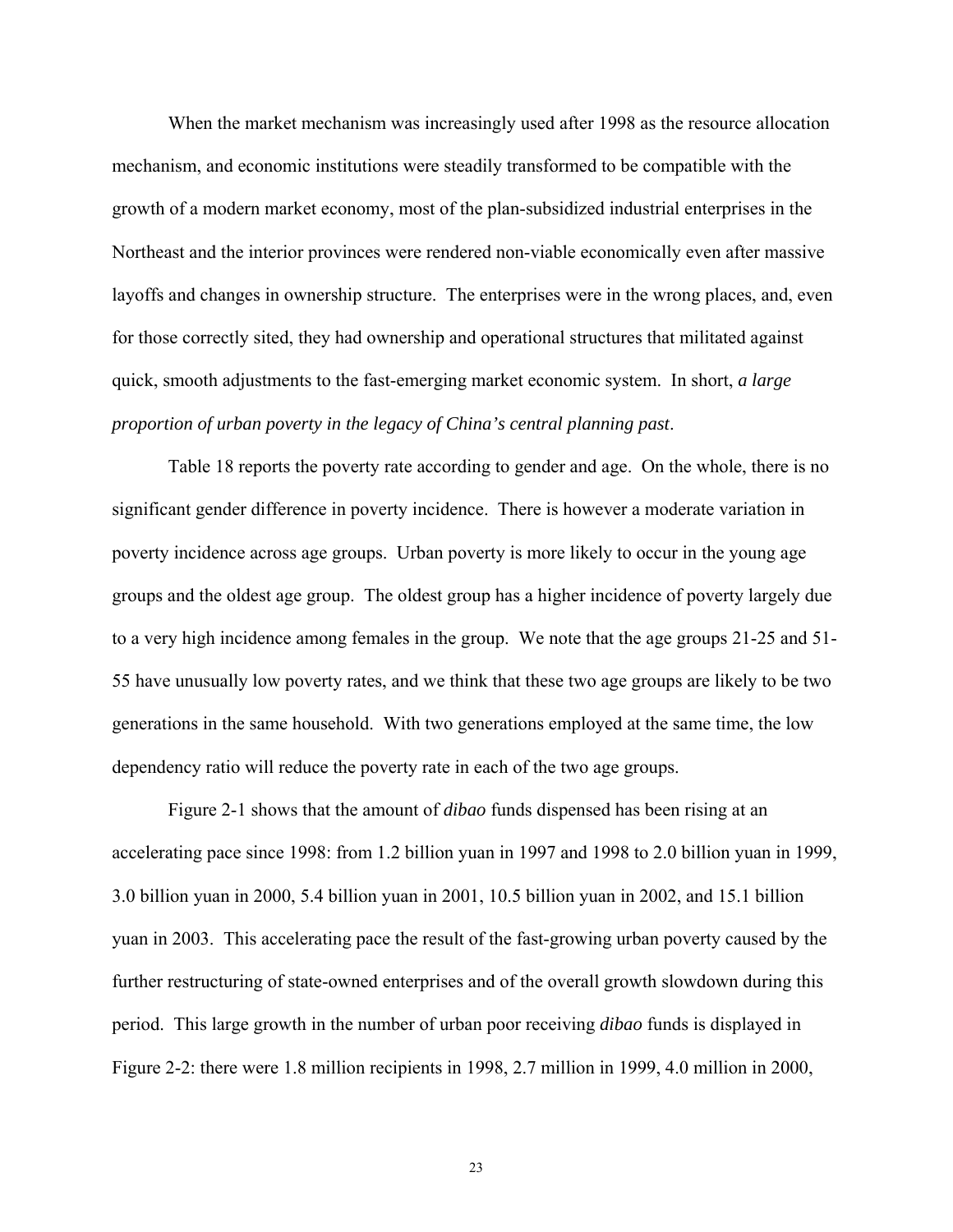| Age group    | Poverty incidence (%) |      |        | Proportion to average (%) |      |        |
|--------------|-----------------------|------|--------|---------------------------|------|--------|
|              | Whole                 | Male | Female | Whole                     | Male | Female |
|              | sample                |      |        | sample                    |      |        |
| Under 7      | 7.41                  | 8.26 | 6.54   | 100                       | 111  | 88     |
|              |                       |      |        |                           |      |        |
| $7 - 15$     | 7.62                  | 7.65 | 7.59   | 100                       | 100  | 100    |
| 16-20        | 7.13                  | 6.38 | 7.89   | 100                       | 89   | 111    |
| $21 - 25$    | 3.4                   | 2.28 | 4.08   | 100                       | 67   | 120    |
| 26-30        | 6.83                  | 6.23 | 7.4    | 100                       | 91   | 108    |
| $31 - 35$    | 6.69                  | 6.8  | 6.6    | 100                       | 102  | 99     |
| 36-40        | 6.6                   | 5.34 | 6.5    | 100                       | 81   | 98     |
| 41-45        | 7.36                  | 6.8  | 7.91   | 100                       | 92   | 107    |
| 46-50        | 5.33                  | 5.75 | 4.94   | 100                       | 108  | 93     |
| $51 - 55$    | 3.19                  | 3.63 | 2.74   | 100                       | 114  | 86     |
| 56-60        | 4.55                  | 5.23 | 3.85   | 100                       | 115  | 85     |
| 61-65        | 2.07                  | 0.72 | 3.15   | 100                       | 35   | 152    |
| 66-70        | 4.27                  | 2.74 | 6.28   | 100                       | 64   | 147    |
| 71 and over  | 7.49                  | 3.9  | 11.21  | 100                       | 52   | 150    |
| Whole sample | 5.88                  | 5.49 | 6.25   | 100                       | 93   | 106    |

Table 18. Urban Poverty Incidence: Gender and Age Group (1999)

Source: Li Shi (2001)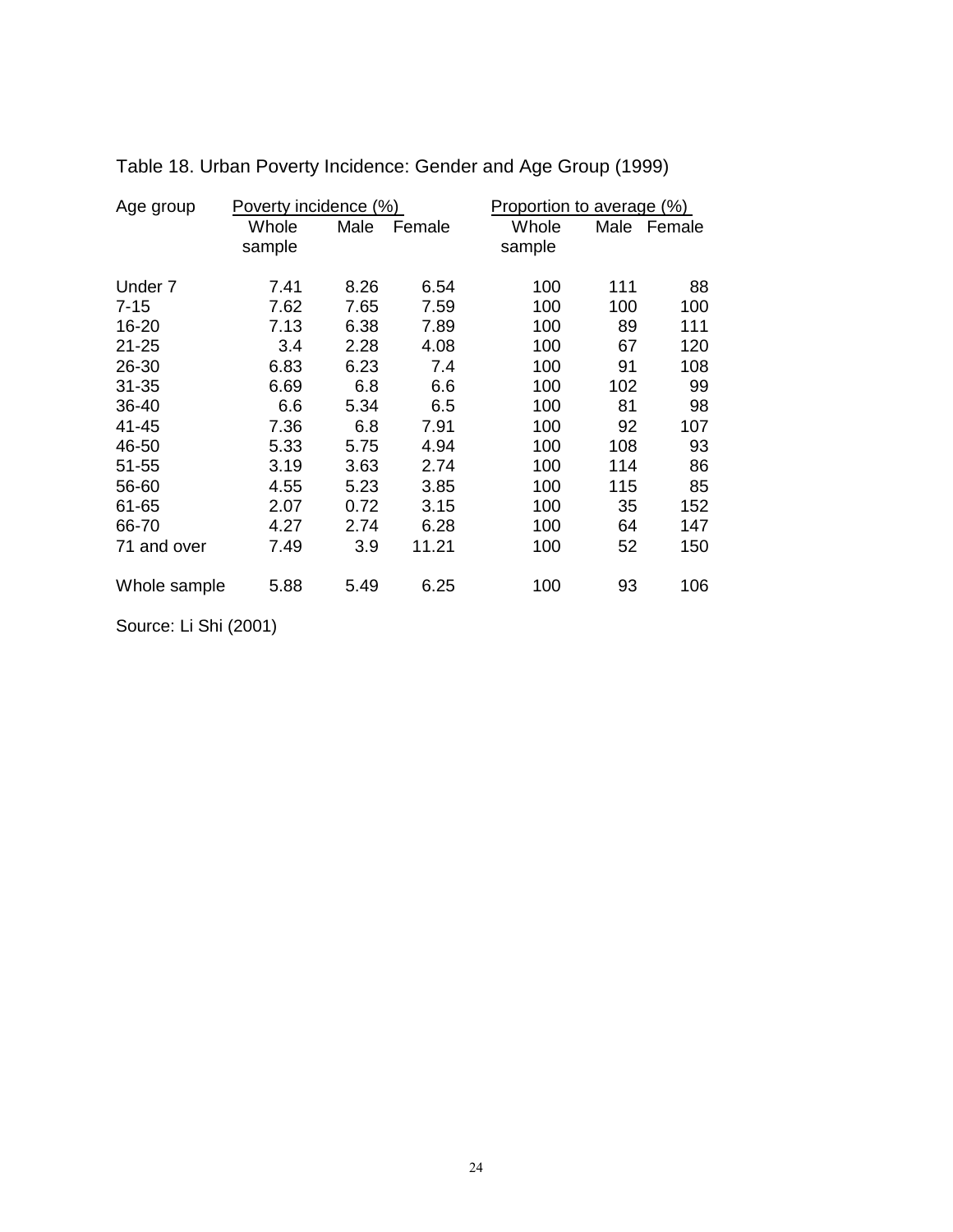

Source: Annual Report of Civil Affairs in China, 2003.



Source: Annual Report of Civil Affairs in China, 2003.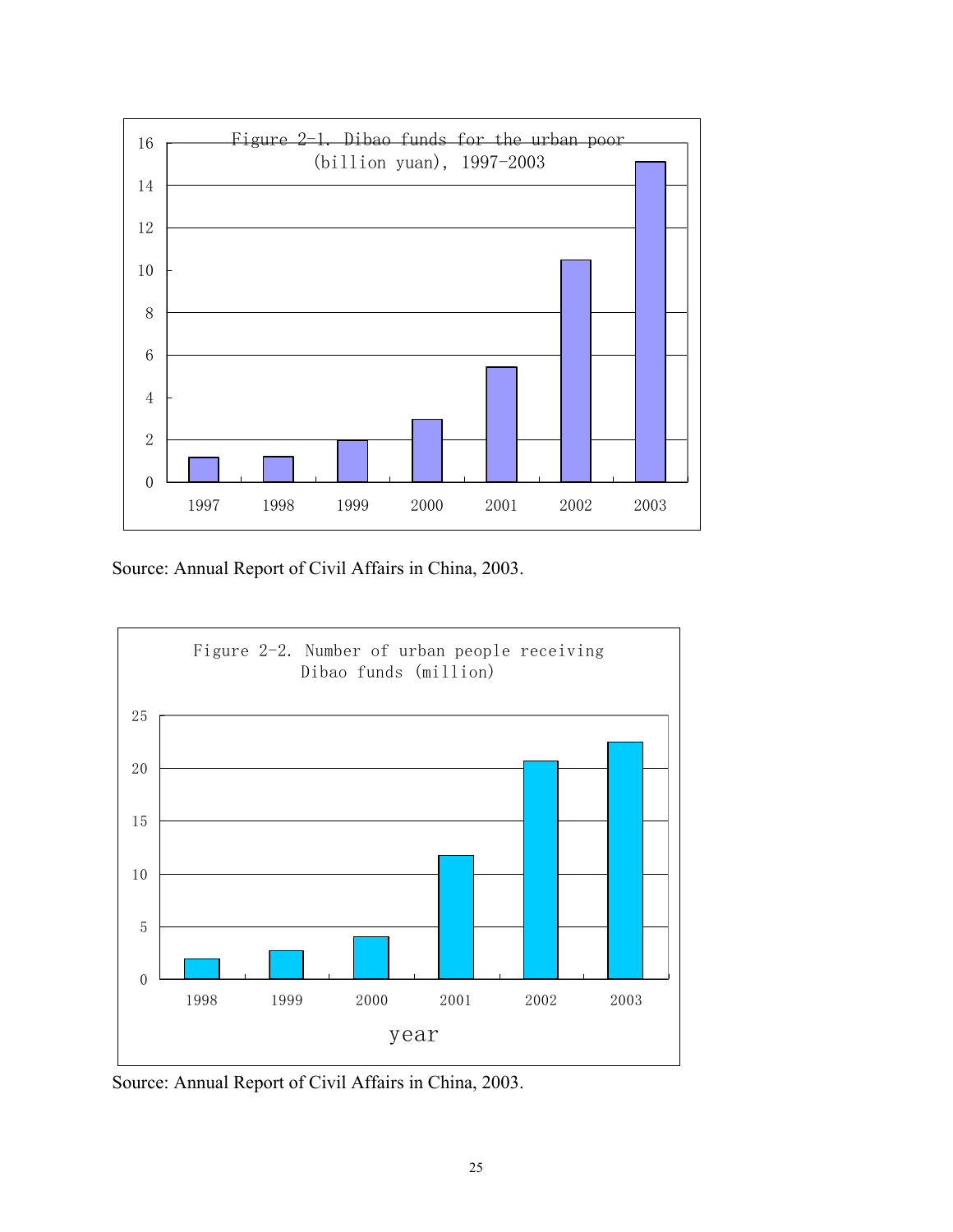11.7 million in 2001, 20.7 million in 2002, and 22.5 million in 2003.

## **Section 7: Conclusions: New Thinking and New Policy Tools to Address Poverty**

 Tables 19 through 21 document some characteristics of poor households that are important to the formulation of an effective poverty reduction program. Table 19 shows the incidence of poverty among urban residents delineated by their employment status and health condition. Table 21 compares the life situation of three groups (a) the extremely poor who earns less than US\$0.50 daily, (b) the fairly poor who earns between \$0.50 to \$1.00 daily, and (b) the non-poor who earns more than \$1.00 daily. Table 21 details the sources of income for rural households broken down by income groups. We see five important characteristics in these three tables that suggest a number of corrective policy actions.

 The first observation is that the proportion of unhealthy people who are poor is significantly higher than the proportion of healthy people who are poor,  $21$  and that the poor people have worse health than the non-poor.<sup>22</sup> We see a possible health-income vicious circle at work. One side of the circle is that people fall sick, incur expenses that thrust them into debt, possibly lose their jobs because of sickness-induced low performance or absenteeism, and finally sink into poverty. The other side is that poor people cannot afford the required medical care and preventive screening, and fall sick more frequently (and, possibly also become sick more seriously) compared to the non-poor.<sup>23</sup> Poverty reduction will require external financial intervention to break this health-income vicious circle.

 $21$  For example, Table 19 shows that among the urban unemployed, 50 percent of the unhealthy individuals are poor while only 19 percent of the healthy are poor.

 $^{22}$  Table 20 tells us that 5.5 percent of the extremely poor suffer bad health compared to 5.4 percent of the fairly poor, and 4.8 percent of the non-poor.

 $^{23}$  In Table 20, the extremely poor spent 12.7 yuan on medical care while the non-poor spent 129.7 yuan even though the former is in worse health.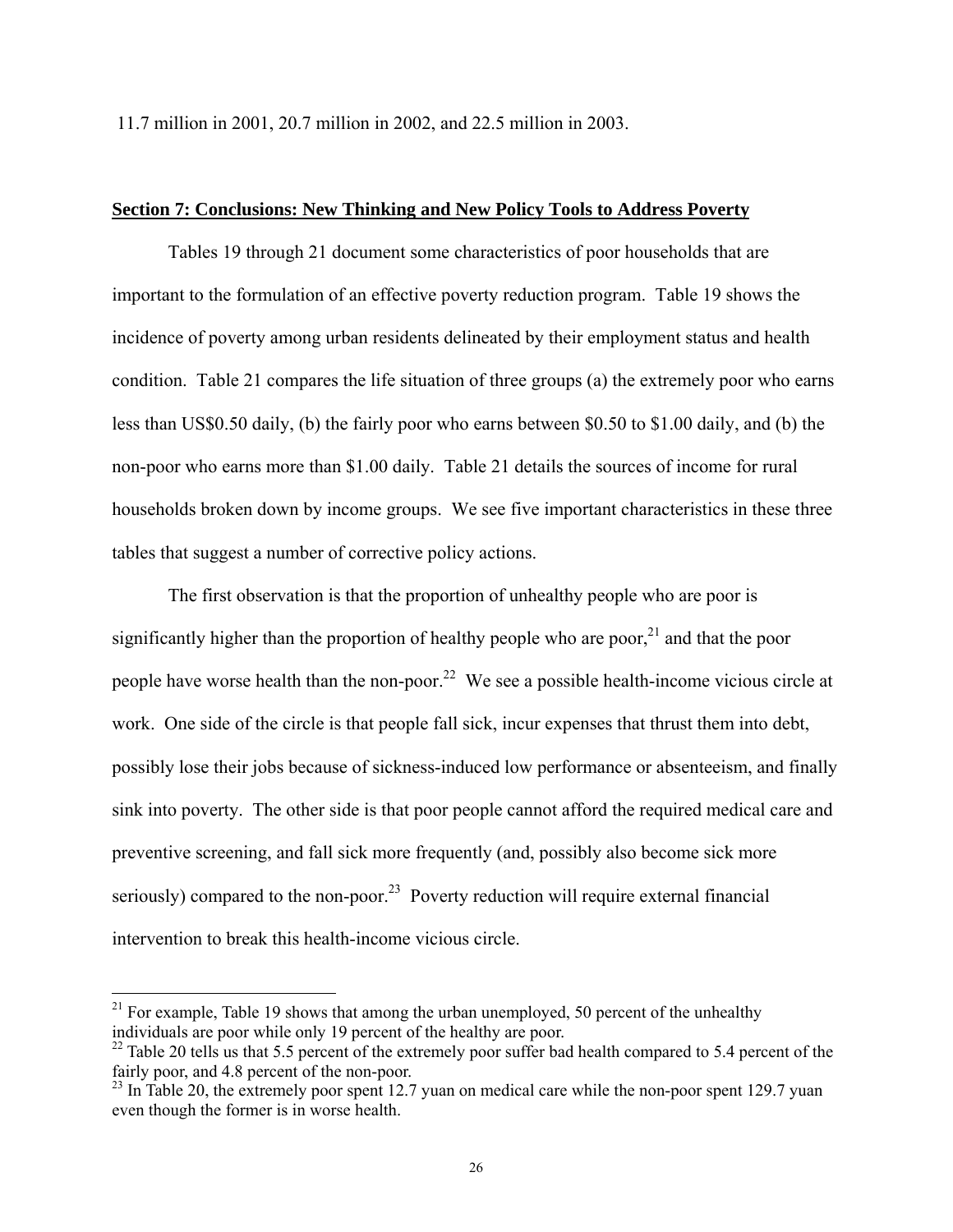# **Table 19. Urban Poverty Incidence: Health and Employment Status (1999)**

| <b>Employment status</b>     | Poverty incidence (%)<br>Proportion to average (as 100%) |         |            |        |         |          |
|------------------------------|----------------------------------------------------------|---------|------------|--------|---------|----------|
|                              | Whole                                                    |         | <b>Not</b> | Whole  |         | Not      |
|                              | sample                                                   | Healthy | Healthy    | sample | Healthy | Healthy  |
| 1. Working or employed       | 3.6                                                      | 3.47    | 8.61       | 100    | 96      | 239      |
| 2. Retired                   | 3.33                                                     | 3.06    | 4.3        | 100    | 92      | 129      |
| 3. Waiting for jobassignment | 12                                                       | 11.52   | 25         | 100    | 96      | 208      |
| 4. Laid-off                  | 23.02                                                    | 22.3    | 31.43      | 100    | 97      | 137      |
| 5. Unemployed                | 20.87                                                    | 18.69   | 50         | 100    | 90      | 240      |
| 6. Earlier retired           | 5.42                                                     | 4.14    | 14.29      | 100    | 76      | 264      |
| 7. Full-time homemaker       | 17.86                                                    | 16.75   | 21.82      | 100    | 94      | 122      |
| 8. Disabled, injured or had  |                                                          |         |            |        |         |          |
| chronic disease              | 26.19                                                    | --      | 26.19      | 100    |         | 100      |
| 9. Full-time student         | 7.06                                                     | 7.1     | 0          | 100    | 101     | $\Omega$ |
| Whole sample                 | 5.88                                                     | 5.56    | 9.64       | 100    | 95      | 164      |

Source: Li Shi (2001)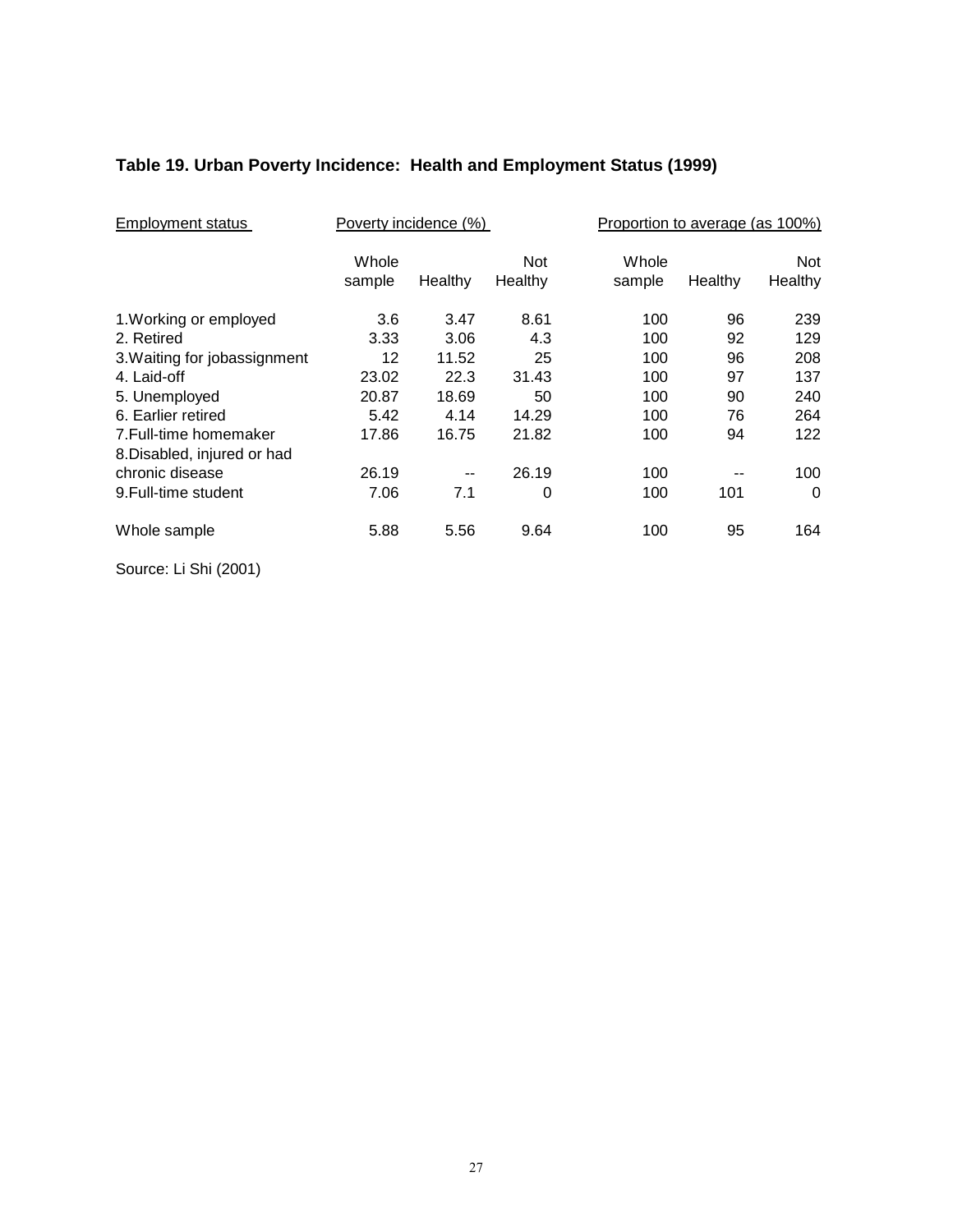# **Table 20: Characteristics of rural households at different income groups, 2002**

|                                                                        |                                     | US\$0.50<    |           |
|------------------------------------------------------------------------|-------------------------------------|--------------|-----------|
|                                                                        | Income                              | Income       | Income    |
|                                                                        | <u><us\$0.50< u=""></us\$0.50<></u> | $<$ US\$1,00 | >US\$1.00 |
|                                                                        | Extremely                           | Fairly       |           |
|                                                                        | Poor                                | Poor         | Non-Poor  |
| Average age of the heads of households                                 | 46.4                                | 47.0         | 46.3      |
| Average family size (person)                                           | 5.1                                 | 4.8          | 4.0       |
| The number of workers per household (person)                           | 2.9                                 | 2.8          | 2.5       |
| Average educational years of adults (year)                             | 6.3                                 | 6.3          | 7.0       |
| Proportion of people with bad health condition (%)                     | 5.5                                 | 5.4          | 4.8       |
| Proportion of people suffering from deformity or amentia (%)           | 2.0                                 | 1.8          | 1.3       |
| Mean of medical expenses per capita (yuan)                             | 12.7                                | 27.6         | 129.7     |
| Mean of educational expenses per capita (yuan)                         | 44.0                                | 49.0         | 174.0     |
| Proportion children who drop out because the family cannot             |                                     |              |           |
| afford the cost of keeping the children in school (%)                  | 33.3                                | 23.1         | 7.8       |
| Irrigated land per capita (Mu)                                         | 0.5                                 | 0.6          | 0.7       |
| Dry land per capita (Mu)                                               | 0.9                                 | 0.9          | 0.8       |
| Fixed productive assets per capita (yuan)                              | 681.5                               | 825.6        | 1,266.7   |
| Proportion of agricultural income in total income (%)                  | 74.7                                | 68.7         | 54.2      |
| Proportion of children dropping out in total of children aged 7-16 (%) | 8.1                                 | 6.7          | 5.6       |
| Proportion of household members living in mountainous area (%)         | 40.9                                | 35.9         | 19.8      |
| Proportion of minority peoplem (%)                                     | 23.2                                | 20.9         | 12.5      |
| Proportion of people who live counties that are designated             |                                     |              |           |
| nationally poor counties (%)                                           | 45.4                                | 41.2         | 20.2      |
| Proportion of people with access to road (%)                           | 96.5                                | 92.8         | 96.6      |
| Proportion of people with access to electricity (%)                    | 100.0                               | 99.4         | 99.8      |
| Proportion of people with access to telephone (%)                      | 89.0                                | 89.5         | 96.0      |
| Proportion of people with access to elementary school (%)              | 94.0                                | 86.1         | 80.3      |
| Proportion of people with access to middle school (%)                  | 6.7                                 | 9.7          | 10.2      |
| Proportion of people with access to clinic (%)                         | 95.8                                | 88.5         | 90.8      |

Source: Authors' calculation based on the Chinese Household Income Distribution Project in 2002 (CHIP2002).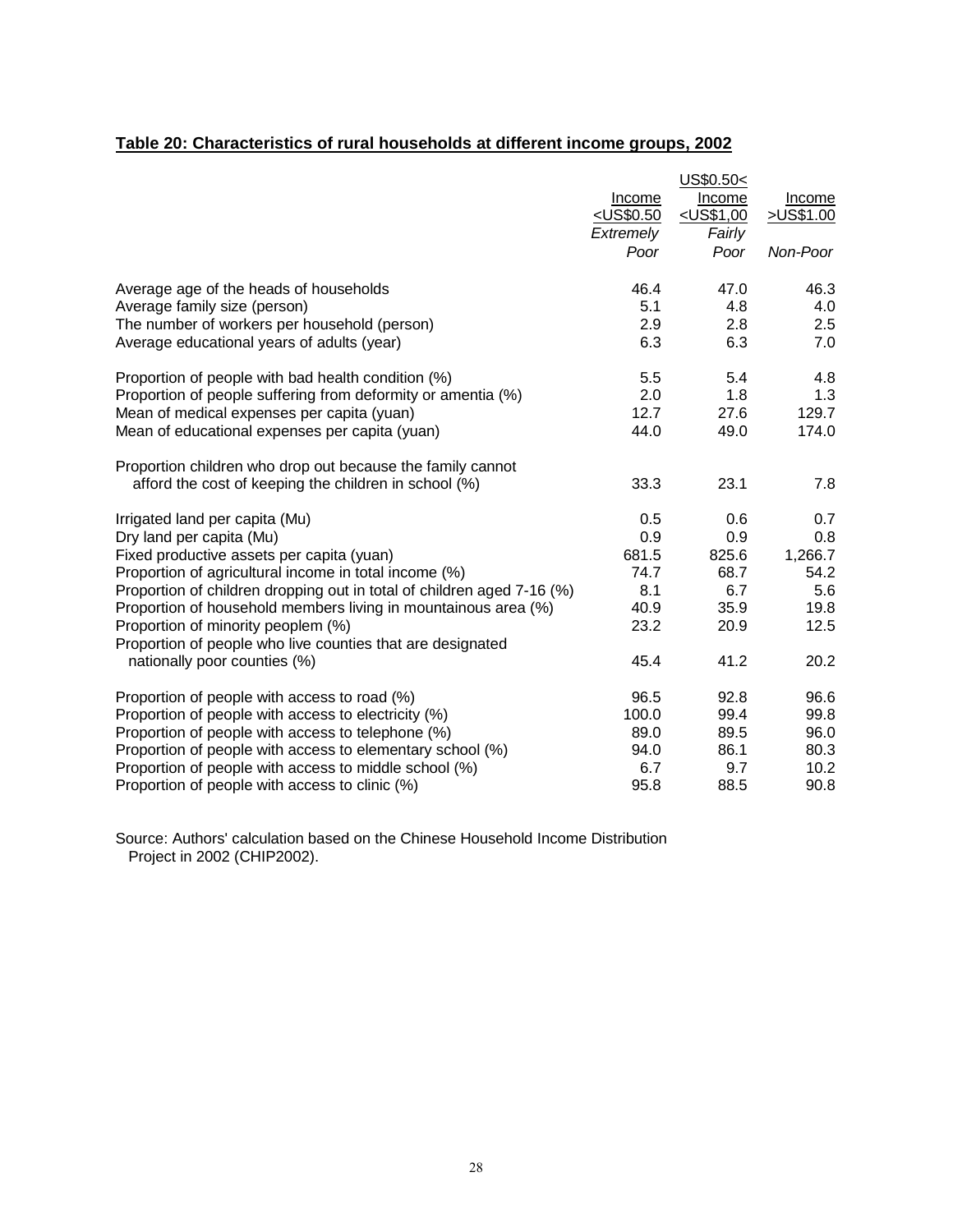| Decentile      |                 | Share of per capita Income According to Source (%) |          |          |
|----------------|-----------------|----------------------------------------------------|----------|----------|
| of income      | Wage            | <b>Family Business</b>                             | Property | Transfer |
| distribution   | Non-agriculture | Agriculture                                        |          |          |
| 1              | 29.72           | 65.10                                              | 0.18     | 5.00     |
| 2              | 28.30           | 67.15                                              | 0.04     | 4.51     |
| 3              | 30.14           | 65.88                                              | 0.10     | 3.88     |
| $\overline{4}$ | 29.89           | 65.41                                              | 0.26     | 4.45     |
| 5              | 33.06           | 62.23                                              | 0.22     | 4.48     |
| 6              | 33.73           | 62.03                                              | 0.29     | 3.95     |
| 7              | 34.55           | 60.19                                              | 0.35     | 4.91     |
| 8              | 33.10           | 62.13                                              | 0.28     | 4.41     |
| 9              | 42.68           | 51.36                                              | 0.98     | 4.98     |
| 10             | 45.01           | 47.66                                              | 1.58     | 5.74     |

# **Table 21: Rural Household per capita Income by Source and Decentile Income Category**

Source: Authors' calculation based on the Chinese Household Income Distribution Project in 2002 (CHIP2002).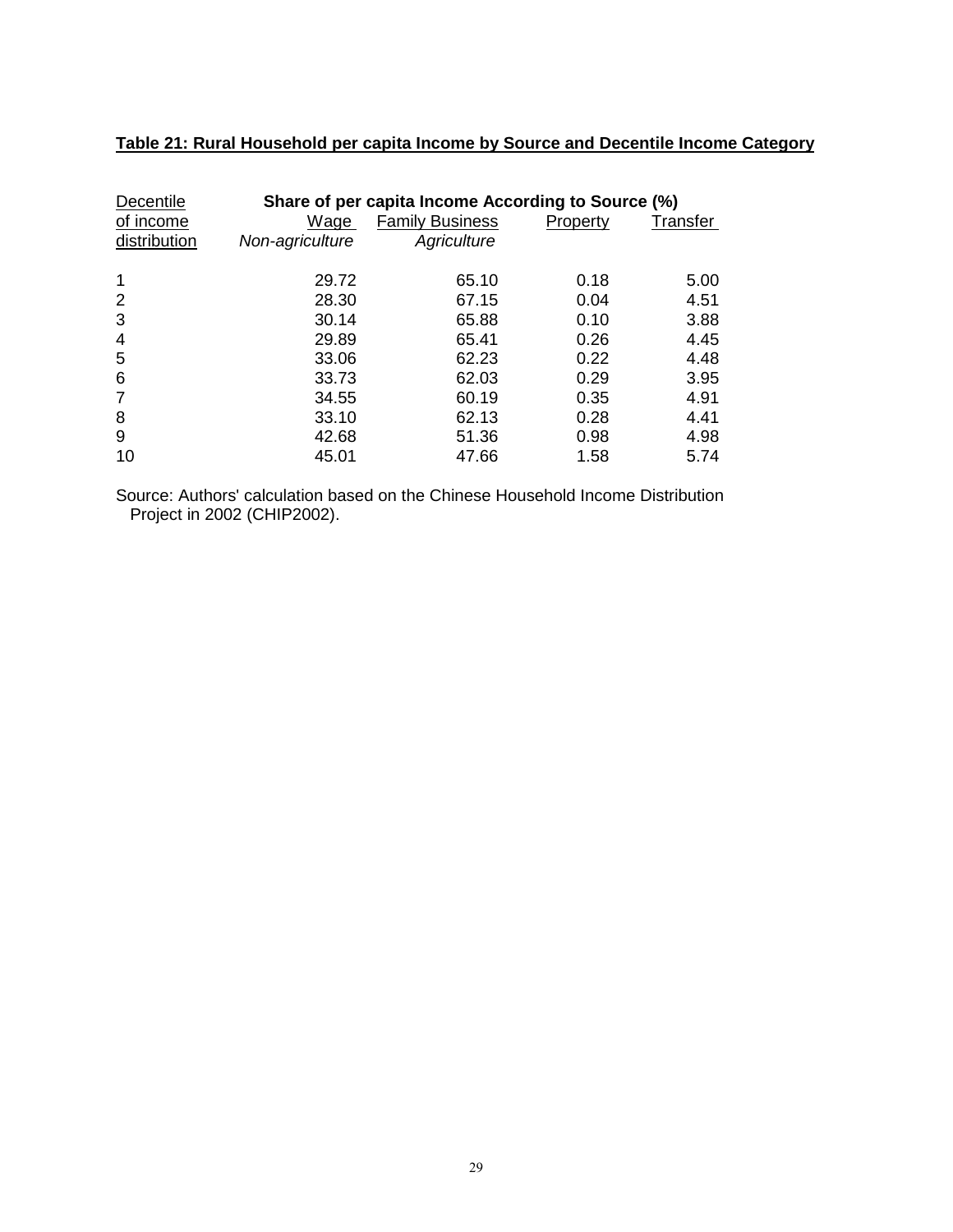The second observation based on Tables 19 and 20 also suggests another vicious circle in operation, an education-income vicious cycle that operates across generations. The extremely poor spent less on their children's education than the non-poor (44 versus 174 yuan), and one explanation for this is that fewer of the children from extremely poor families attended school, the drop-out rate being 8.1 and 5.6 percent respectively. Of the children who dropped out, 33.3 of the extremely poor children could not afford the school fees compared to 7.8 percent of children from non-poor families. Breaking this education-income vicious circle will also require external financial intervention.

 The third observation is an unsurprising one: urban poverty is concentrated among the people not working (waiting for new assignment, laid-off, unemployed) and among the people in bad health. So policies that increase the growth rate of net business formation, introduce unemployment insurance, and improve the coverage of the healthcare system will reduce urban poverty. Even though Table 19 does not show a high incidence of poverty among the retired, we think that this situation is not going to persist because the system of state-owned enterprises that provides the backbone of the present pension arrangement will be cut back. It is therefore important that the government acts now to establish a funded nation-wide (or, at least, provincewide) pension scheme to replace the firm-specific retirement plans to pre-empt poverty among future retirees.

 The fourth observation is that the more dependent a rural family is on income generated from agricultural activities, the poorer it is. Table 21 shows that the richest decentile of rural households derive 45 percent of its income from non-agricultural activities and 48 percent from agricultural operations, and the respective figures for the poorest decentile are 30 and 65 percent. The two obvious tasks for policy are to move people out from agriculture, and to make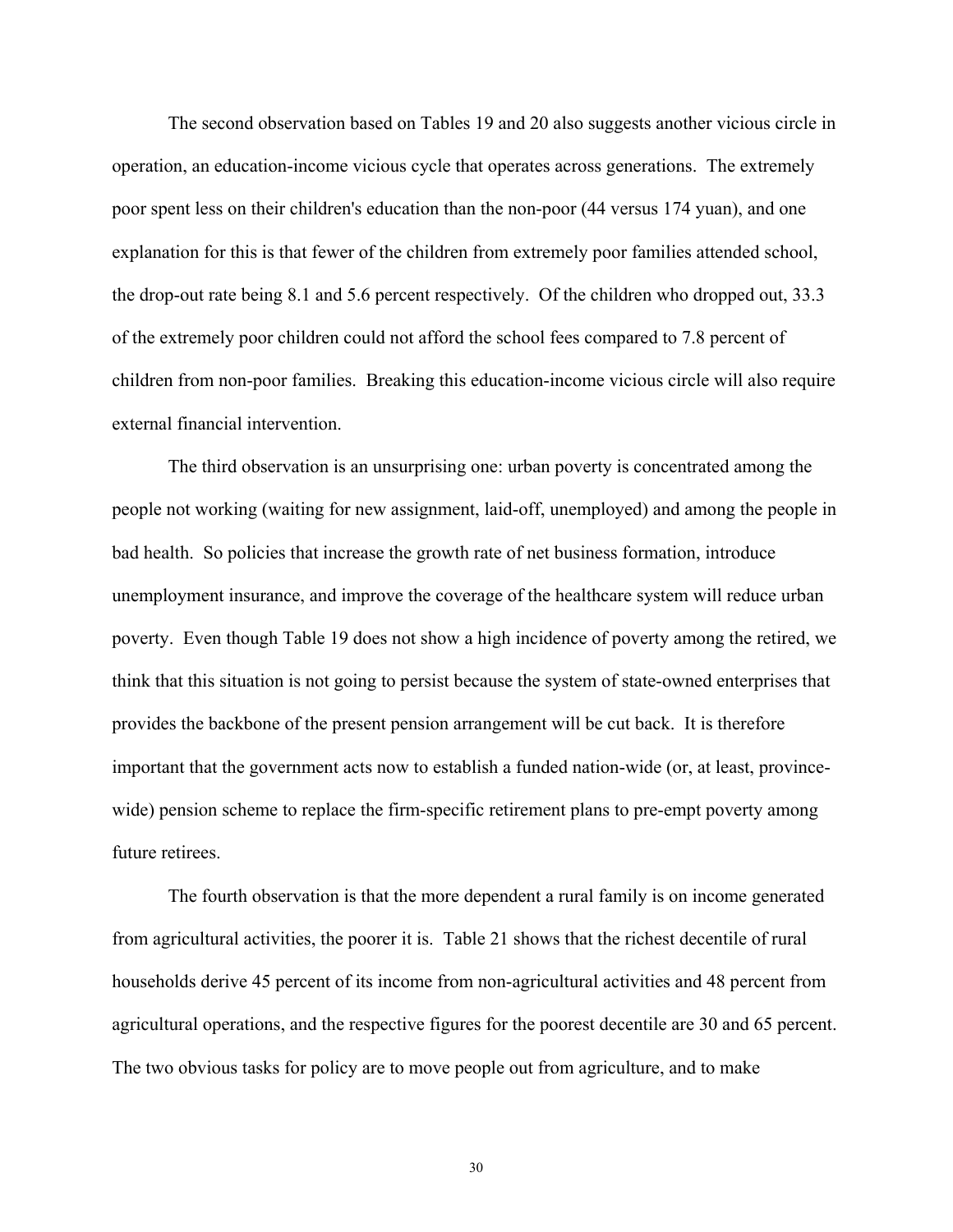agricultural activities more profitable. The former means creating more industrial and service sector jobs in the province, and helping agricultural workers to migrate to the more industrial provinces. The latter means ending state regulations that suppress the rate of return on agricultural production, and undertaking investments in infrastructure and science that would boost agricultural productivity.

 The fifth observation is that more investment in general physical infrastructure would not be unable to lower poverty significantly in some cases. Table 20 shows no large differences across the three income groups in their physical proximity to road, telephone, electricity, school, and clinic. This does not necessarily mean, however, that these facilities have not raised the output potential of the village because what this might reveal instead is that the extremely poor cannot afford to pay the fees to use these facilities. There must hence not only be external financial intervention to build the infrastructure but also external financial intervention, at least over the medium term, to allow free access by the extremely poor to the infrastructure.

 In Section 4, we saw a strong correlation between geographical factors and the extent and depth of poverty. It seems natural that the output potential of a region would be affected by its location, topography, climate, water resources, soil quality, and flora and fauna. For example, the only desert countries that are rich are those which have abundant oil deposits and small populations. However, it is also clear that geography need not be destiny. This is certainly the case in the United States. Despite its great geographical diversity, the per capita income in different states have actually been converging to a common income level; or, in technical parlance, there is unconditional convergence of income within the United States. The process of unconditional convergence of income has also been verified for western Europe. So an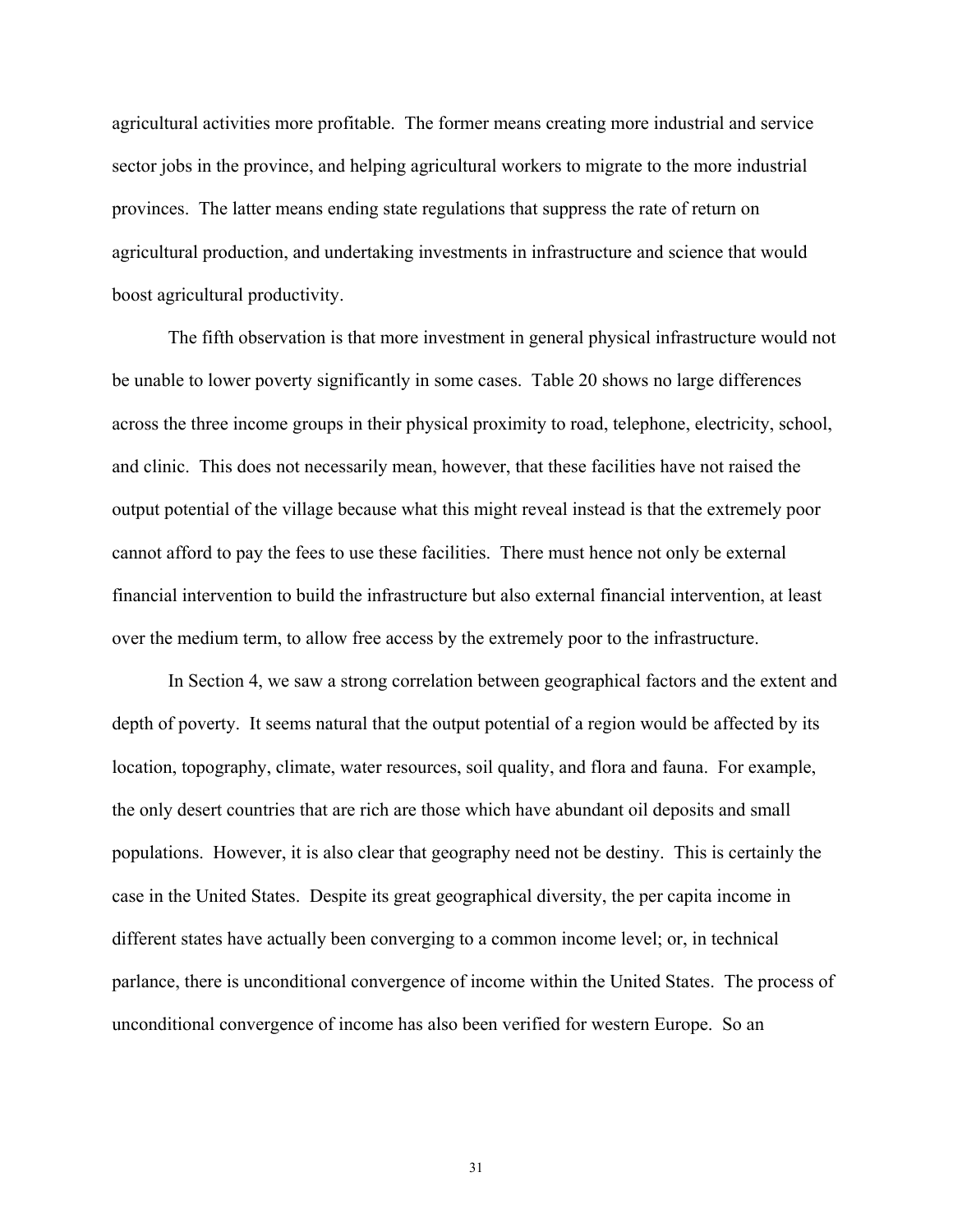important question for poverty reduction in China is whether similar catching-up mechanisms also exist there; and if they do not, then how can China set them up?

 The evidence for China from almost all studies is that there is no absolute convergence of income within China. Some of the studies find the existence of conditional convergence instead, which is that China could be described as a collection of regions each with a different long-run equilibrium income level, and provinces within each region are converging to it's own region-specific equilibrium income level. There are, however, also studies, e.g. Démurger, Sachs, Woo, Bao, Chang, and Mellinger (2002), that found no reliable evidence of any kind of income convergence, whether unconditional or conditional. This means that one fundamental issue in reducing poverty in China is to first understand what factors have been impeding income convergence at the national level, and possibly also at the regional level.

 For our final set of policy recommendations, we outline a proposal given in Woo (2004) that seeks to accelerate the overall growth rate, strengthen the trickling down mechanism, and reduce poverty directly. Woo's (2004) proposal has four components:

- 1. programs that strengthen the three mechanisms of income convergence
- 2. programs that provide infrastructure
- 3. programs that focus on rural poverty
- 4. programs that mobilise the universities for growth

#### *Strengthen the three mechanisms of income convergence*

The US experience suggest three mechanisms of income convergence:

• free movement of goods (the famous Stolper-Samuelson theorem)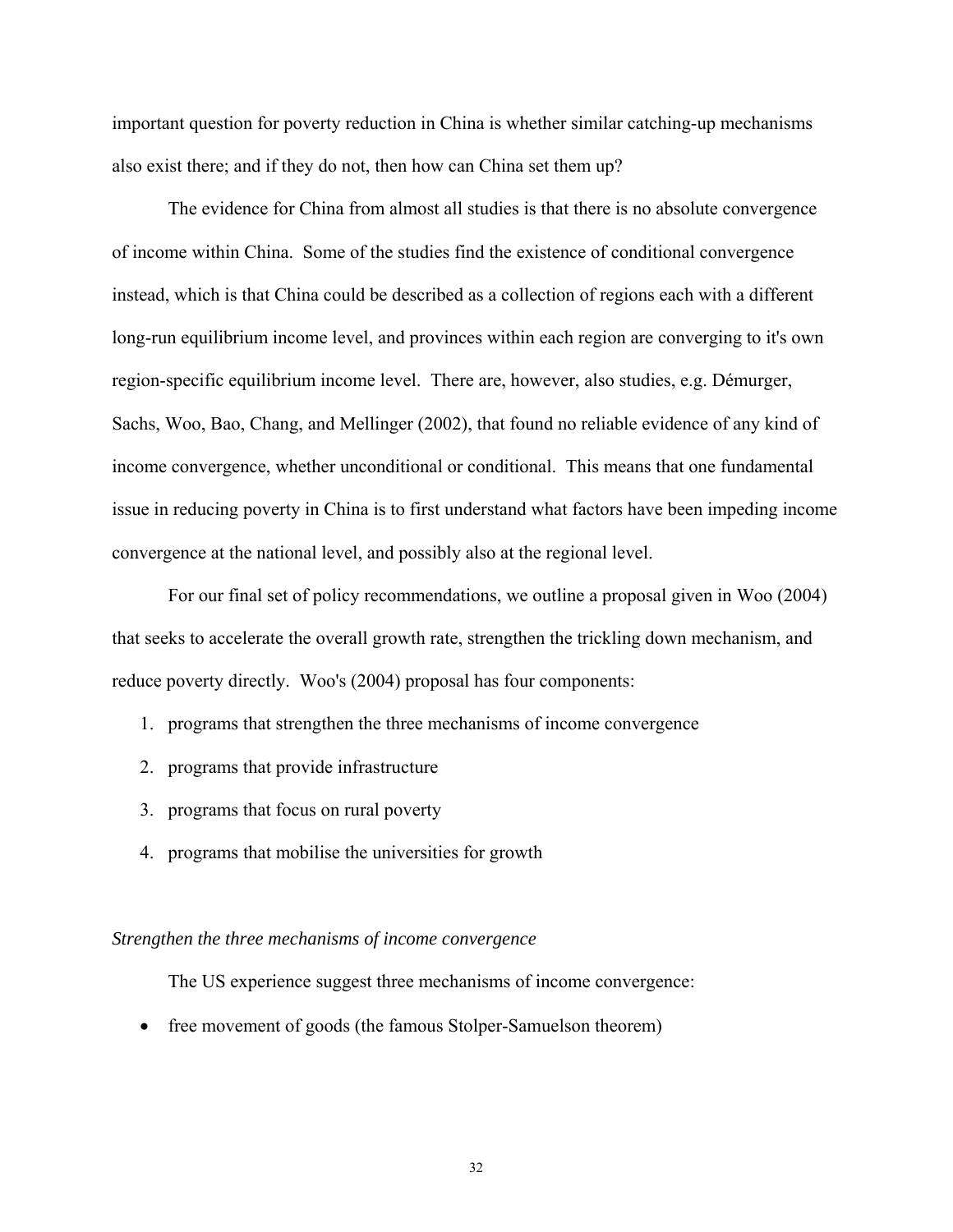- free movement of people (which allows people to move to locations with higher wages)<sup>24</sup>
- free movement of capital (which shifts production facilities to areas with lower labor costs)

 Some of the recommended actions for China are as follows. The authorities must redouble their efforts to eliminate the widespread practice of local protectionism so that the increased physical integration created by additional road, rail and air links will actually result in greater economic integration as well.

 The household registration system (*hukou*) system should be revised drastically to ease rural-urban migration, and west-east migration. The political and social concerns that easier internal migration might transform many Chinese cities into massive slums (hence merely replacing desperate rural poverty with equally oppressing urban poverty) are real, but this is a problem that can be addressed satisfactorily. To begin with, migration is a voluntary reversible phenomenon, people would stay in the urban areas only if their lives were indeed better than at their places of origin. Their stay in urban areas is harmful to social welfare only if the government is providing growth-distorting subsidies to the urban population.

 Because the receiving cities benefit from the cheap labor inflow, they should pay for these benefits by extending basic urban amenities like education, healthcare, safe drinking water, and police protection to the new migrants. It should also be noted that the reallocation of the rural poor to the cities will greatly reduce the cost of delivering educational and health services to their children, and the pressure on the fragile ecology of the western provinces.

 In the short run, in the period when the development of the land market and of the private housing construction industry are still inadequate, the local government should seriously

 $24$  This has meant the steady depopulation of agricultural states like North Dakota and the appearance of an increasingly bicoastal country.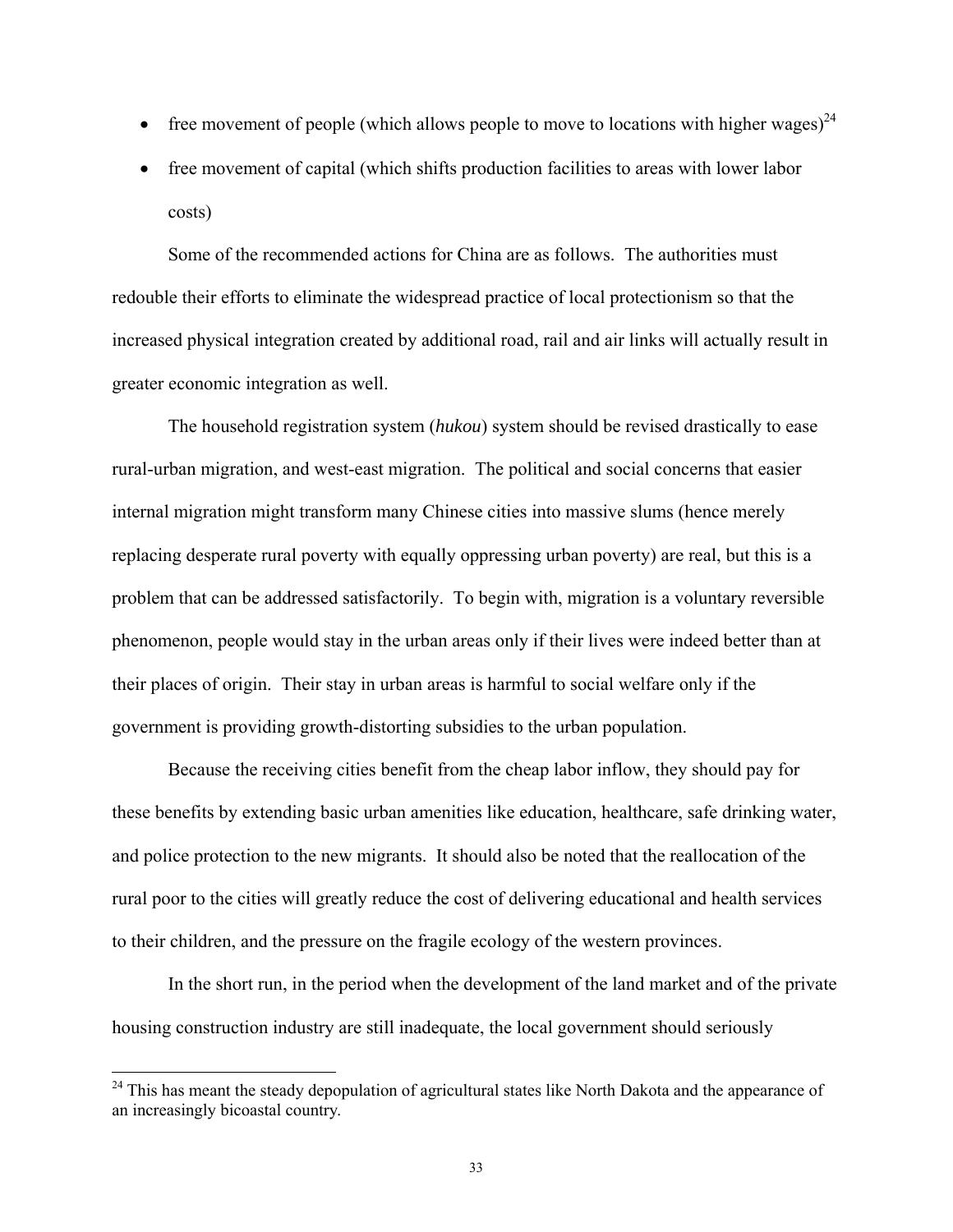consider providing low-cost, well-run public housing to migrants on a means-tested basis. However, before launching such a program, the local government should study the public housing programs in Hong Kong and Singapore that had successfully solved their serious squatter problems and avoided the concrete jungle situation that typify most public housing projects in the United States. And, with the maturation of the land market and the private housing construction industry, the local government can then privatise its public housing stock.

 The government should improve the investment financing mechanism in the poor provinces by designating (a) one to two major cities in each province to be sites for experimentation in urban financial system reform, and (b) three to six of the poorest counties in each poor province to be sites for rural financial system reform.<sup>25</sup> The financial system experiment would include market-boosting measures like:

- the deregulation of interest rates for loans to investment projects in the poor provinces.
- the formation of private domestic banks in the financial experiment cities, and in the financial experiment counties, but their lending activities (but not their deposit-taking activities) would be confined to within the poorer provinces.
- the establishment of rural banks should be preceded by a study of the successful *Unit Desa* experience in Indonesia in the last twenty years.
- the branches of the four large state commercial banks (Agricultural Bank of China, Bank of China, China Construction Bank, and Industrial and Commercial Bank) in the financial experiment cities should be detached from their present affiliations and be converted into city banks whose lending activities (but not their deposit-taking activities) are confined to the poorer provinces.

 $25$  See Woo (forthcoming) for an account by the absence of adequate financial intermediation in the rural areas has lowered rural investment over time.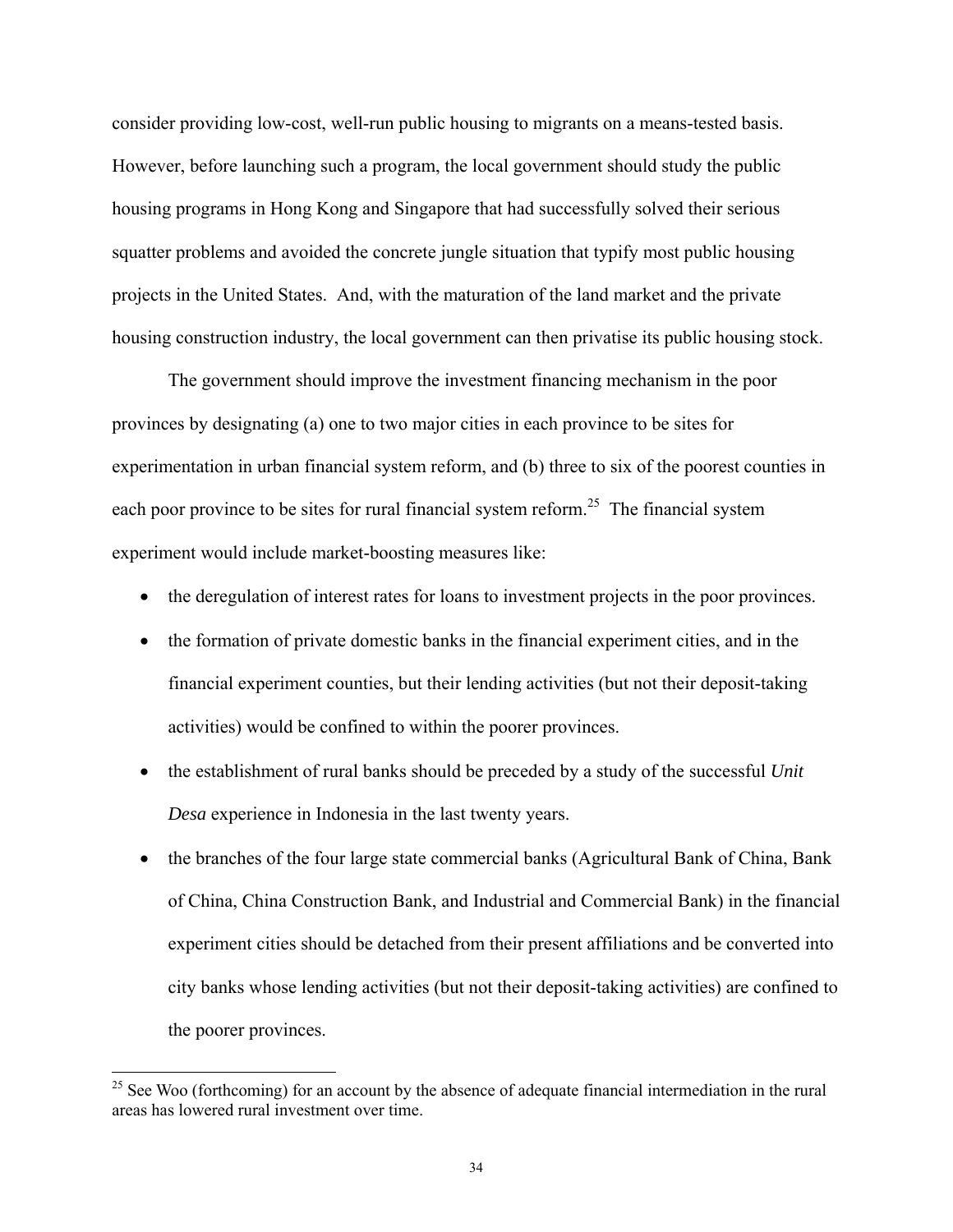• the testing in these poor provinces of a new system of vigorous prudential regulation, risk monitoring, and financial supervision that is more in line with the financial oversight systems in the developed economies.

 We should make the precautionary remark, however, that while international experiences indicate that labor tends to flow from the poor regions to the rich regions, they also indicate (unfortunately) that capital has a less reliable tendency to flow from high-wage areas to lowwage areas. In not a small number of cases, capital has actually flowed from low-wage to highwage areas.<sup>26</sup> In some of these "perverse" cases, this reverse flow could be traced to the already prosperous urban centers being the centers of endogenous growth, where continual technological innovations kept the rate of return to investment high. The implication is that when China's metropolises and other large coastal cities do develop into endogenous growth centers in the future, labor mobility is the only easy solution to raise income of the poor.

 However, since China's metropolises and other coastal cities are not yet centers of endogenous growth, the reason for the trickle of capital<sup>27</sup> from the coast to the interior obviously lies elsewhere: in the monopoly state bank system and in the continued existence of loss-making SOEs. By using up a large portion of the private saving deposits in the banking system to prop up the inefficient SOEs, the government has hindered the establishment of new businesses everywhere, including those in the interior provinces. The establishment of financial experiment centers in the poor provinces will offset some of the deleterious effects of the monopoly state bank system had on the development of the interior provinces, especially of their rural areas.

<sup>&</sup>lt;sup>26</sup> A glaring example in the international context would be the large net capital inflows to the United States in the last twenty years.

 $27$  Excluding the recent large capital inflow for infrastructure construction.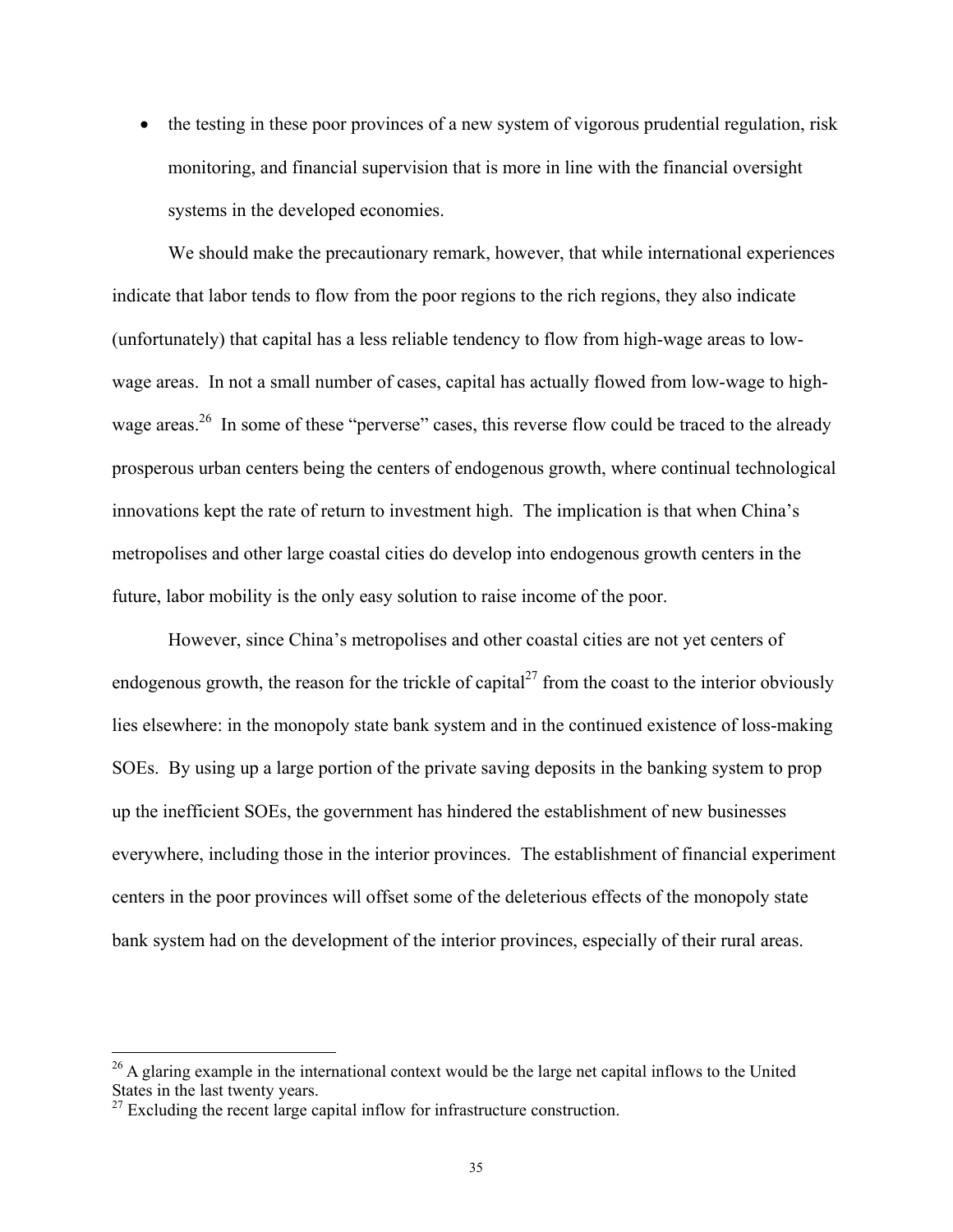#### *Invest in Appropriate Physical Infrastructure*

 $\overline{a}$ 

 The next five-year plan should incorporate at least the following two sets of infrastructure projects.<sup>28</sup> There should be a concerted effort in railway, road and airport construction to promote the integration of the poorer provinces to the rest of China, and to their neighboring countries.

- 1. number of railroad bottlenecks to the major coastal cities should be drastically reduced, with special attention to faster train services from Lanzhou-Xian to Beijing-Tianjian, from Chengdu-Chongqing to Nanjing-Shanghai, and from Guizhou-Kunming-Nanning to Guangzhou. The preceding three rail routes should also start offering refrigerated services to enable better integration of the markets for specialised agricultural products from the West
- 2. The absence of beef exports from Mongolia to meet the rapidly rising demand for more meat in the China's diet is symptomatic of the Cold War heritage of poor linkages between China and it neighbors. Railroad links between large border cities (e.g. Kashgar, Urumuqi, Kunming, and Nanning) with neighboring countries must be improved so that the inland border provinces can benefit from international trade just as the coastal provinces have been benefiting from it since 1979.

 The second set of projects is to reduce production and information bottlenecks in the rural area. The state should invest more in expanding and improving irrigation works, implement a rural electrification program, and establish a rural telephone-internet program. The electrification will allow the use of power tools, increase the number of hours that rural children can spend on their education, and connect the villagers to the information age via television,

<sup>&</sup>lt;sup>28</sup> This investment in infrastructure must be backed by adequate cost-benefit analysis so that the policymakers are fully informed of the opportunity costs of each project when setting the sequencing and scale of the projects.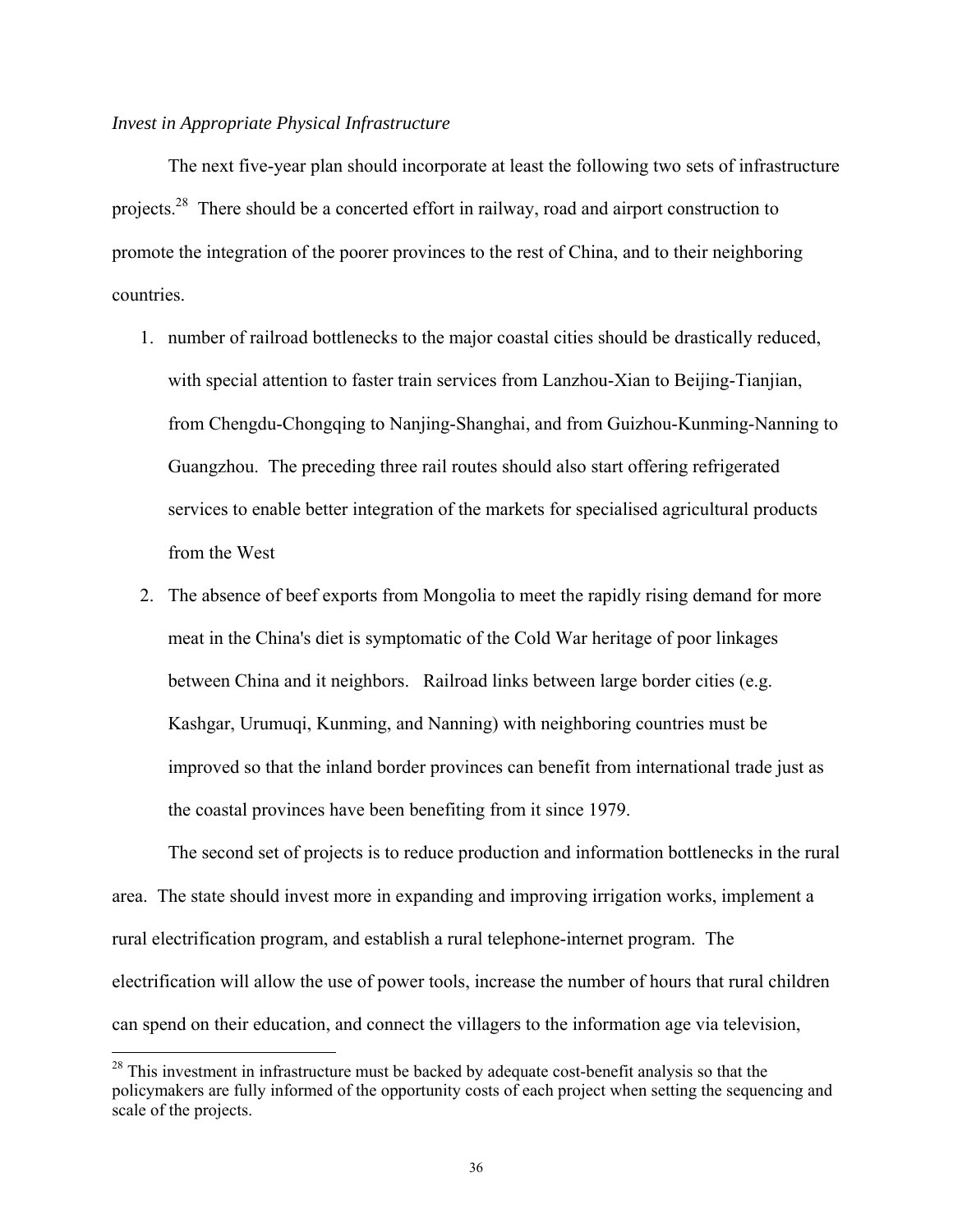telephone and internet. The availability of electricity will make wireless communications easy when improvements in satellite technology make them economical for use in isolated villages.

#### *Pay special attention to rural poverty*

 Rural-urban migration should be made easier by improving markets for land leases which will, in turn, permit more efficient farming through consolidation and enlargement of landholdings. Because the industries that move inland from the coast will stop first in the central provinces, agriculture will continue to be the mainstay of the economy of western China. There should therefore be a focus on raising agricultural productivity and demand for the agricultural output of the western region through a combination of measures, including:

- establishment of Agriculture Research Centers in each of the distinct ecosystems of the western region. Research focus on new seed varieties (including agro biotechnology), new approaches to water and environmental management, and new approaches to agricultural mechanization.
- improvement of the local livestock through cross-breeding, and through better access to veterinarian services.
- enhanced agriculture extension services to assist farmers in adopting new technologies.
- development of new processed food products (e.g. new fruit drinks, new vegetable stuffing) from the agricultural products of the western Region. This task could also be assigned to the regional Agriculture Research Centers.

 Above all, it is most crucial to increase government funding for education and health in low-income regions to ensure:

• universal education of at least nine years of schooling per child.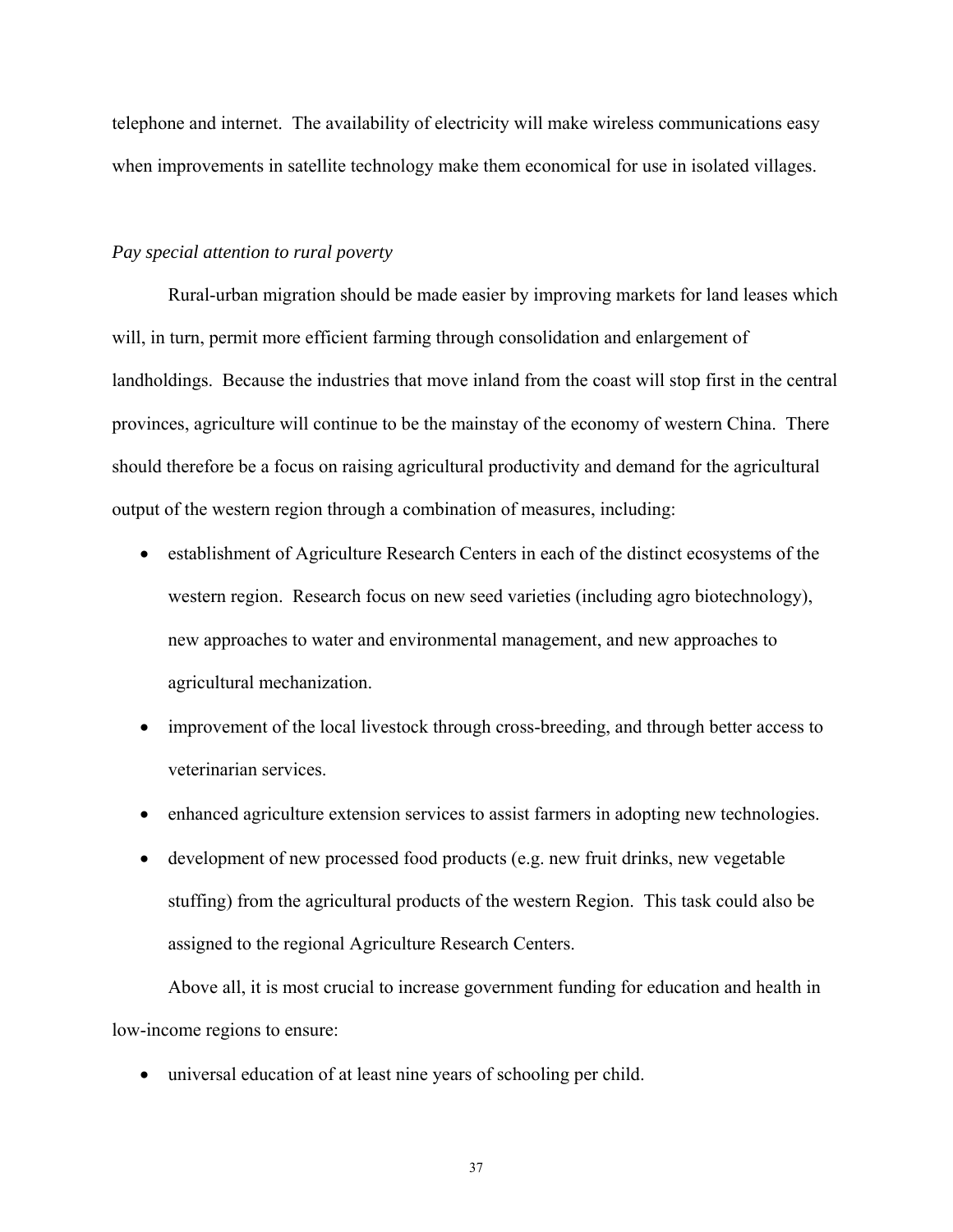- the greater availability of vocational training and adult education.
- safe drinking water in all villages
- access to life-saving interventions, e.g. prevention and treatment for malaria, TB, and AIDS. (International donor support may be available for some of these initiatives, e.g. through the Global Fund to Fight AIDS, TB, and Malaria, known as the GFATM.)
- a comprehensive fight against the AIDS epidemic before it gets out of hand

#### *Mobilise the universities for growth*

 The universities in the poor provinces should be expanded and upgraded, especially their agricultural, scientific and technical departments. One key emphasis is to increase human capital to expand IT-based service industries, such as software services, data transcription, call centers and so forth, as have been pioneered by landlocked Indian cities such as Bangalore and Hyderabad, e.g. English training, software training.

 The universities should adopt incentive schemes to promote university-business partnerships that improve production techniques, and develop new products, especially those that are based on the regional resource base. The state should establish new Scientific Research Laboratories, often in conjunction with the Universities, to address critical problems specific to each rural area. These might include:

- A research center on the development of alternate energy (e.g. wind power and solar power) and of methods that use fuel more efficiently and cleanly (e.g. better methods of burning coal).
- A research center on tropical diseases
- A research center on biodiversity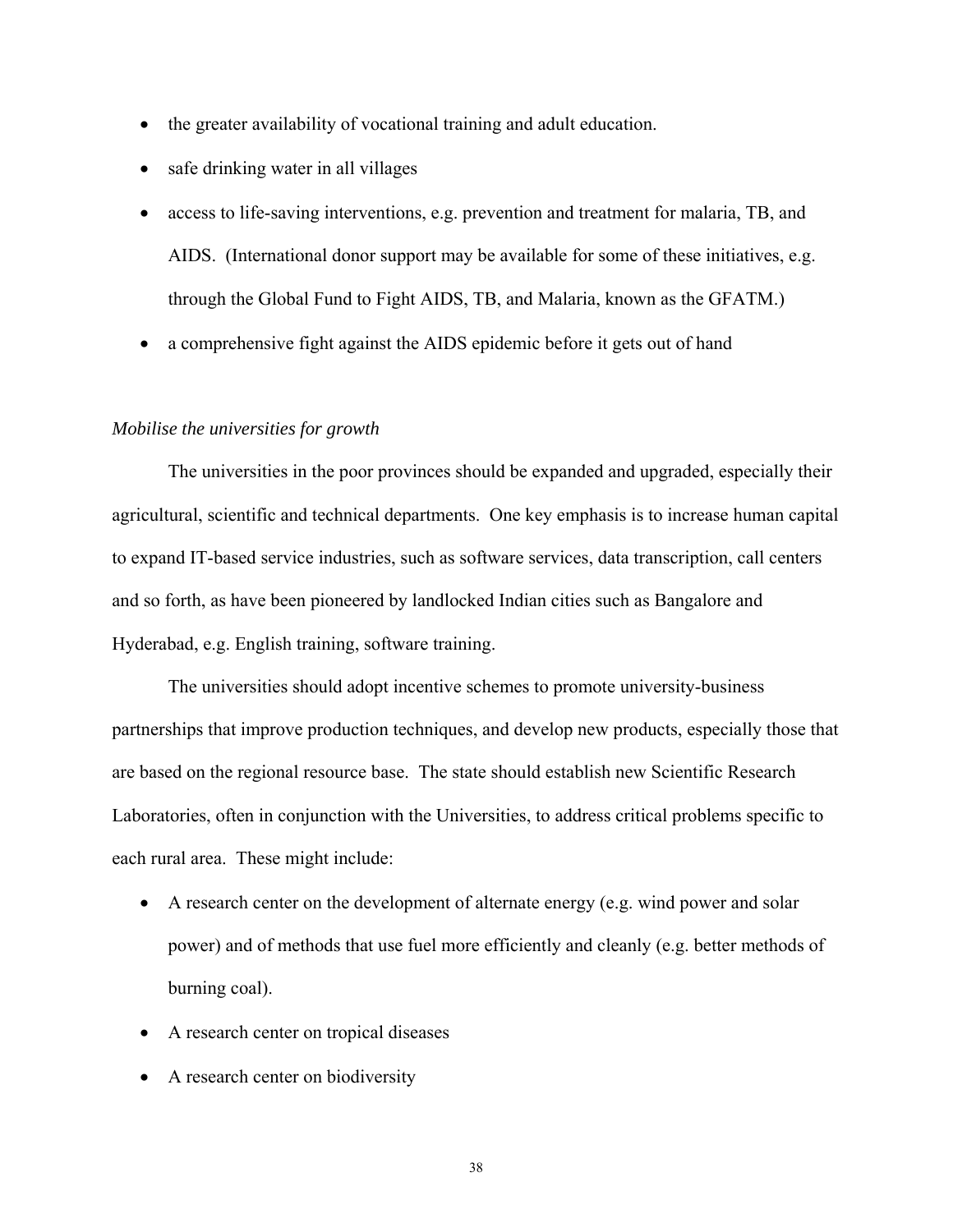• A research center on the traditional medicine of the region, especially of the minorities The universities in the poor provinces must give high priority given to agricultural development by working collaboratively with the new Agricultural Research Centers proposed earlier to effect technology transfers to rural farmers.

 In conclusion, it needs to be re-emphasized that the causes of poverty are many. The frequent focus on the role of poor governance (e.g. ignorance and corruption) and inappropriate economic institutions (e.g. price controls, *hukou*) is correct but not sufficient. Démurger, Sachs, Woo, Bao, Chang, and Mellinger (2002), for example, have found that geographical factors have been quantitatively just as important as deregulation policies in the growth of the coastal provinces, and yet there have been much fewer discussions about solving the geographic barriers to growth in the interior provinces. Physical capital formation to overcome geographic barriers is however unlikely to be the final nail into the coffin in which poverty would be laid to rest. We believe that only human capital formation can come up with better solutions to the centuries-old problem of poverty because there is still a lot about poverty dynamics that we still need to understand.

 The fact is that, once a market economy is in place, technological advancement is the fundamental engine of sustainable development, and education lies at the heart of the ability to acquire and innovate new technologies. The ultimate prize of development efforts is the successful incubation of four or five centers of endogenous growth in the now backward provinces. If the incubation effort is too ambitious, the next objective is to create sufficient local scientific capacity to hasten the diffusion of new technologies from the coastal provinces and foreign countries to the poor provinces. Even in the worst case scenario, in which neither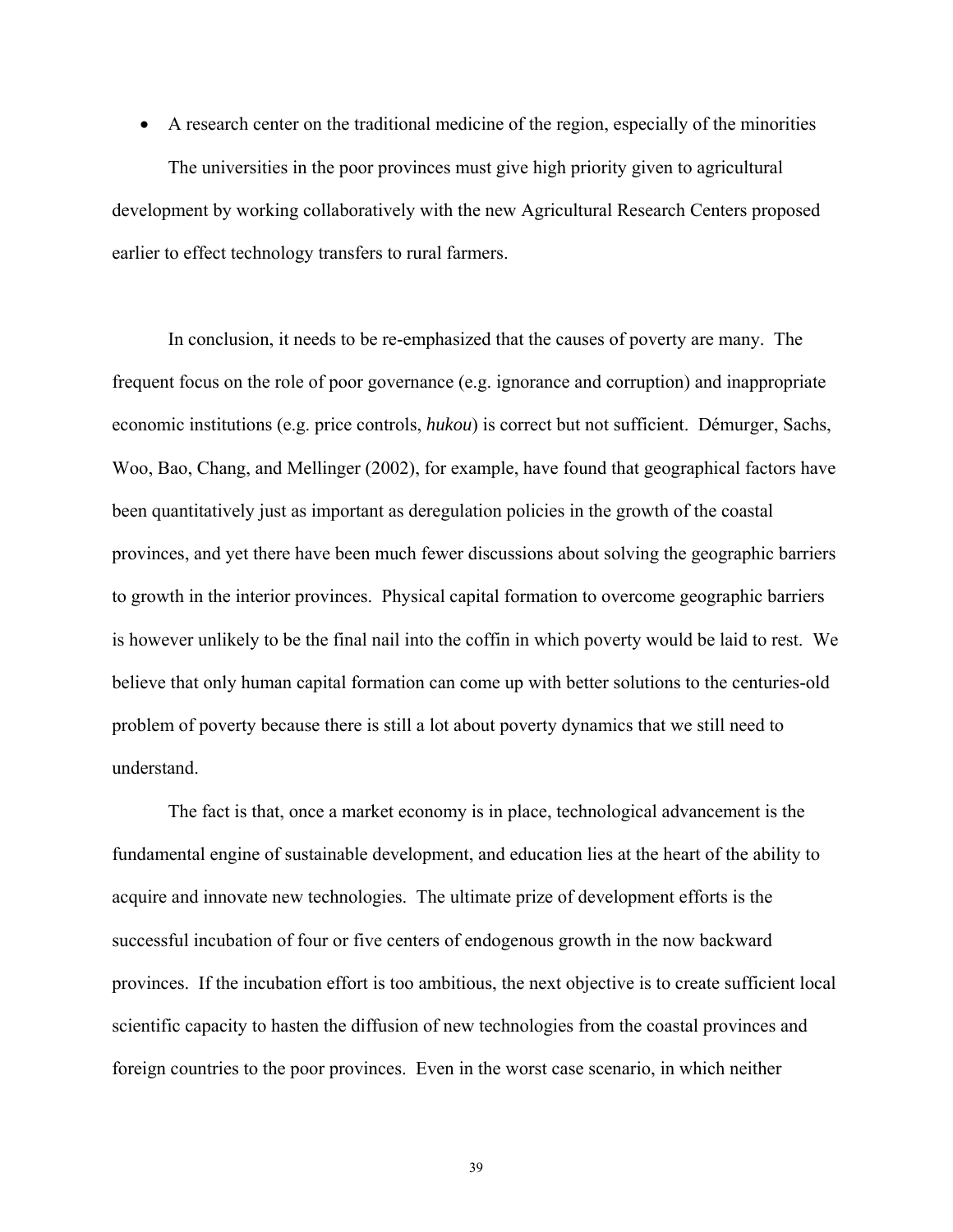technological innovation centers nor technological diffusion centers could be successfully established in the poor provinces, good education and good health would enable individuals who migrate to the coastal provinces to get higher-paying jobs and contribute to the technological progress there. Compared to physical capital formation, human capital formation has a much lower wastage rate because humans can move and bridges and tunnels cannot.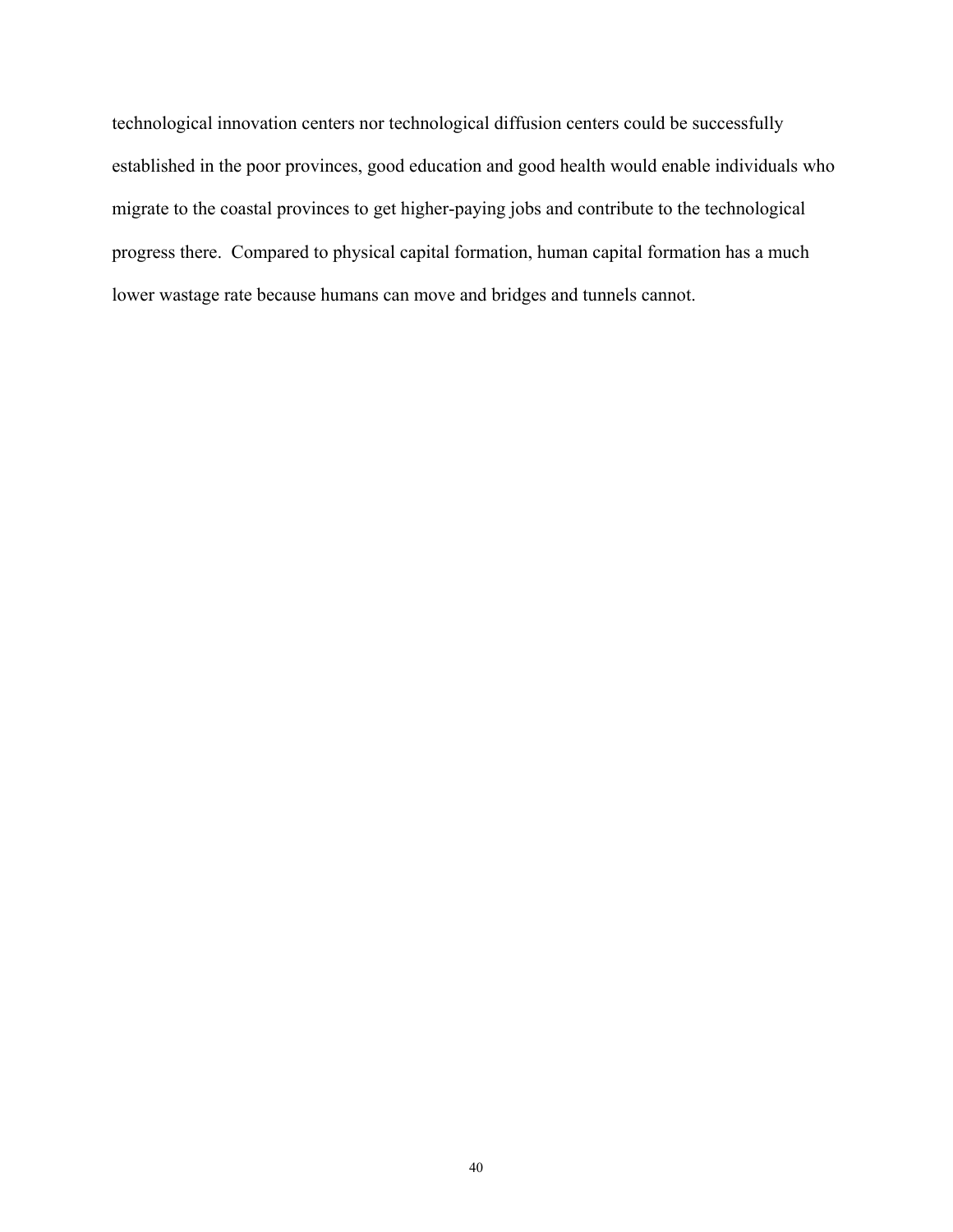### **References**

Asian Development Bank, 2001, *Urban Poverty in PRC*.

Asian Development Bank, 2004, *Poverty Profile of the People's Republic of China*.

Chen, Shaohua, Gaurav Datt, and Martin Ravallion, undated item a, "Global Poverty Monitoring: Software – Povcal a program for calculating poverty measures from grouped data," Poverty and Human Resources Division, Policy Research Department, World Bank; http://www.worldbank.org/research/povmonitor/software.htm

Chen, Shaohua, Gaurav Datt, and Martin Ravallion, undated item b, "Povcal a program for calculating poverty measures from grouped data," DEC-RG, World Bank; http://www.worldbank.org/lsms/tools/povcal/

Datt, Gaurav, 1998, "Computational Tools for Poverty Measurement and Analysis," Food Consumption and Nutrition Division, International Food Policy Research Institute, FCND Discussion Paper No. 50, October 1998.

Démurger, Sylvie, Jeffrey D. Sachs, Wing Thye Woo, Shuming Bao, Gene Chang and Andrew Mellinger, 2002, "Geography, Economic Policy and Regional Development in China," *Asian Economic Papers*, Vol. 1 No. 1, Winter, pp. 146-197.

Diamond, Jared. 1997, *Guns, Germs and Steel: The Fates of Human Societies.* New York: W.W. Norton & Company.

Economy, Elizabeth C., 2004, *The Rivers Run Black: The Environmental Challenge to China's Future*, Cornell University Press, Ithaca, New York.

Foster, James, Joel Greer, and Erik Thorbecke, 1984, A Class of Decomposable Poverty Measures. *Econometrica*, 52, pp.761-766.

Gustafsson, Bjorn and Li Shi, 1997, The Structure of Chinese Poverty, 1988. *Developing Economies*, 36(4), pp.387-406.

Gustafsson, Bjorn and Wei Zhong, 2000, Research Notes – How and Why Has Poverty in China Changed? A Study Based on Microdata for 1988 and 1995. *China Quarterly*,164, pp.983-1006.

Jalan, Jyotsna, and Martin Ravallion, 1998, 'Are There Dynamic Gains From a Poor-area Development Program,' *Journal of Public Economics*, 67, pp. 338-357.

Khan, Azizur Rahman, 1998, Growth and Poverty in East and South-East Asia in the Era of Globalization. In *Globalization, Growth and Marginalization*. Edited by A. Bhalla. New York: St. Martin's Press.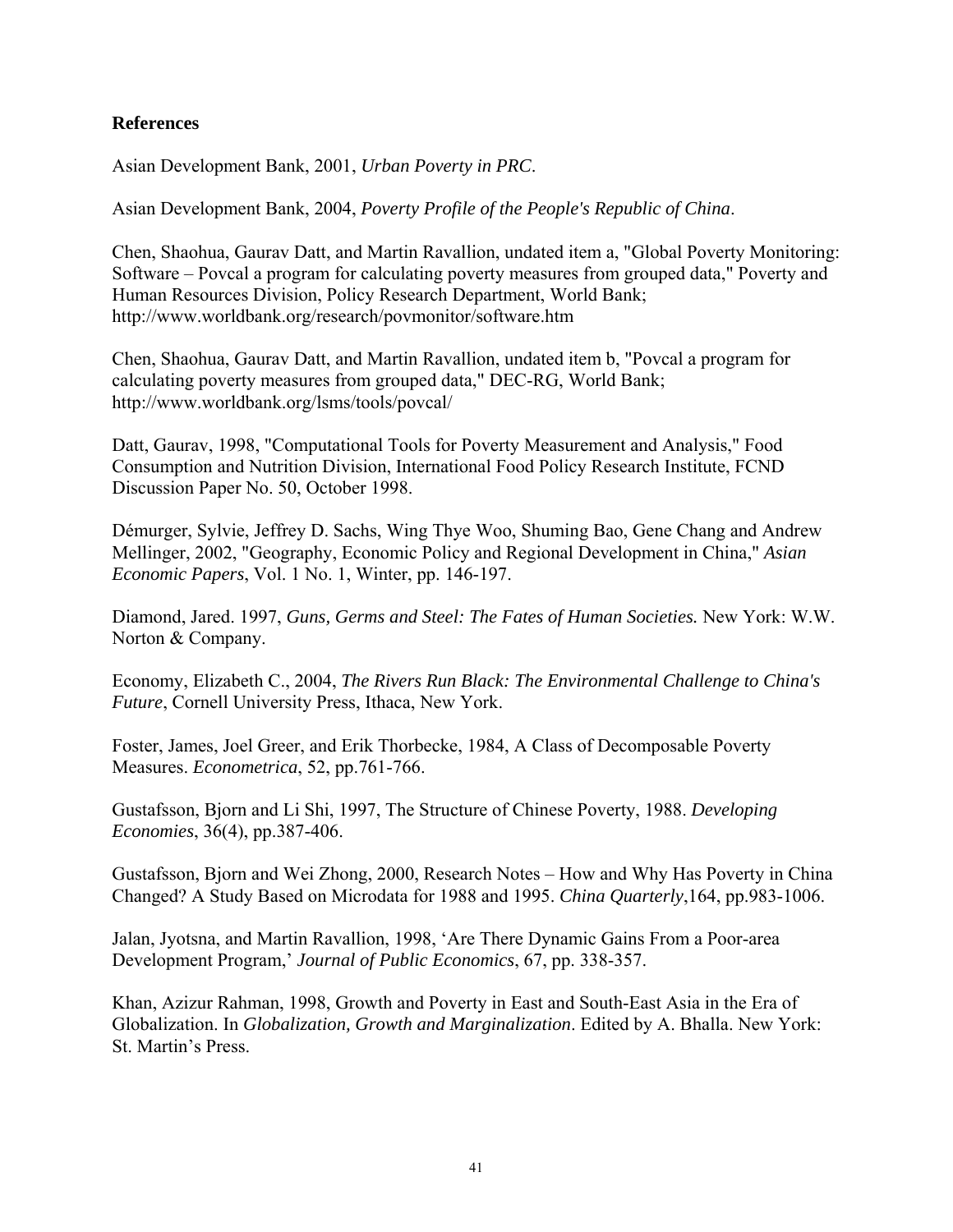Knight, John, 2000, Trends in Poverty, Inequality and the Achievement of International Development Targets in China. Paper prepared for the DFID China Program Retreat.

Li, Shi, 2003, Rising Poverty and Its Causes in Urban China. *China & Would Economy,* Vol. 11 No.4, 2003.

Li, Shi and Ximing Yue, 2004, "Latest changes in individual income inequality in China," Working Paper, Economic Institute, China Social Science Academy

National Bureau of Statistics, various issues of *China Statistical Yearbook,* Beijing, China Statistical Press.

National Bureau of Statistics and Ministry of Civil Affairs, 2003, *Annual Report of Civil Affairs in China*, Beijing: China Statistical Press.

National Bureau of Statistics and Ministry of Labour, 2000, *China Labor Statistical Yearbook 2000*, Beijing: China Statistical Press.

Park, Albert, Sangui Wang and Guobao Wu, 2002, 'Regional Poverty Targeting in China,' *Journal of Public Economics*, 86(1) pp. 123-53.

Ren Caifang and Chen Xiaojie, 1996, Size, Situation and Trend of Poverty in Urban China. *Research Reference*, 65 (in Chinese).

Sachs, Jeffrey D., John W. McArthur, Guido Schmidt-Traub, Margaret Kruk, Chandrika Bahadur, Michael Faye, and Gordon McCord, forthcoming, "Ending Africa's Poverty Trap," *Brookings Papers on Economic Activity*.

Sen, Amartya, 1976, Poverty: An Ordinal Approach to Measurement. *Econometrica*, 44, pp.219- 231.

United Nations Development Program, 2003, *Human Development Report 2003*, Oxford University Press, New York.

United Nations Development Program, 2004, *Millennium Development Goals: China's Progress*, Office of the United Nations Resident Coordinator in China, Beijing, China.

Wang Sangui, 2004, Poverty Targeting in the People's Republic of China. *ADB Institute Discussion Paper No. 4* 

Wang Youjuan, 2000, *Measuring Poverty in Urban China*.

Woo, Wing Thye, 2004, "Some New Priorities in Reducing Poverty in China," East Asia Program, Center for Globalization and Sustainable Development, Columbia University.